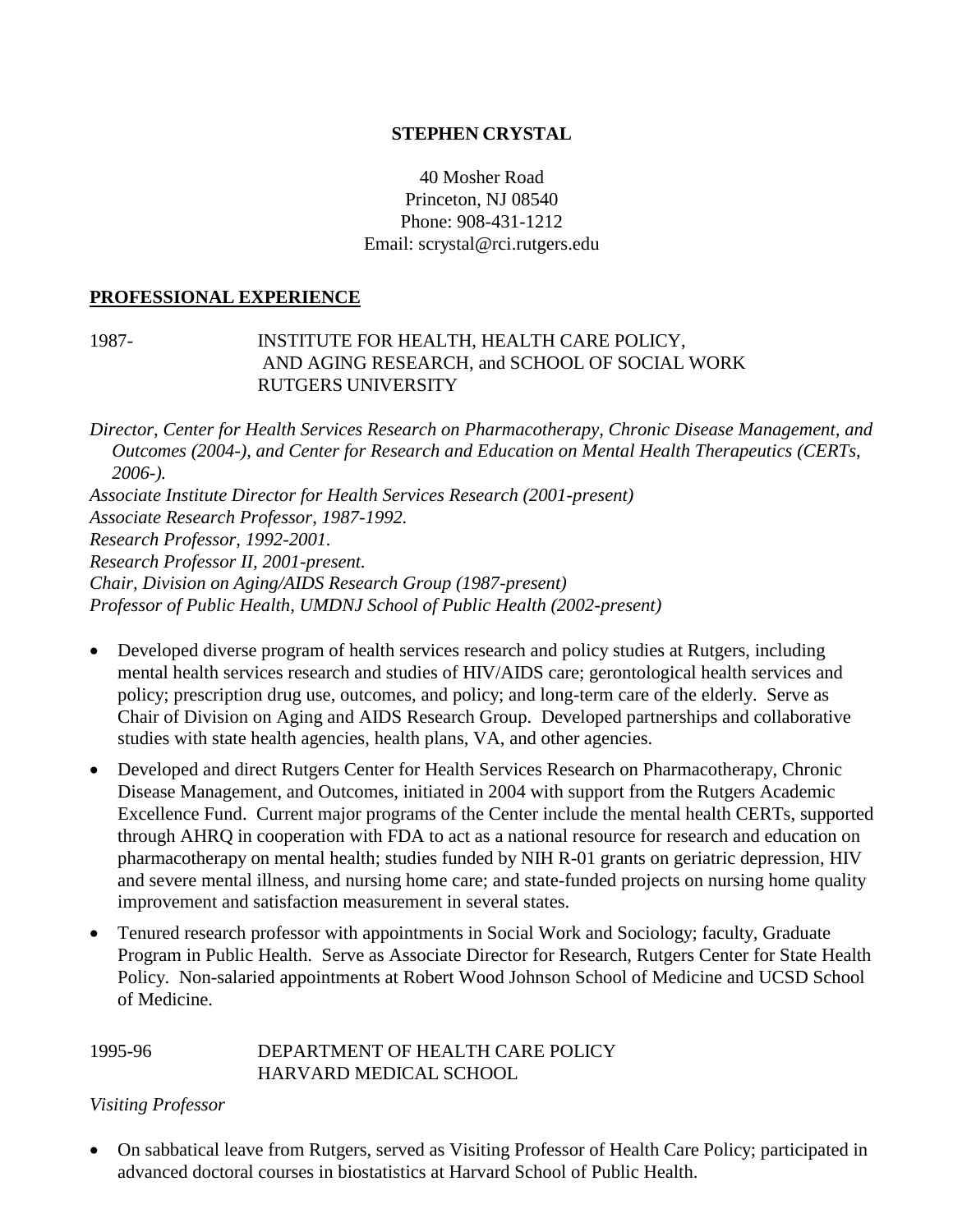#### 1985-1987: SCHOOL OF MEDICINE UNIVERSITY OF CALIFORNIA, SAN DIEGO

### *Chief, Division of Health Care Sciences (1985-1987) Assistant Professor of Community and Family Medicine (1985-87)*

 Research and teaching in medical school setting, focusing on health policy and gerontological research. Headed interdisciplinary division including physicians and social scientists working in health services research, health economics, medical sociology and anthropology, international health, medical ethics, biostatistics, and health psychology. Responsible for division administration, recruitment, budget management, etc. Non-salaried clinical faculty member, 1987-present.

### 1972-1985: NEW YORK CITY HUMAN RESOURCES ADMINISTRATION FAMILY AND ADULT SERVICES

*Director, Bureau of Management Systems, Planning, Research, and Evaluation (1975-1985) Director, Center for Human Services Research and Development (1978-1985) Director, Bureau of Program Planning and Administration (1973-1975) Director of Planning, Bureau of Purchased Social Services for Adults (1972-1973)*

- Directed research, planning, evaluation, computer systems, project management, and legislative affairs for Family and Adult Services agency, which is responsible for a broad range of health and human services programs including major programs for home health care, the city's shelter program and other services for the homeless, adult protective services, family planning, a nursing home, senior citizens' centers, and outreach programs for the mentally ill, among other services. Recruited and directed planning and analysis staff of 55. Additional periodic operational responsibilities, including reorganization and line management of city's \$400 million Medicaid Home Attendant program serving 28,000 aged and disabled clients.
- Research and evaluation responsibilities included establishing and directing HRA's Center for Human Services Research and Development; securing federal grants for and conducting national studies of home care and adult protective services; analyzing city policies and programs for longterm care of the elderly and disabled and developing strategic plans for quality and outcome improvement; organizing multistate human services research consortia; and numerous evaluations and surveys related to Medicaid services, home care, adult protective services, homelessness, and other adult health and social services. Developed and implemented plans for restructuring of Medicaid-funded long-term care services; responsible for monitoring and analysis of proposed federal and state legislation affecting agency programs; developed successful legislative proposals for public guardianship and other initiatives.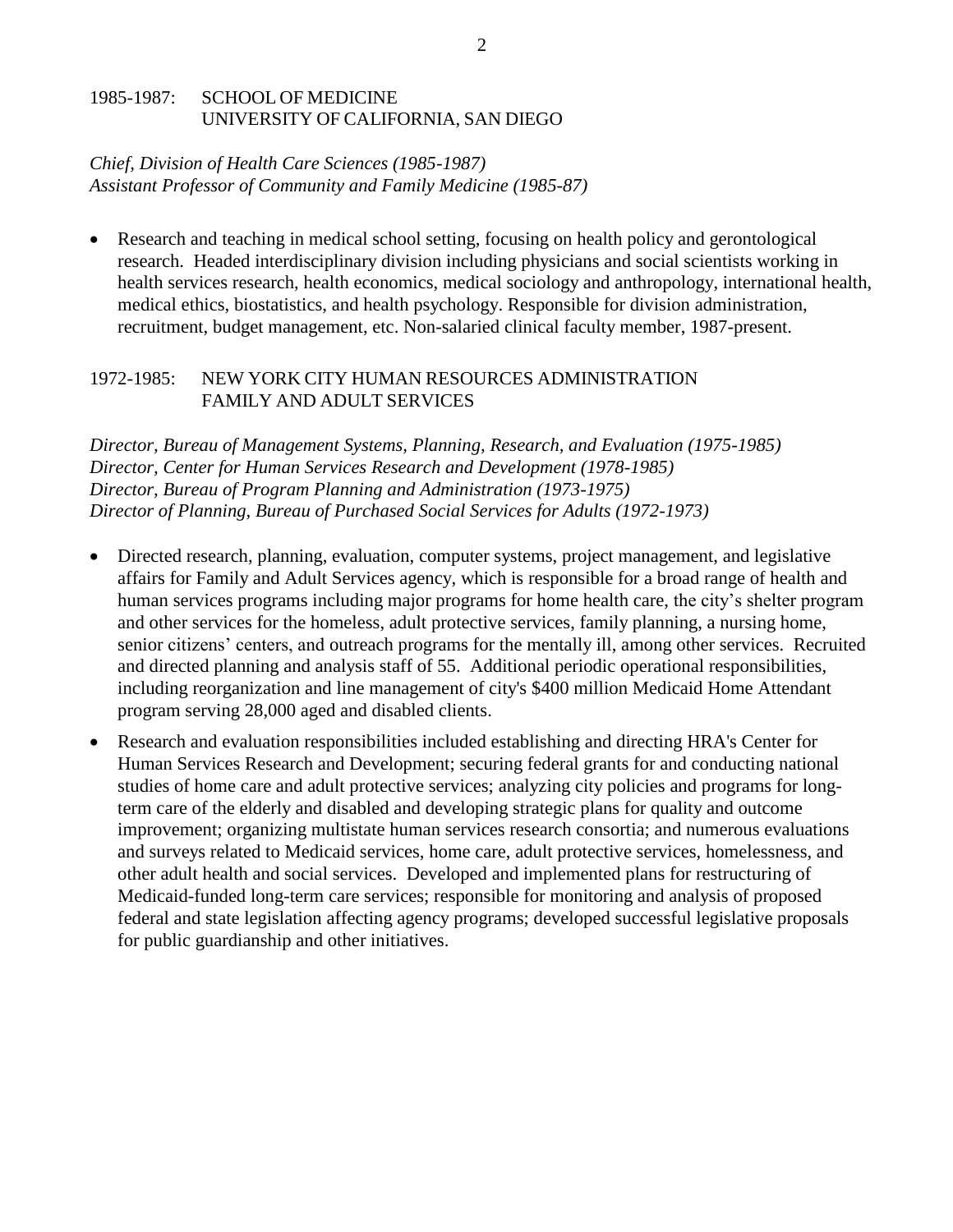## 1971-1972: NEW YORK CITY OFFICE OF THE MAYOR/OFFICE OF MANAGEMENT AND **BUDGET**

### *New York City Urban Fellow; Program Analyst for Health Services; Consultant*

- Responsible for program analysis, expenditure monitoring, review and recommendations on budget requests for city's health care agencies including 22-hospital Health and Hospitals Corporation (HHC) and Department of Health.
- Conducted special studies of municipal health policy problems including long-term care of the aged, infectious disease control, child and school health, ambulatory care, and health manpower. Worked with city agencies to develop city long-term care plan, and to restructure human service programs to maximize federal reimbursement.
- Monitored proposed state and federal health legislation; developed mayoral proposals for state and federal health legislation.
- Worked with city's medical schools on development of health manpower education programs.

## **EDUCATION**

- *Ph.D.* Harvard University (1981), Sociology. Major fields: medical sociology; sociology of aging; mental health and substance abuse; social policy.
- *M.A.* Harvard University (1975), Sociology.
- *B.A.* University of Chicago (1968), Anthropology and Biology, with General Honors. Honors at Entrance, accreditation at entrance from high school for 47 credits.

## **OTHER TRAINING**

B.S. New York State Regents External Degree Program (1981), Computer Science. Post-doctoral coursework in statistics, biostatistics and econometrics, at Harvard School of Public Health, Johns Hopkins University, University of Michigan, and other universities, including hierarchical linear models (1994), event history analysis (1992), structural equation models (1993, 1994), advanced economic statistics (1995), meta-analysis (1966), advanced regression methods (1966), analysis of longitudinal data (1996).

## **SELECTED AWARDS**

Abt Associates Public Policy Research Prize.

- John Kendrick Prize, International Association for Research in Income and Wealth, for outstanding contribution to *The Review of Income and Wealth* (with Dennis Shea).
- Women's Health Research Leadership Award for 1999, Jacobs Institute for Women's Health, for paper published in *Women's Health Issues* (with Usha Sambamoorthi, Rizie Kumar and Jeff Harman).

Westinghouse Science Talent Search Semifinalist.

National Science Foundation Graduate Fellow.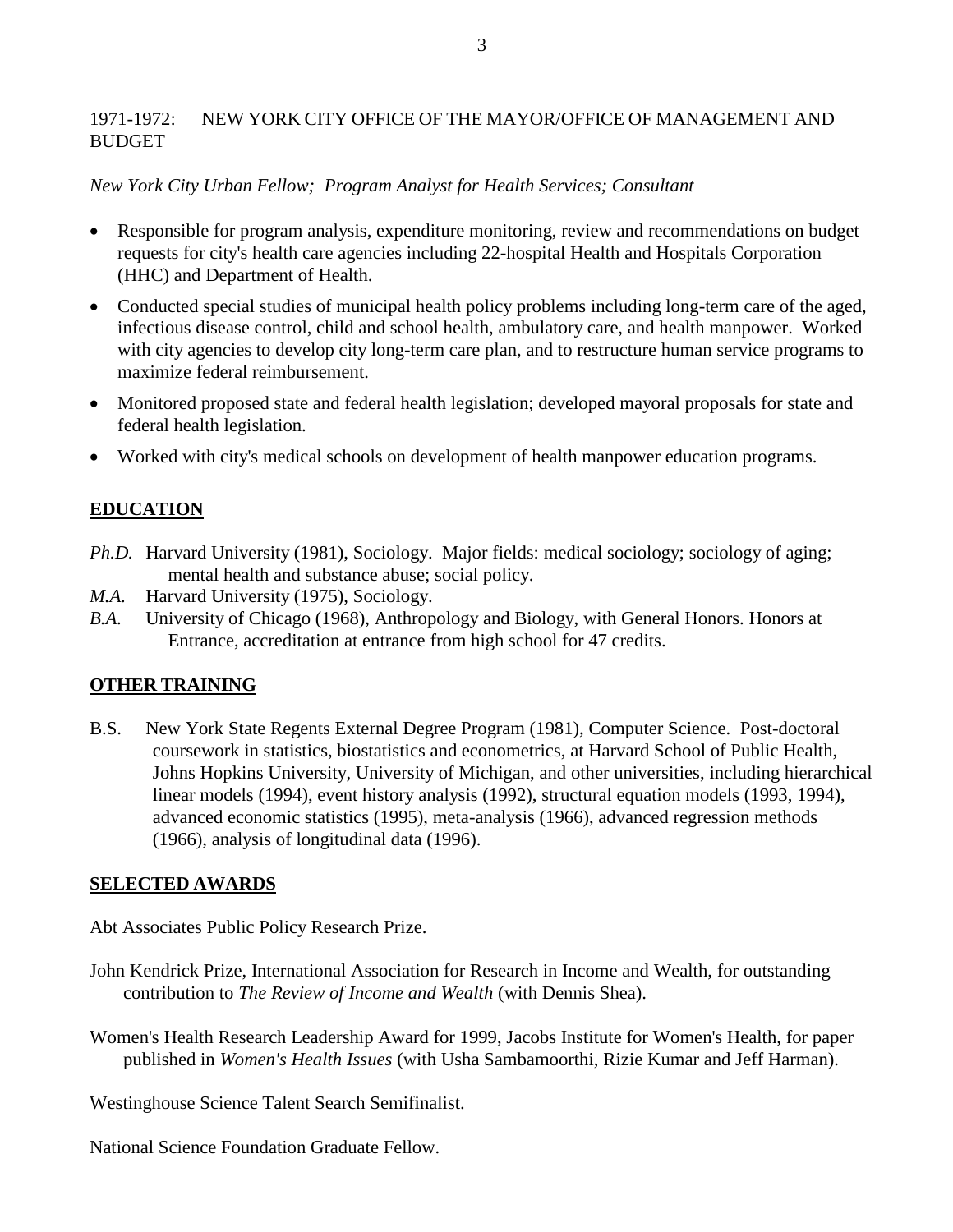University Scholar, Harvard University.

National Merit Scholar.

Bausch and Lomb Medal for Exceptional Achievement in Science.

## **MEMBERSHIPS**

Gerontological Society of America (Fellow of the Society). American Sociological Association. American Public Health Association. American Economic Association. American Statistical Association. International Society of Pharmacoepidemiology.

## **EDITORIAL RESPONSIBILITIES**

Editorial Board, *Research on Aging,* 1997-. Guest editor, with Marcia Ory and Diane Zablotsky, for special issue on Aging and HIV/AIDS, 1997-98.

Editorial Board, *The Gerontologist,* 1991-2001.

Guest editor for special issue, *Journal of AIDS,* 2001.

Peer review for journals including: *New England Journal of Medicine; JAMA; J. General Internal Medicine; J. Gerontology: Social Sciences; Medical Care; American J. of Public Health; Health Services Research; Milbank Memorial Fund Quarterly; The Gerontologist; J. Health and Social Behavior; The Review of Income and Wealth; J. of Aging and Health; J. of Aging and Social Policy; Cancer; J. Health Politics, Policy, and Law.*

## **STUDY SECTIONS AND PEER REVIEW RESPONSIBILITIES**

National Institute of Mental Health. Special study section for review of mental health center grants. 2007.

National Institute of Mental Health. Special study section for RFA applications on antidepressants and suicidality. 2006.

Center for Scientific Review. Special review committee for review of HIV/AIDS behavioral science applications. 2006.

Center for Scientific Review, National Institutes of Health: Health Services Organization and Delivery study section (HSOD). 2004-2005. Served on predecessor NIH Health Services Research review group (SNEM 4-1), 2000-2002, and as Chair of study section for summer 2000 meeting.

National Institute on Aging. Member, special study section for competing renewal of the Health and Retirement Study. 2005.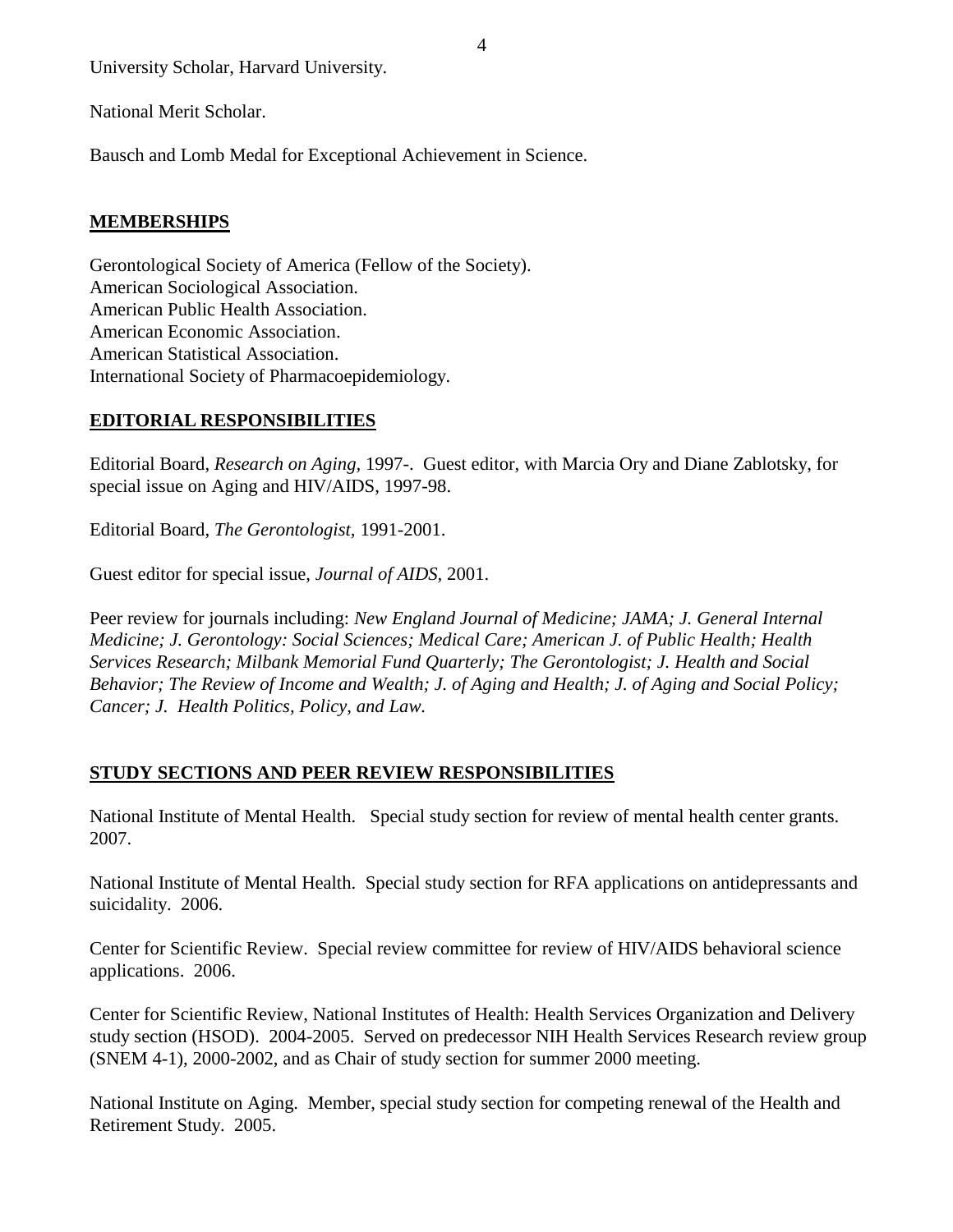Robert Wood Johnson Foundation/AcademyHealth. Reviewer, Health Care Financing and Organization Program, 2005.

Center for Scientific Review, NIH. Special Panel for Behavioral and Social Aspects of Preventing HIV/AIDS (AARR-G), 2005.

Center for Scientific Review, NIH: special review committee (cancer health services research), 2002.

Center for Scientific Review, NIH: NIH HIV/AIDS Behavioral Science study section (AARR-8), 1998- 1999.

National Institute of Drug Abuse: Member of NIDA HIV/AIDS Behavioral Research study section (NIDA-J), 1997-98.

National Institute of Mental Health: Member of special study section and site visit for Center for AIDS Prevention Studies, 1995; review committee for training grants, 1994; Special Emphasis Panel for HIV/AIDS Behavioral Research, 1999.

Agency for Health Care Policy and Research: Member of HIV Health Services Research Study Section; chair, ad hoc study section; numerous ad hoc reviews, 1989-1996.

National Institute on Allergy and Infectious Diseases: Member, study section for Multicenter AIDS Cohort Study Statistical Center and Clinical Sites, 1994; study section for Community Programs for Clinical Research on AIDS (CPCRA) Statistical Center, 1994; study section and final selection committee for CPCRA Operations Center, 1994.

University of California Universitywide AIDS Program: Health Services, Prevention, Behavioral Epidemiology and Policy Study Section, 1999-2006.

Academy for Health Services Research and Policy, Robert Wood Johnson Foundation Health Care Financing and Organization program: reviewer, 2002.

AARP Andrus Foundation: Member of standing peer review panel for grants on economic well-being of the elderly, 1997-2000.

Other proposal review responsibilities for Agency for International Development; Robert Wood Johnson Foundation; Smith Richardson Foundation; Surdna Foundation; New Jersey Department of Health.

## **OTHER PREVIOUS APPOINTMENTS**

Adjunct Associate Professor of Public Administration, New York University.

Adjunct Associate Professor (Sociology and Political Science), City University of New York.

Visiting Scholar, Department of Sociology, New York University; Visiting Scholar, Institute for Social Research, University of Michigan.

Research Associate, Joint Center for Urban Studies of Harvard and M.I.T.

New York City Urban Fellow, Office of the Mayor, City of New York.

Research Assistant, Department of Psychology, University of California, Berkeley.

Summer training program in biological research (independent research in hematology), Jackson Memorial Laboratory, Bar Harbor, Maine.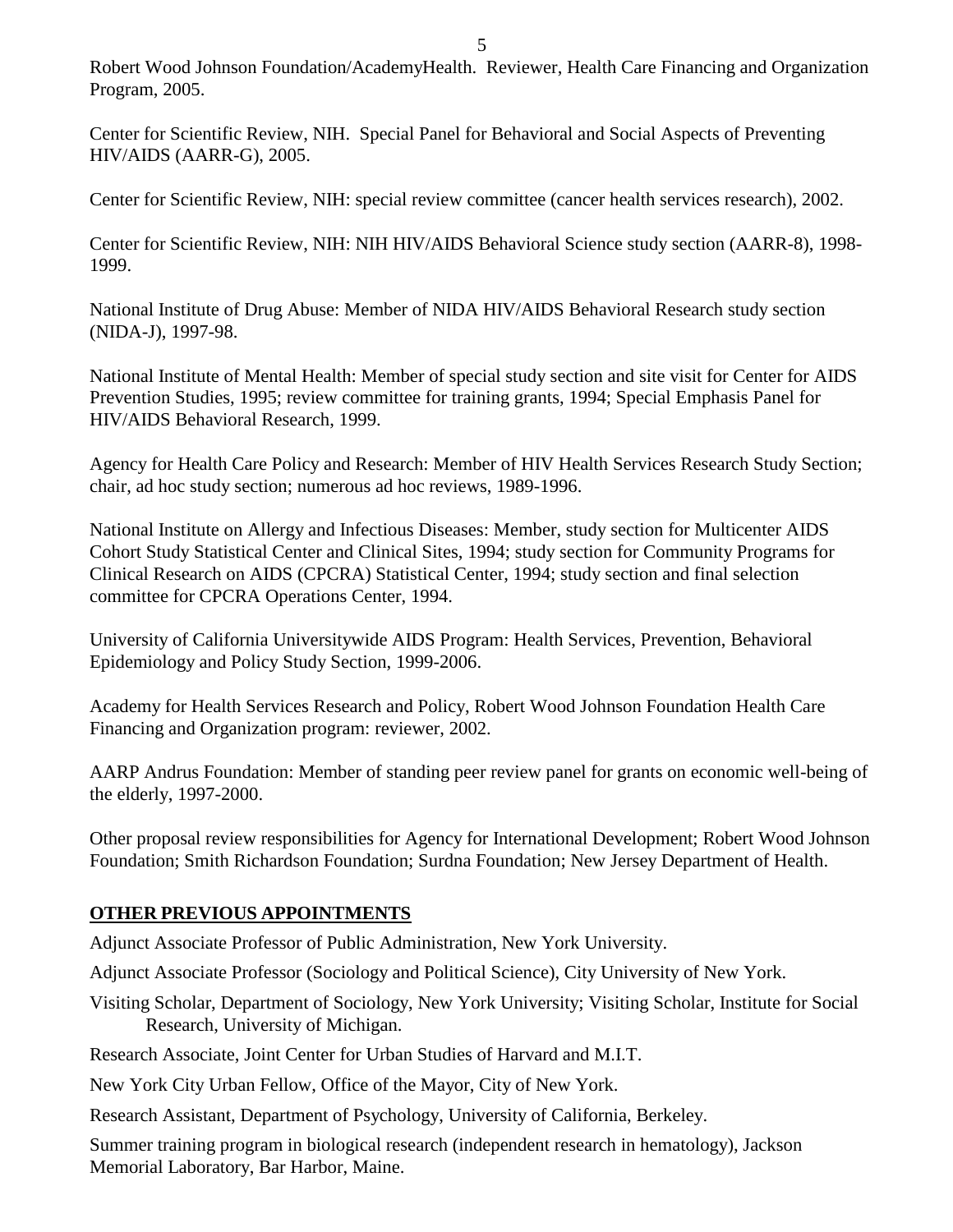Summer training program in experimental psychology, Grinnell College.

#### **UNIVERSITY GOVERNANCE**

*Rutgers University (selected activities):* Search Committee for Dean, School of Arts and Sciences, 2006-. Robert Wood Johnson School of Medicine/Rutgers Review Committee for Clinical and Translational Science Pilot Awards, 2007-. Chair, Appointments and Promotions Committee, School of Social Work, 2003-2006. Search committee for Dean, School of Social Work, 2004-2005. Member of SSW Appointments and Promotions Committee, 2001-2003. Elected to University Senate, representing university's research centers, bureaus and institutes, 1995-1998. Elected to Rutgers-New Brunswick Faculty Council, 1994-1997. University Budget Committee, 1995-98. Provost's Budget and Planning Committee, 1994-1996. President's Search Committee for Dean, College of Nursing, 1994-1995. Search Committee for Director, Center for State Health Policy, 1998. Search Committee for Director, New Jersey Center for Health Statistics, 1999. Search Committee for Biostatistician, Institute for Health, 1999. Executive committee, Rutgers Center for Research on the Organization and Financing of Care for the Severely Mentally Ill, 2000-2004. Associate Director for Research, Center for State Health Policy, 1999-. Social Sciences Area Committee, 2001-2004. Rutgers Task Force on Postdoc Policies and Procedures, 2001-2002. Associate Director for Health Services Research, Institute for Health, Health Care Policy, and Aging Research, 2001-. Director, Rutgers Center for Health Services Research Development, 2001-2006.

## **CONSORTIA FOR MAJOR MULTISITE/NATIONAL COHORT STUDIES**

Collaborator and co-investigator on HCSUS (HIV Cost and Services Utilization Study, coordinating center: RAND), VACS (VA Cohort Study, coordinating center: Yale), and TRIAD (multi-state diabetes cohort).

## **NATIONAL AND STATE EXPERT ADVISORY COMMITTEES, OTHER ADVISORY ROLES**

- *Gerontological Society of America:* Executive Committee, Section on Social Research, Policy and Practice, 2007-2010. Member, GSA Publication Committee, 2007-2010. Chair, GSA Public Policy Committee, 1995-96. Organizer and chair for annual symposia on Medicare policy, 2003 through 2007.
- *AcademyHealth.* Member of two-person committee to advise AcademyHealth board on organizational policy on legislative and regulatory issues on data access, and to draft comments for Academy on proposed federal regulations on Medicare Part D data access. 2006-2007.
- *Horizon Blue Cross Blue Shield of New Jersey.* Member of Horizon's Pharmacy & Therapeutics Committee, providing recommendations on inclusion of pharmaceuticals in the formulary, management of pharmacy benefits, and initiatives to improve quality and outcomes of pharmaceutical therapy, 2002-present. Consultant on quality of care, and principal investigator of Horizon-funded projects on post-AMI care (2003-2004) and on quality of depression care (2004- 2005). Member of Horizon's Disease Management Committee, providing advice on initiatives for improving quality of care for members with chronic conditions (diabetes, coronary artery disease, heart failure, asthma, depression, chronic obstructive pulmonary disease), 2003-present.
- *Annie E. Casey Foundation and The Reach Institute.* Member, expert panel to develop consensus recommendations for mental health treatment of foster care children, 2007.
- *Food and Drug Administration.* Collaboration with FDA investigators on safety outcomes of antipsychotic medications, pituitary tumors and prolactin related side effects, and advisement on role of claims data in evaluating antidepressant outcomes, 2007-. Participant, AHRQ-FDA Think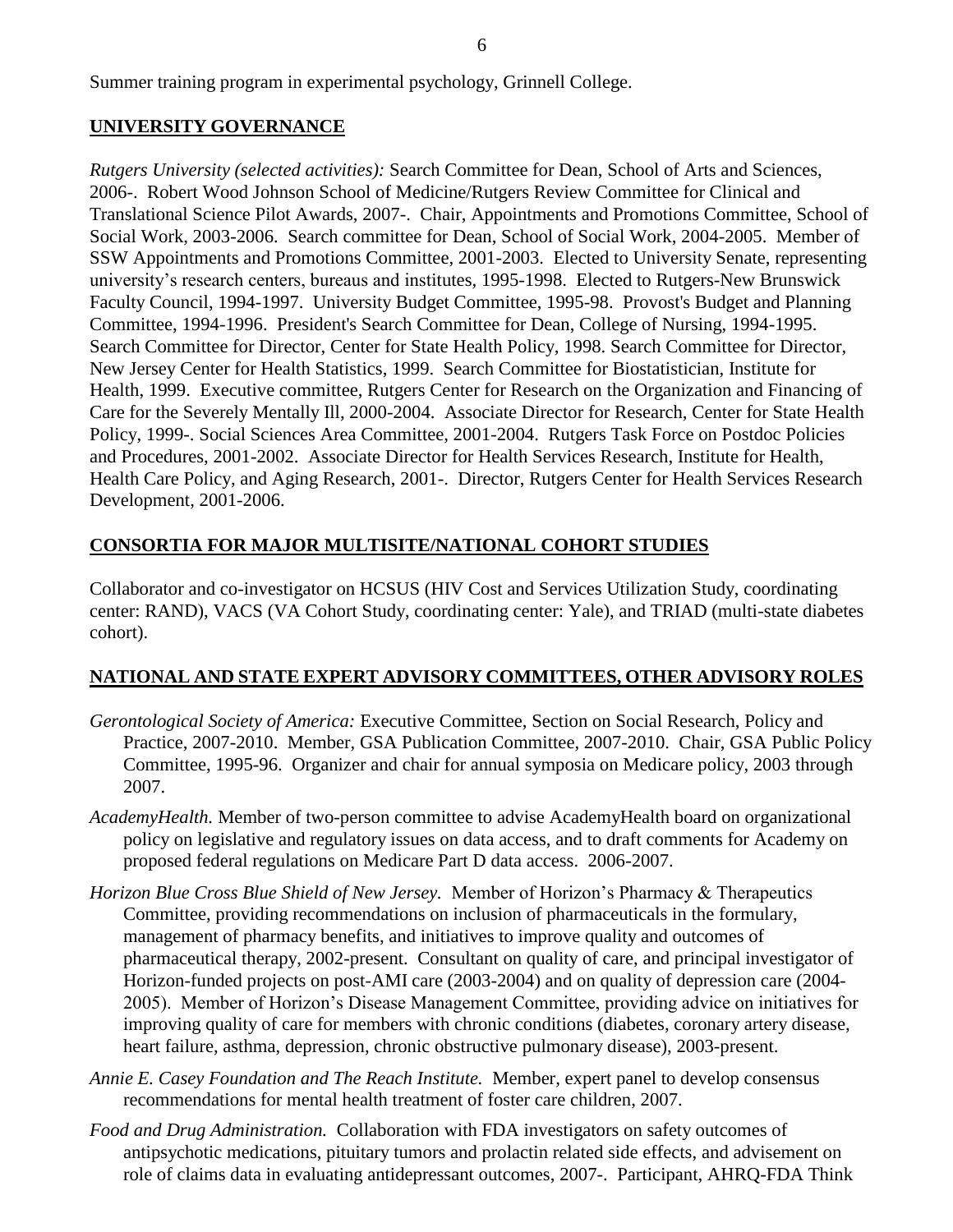Tank on development of a national pharmacovigilance system, 2007 (recommendations to be published in *Pharmacoepidemiology and Drug Safety*).

- *American Sociological Association.* Section on Aging and the Life Course: Committee on Nominations, 2007-2008.
- *Veterans Administration:* VA Cohort Study (funded by NIAAA and NIA): Steering Committee member, Chair of Electronic Data Committee, 2000-present. PI for Rutgers component of collaborative Research Enhancement Award Program (REAP) for Center for Healthcare Knowledge Management, under award to VA New Jersey Healthcare System.
- *John A. Hartford Foundation/Gerontological Society of America:* Mentor for Hartford Faculty Scholar, 2006-.
- *RAND Corporation:* Contract staff; Co-Investigator (Access, Patient, Antiviral, Aging, and Women's Research Teams), HIV Cost and Services Utilization Survey, 1995-2000. Co-investigator, HCSUS Analytic Followup, 1999-2002.
- *State of New Jersey:* Numerous projects on health and aging policy for state government include: principal investigator for the past several years for development of methods for nursing home consumer satisfaction measurement and quality improvement; PI of program evaluations for the state's major Medicaid home and community-based waiver programs; consultant for development of allocation methodology for aging funds; proposal selection committee for AIDS prevention grants; consultant on nursing home quality of care and ratesetting; member of Governor's Task Force on Long-term Care; advisory committee to Robert Wood Johnson-funded long-term care insurance project; investigator on evaluation of Senior Initiative to improve long-term care; organizer and chair, New Jersey Research Conference on HIV/AIDS Care and Prevention.
- *New Jersey Legislature:* Member, Legislature's Council of Academic Policy Advisers, 1998-. Council advises legislators and staff on health care policy, health financing and aging.
- *National Institute on Aging:* Planning committee for NIA conference on HIV interventions for older persons, 2000. Member of NIA Advisory Panel on Social and Behavioral Aspects of AIDS, and consultant to NIA on aging and AIDS, 1988 and 1997.
- *Agency for Health Care Policy and Research:* Consultant on planning of HIV Health Care Cost and Utilization Survey; consultant, planning of AIDS health services research conference.
- *National Institute of Mental Health:* member, advisory committee on HIV and families. Program committee, Second and Third Annual Conferences on the Role of Families in Preventing and Adapting to HIV/AIDS.
- *Health Resources and Services Administration:* Advisory committee on HIV outcomes research, 1995.
- *Health Care Financing Administration:* Consultant on Medicare research, 1998.
- *State of New York:* Consultant on survey methodology and use of survey databases for planning services for the aging (State Office for the Aging).
- *University of California, San Diego, School of Medicine.* As non-salaried clinical faculty member, chaired several prize-winning medical student Independent Study Projects in community medicine.
- *Lewin/VHI Inc:* Consultant on study of supply and demand for home care workers.
- *Transamerica Life Insurance Company:* Advisory board for Transamerica Survey of the Aged*.*
- *National Academy of Sciences, Institute of Medicine:* Consultant on health care and the elderly for World Health Organization Health Goals Project*.*
- *University of California, San Diego:* Consultant on long-term care policy project funded by the California Policy Seminar.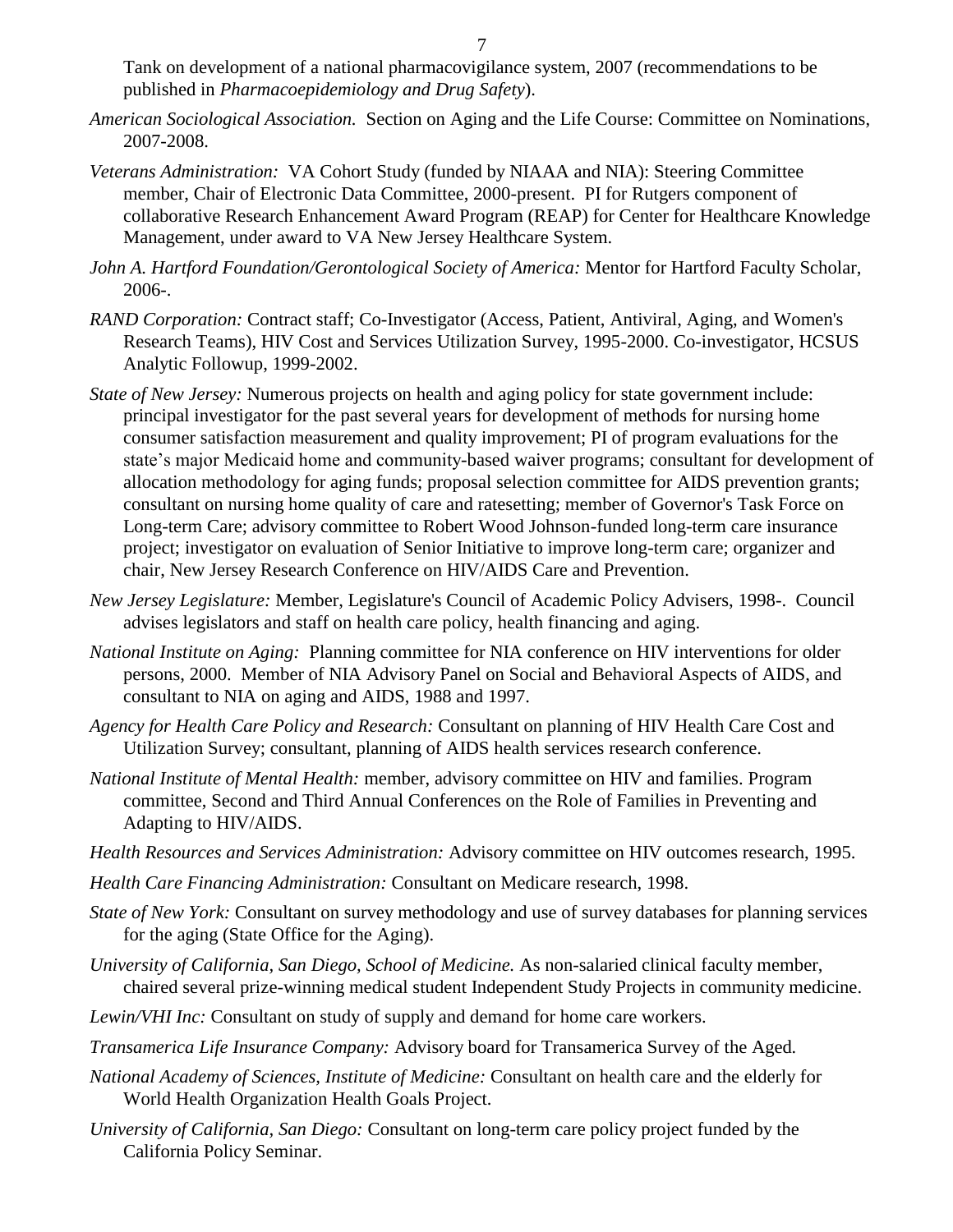- *National Committee for the Prevention of Elder Abuse:* Member, Board of Directors*.*
- *American Statistical Association*: Discussant, annual meeting. *American Board of Family Practice*: Consultant on survey of middle age in America.
- *Robert Wood Johnson Foundation:* National Advisory Committee on mental health services development. Consultant on gerontological services programs, 1995. Mentor for RWJ Faculty Fellow, 2006-.
- *National Academy on Aging:* Advisory Panel on the Future of Community-Based Long-Term Care.
- *American Association for Retired Persons.* Consultant on economic well-being of the elderly, 1996.
- *California Department of Health Services and University of California Office of the President.* Member, AIDS Care and Treatment Research Advisory Committee; consultant on evaluation of Ryan White CARE services in California, 1999-.
- *Blue Cross-Blue Shield of Michigan:* Expert witness on cost of care and affordability in rate hearings and consultant on rate issues, 1984.
- *State of California, Department of Insurance*: Consultant to Department of Insurance on long-term care insurance (LTCI), co-author of report on LTCI regulation to California legislature, 1987.
- *Department of Veterans' Affairs:* Chair of electronic data committee and member of steering committee, Veterans with HIV/AIDS Cohort Study (VACS), planning grant for multisite study, 2000-.
- *World Health Organization:* Scientific Advisory Panel to WHO project on "Adherence to Long-Term Therapies: Toward Policies for Action," 2002-.
- *Pan American Health Organization and National Institute on Drug Abuse:* Member, working group in HIV and drug abuse in the Americas; participant in Expert Consultation with Latin American health officials and researchers, Buenos Aires, 2001.
- *Commonwealth Fund/Rutgers Center for State Health Policy.* Conference chair, Summit Conference of state pharmacy assistance programs, 2002.

#### **LANGUAGES**

Fluent in French, proficient in Italian.

#### **BOOKS**

- 1. Crystal S: *America's Old Age Crisis: Public Policy and the Two Worlds of Aging*. New York: Basic Books, 1982. Revised paperback edition, Harper and Row/Basic Books. "Best Books of the Year" list, *Christian Science Monitor*; nominee, *Washington Monthly* Political Book Award. Nominated by publisher for Pulitzer Prize.
- 2. Crystal S, Flemming C, Beck P, Smolka G. *The Management of Home Care Services*. New York: Springer, l987.
- 3. Crystal S, Shea D (eds.). *Economic Outcomes in Later Life: Public Policy, Health, and Cumulative Advantage.* (Published as the 2002 volume of the *Annual Review of Gerontology and Geriatrics*)*.*  New York: Springer, 2003.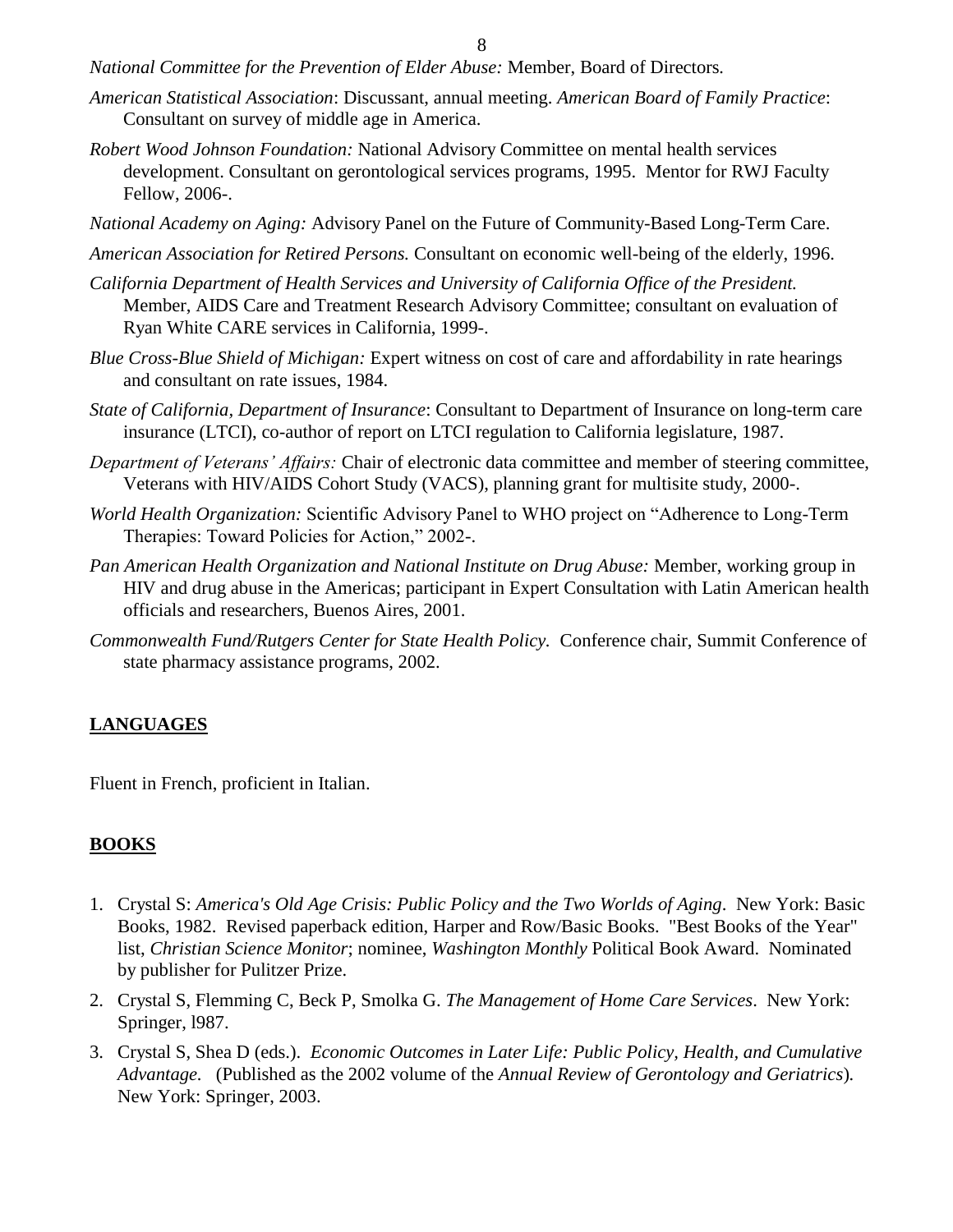#### **EDITED JOURNAL ISSUES**

- 1. Ory M, Zablotsky D, Crystal S (eds). *HIV/AIDS and Aging.* Special Issue, *Research on Aging* 20 (6): November 1998.
- 2. Levy J, Ory M, Crystal S (eds). *Aging with HIV/AIDS: The Maturation of an Epidemic.* Special issue, *Journal of Acquired Immune Deficiency Syndromes* 33 (S2), June 2003.

## **RESEARCH ARTICLES**

- 1. Crystal S, Akincigil A, Bilder S, Walkup J. Studying Prescription Drug Use and Outcomes with Medicaid Claims Data: Strengths, Limitations, and Strategies. *Medical Care* 45(10):S58-S65, 2007.
- 2. Crystal S. Population Aging and Benefit Sustainability: The Impact of Baby Boomer Aging on the Health Care System. Pp. 52-70 in Schaie W and Uhlenberg P (eds.), *Social Structures, Demographic Changes and the Well-Being of Older Persons,* Societal Impact on Aging Series, Springer, 2007.
- 3. Crystal S, Siegel MJ. Health Care Policy and the Demography of Aging in Cross-National Perspective. In press in Uhlenberg P (Ed.), *International Handbook of Population,* Springer-Verlag.
- 4. Akincigil A, Bowblis J, Jan S, Patel M, Crystal S. Long-Term Adherence to Evidence Based Secondary Prevention Therapies after Acute Myocardial Infarction. *Journal of General Internal Medicine* 23(2): 115-121, 2008. Lead article, published with editorial: Choudhry NK, Winkelmayer WC. Medication Adherence After Myocardial Infarction: A Long Way Left To Go. *Journal of General Internal Medicine* 23(2):216–8, 2008.
- 5. Akincigil A, Bowblis J, Levin C, Walkup J, Jan S, Crystal S. Adherence to Antidepressant Treatment Among Privately Insured Patients Diagnosed with Depression. *Medical Care* 45(4):363- 369, 2007*.*
- 6. Walkup J, Akincigil A, Bilder S, Scotto-Rosato N, Crystal S. Psychiatric Diagnosis and Antiretroviral Adherence among Adolescent Medicaid Beneficiaries Diagnosed with HIV/AIDS. In press, *Journal of Nervous and Mental Disease.*
- 7. Prince J, Akincigil A, Hoover D, Bowblis J, Lucas J, Crystal S. Readmission Following Psychiatric Hospitalization Among U.S. Elderly. In press, *Psychiatric Services.*
- 8. Levin C, Wei W, Akincigil A, Lucas J, Bilder S, Crystal S. Prevalence and Treatment of Diagnosed Depression among Elderly Nursing Home Residents in Ohio. *Journal of the American Medical Directors' Association* 8(9):585-594, 2007.
- 9. Akincigil A, Hoover D, Walkup J, Prince J, Kalay E, Crystal S. Hospitalizations for Depression and Other Psychiatric Conditions among Community Dwelling Elderly. In press, *Psychiatric Services.*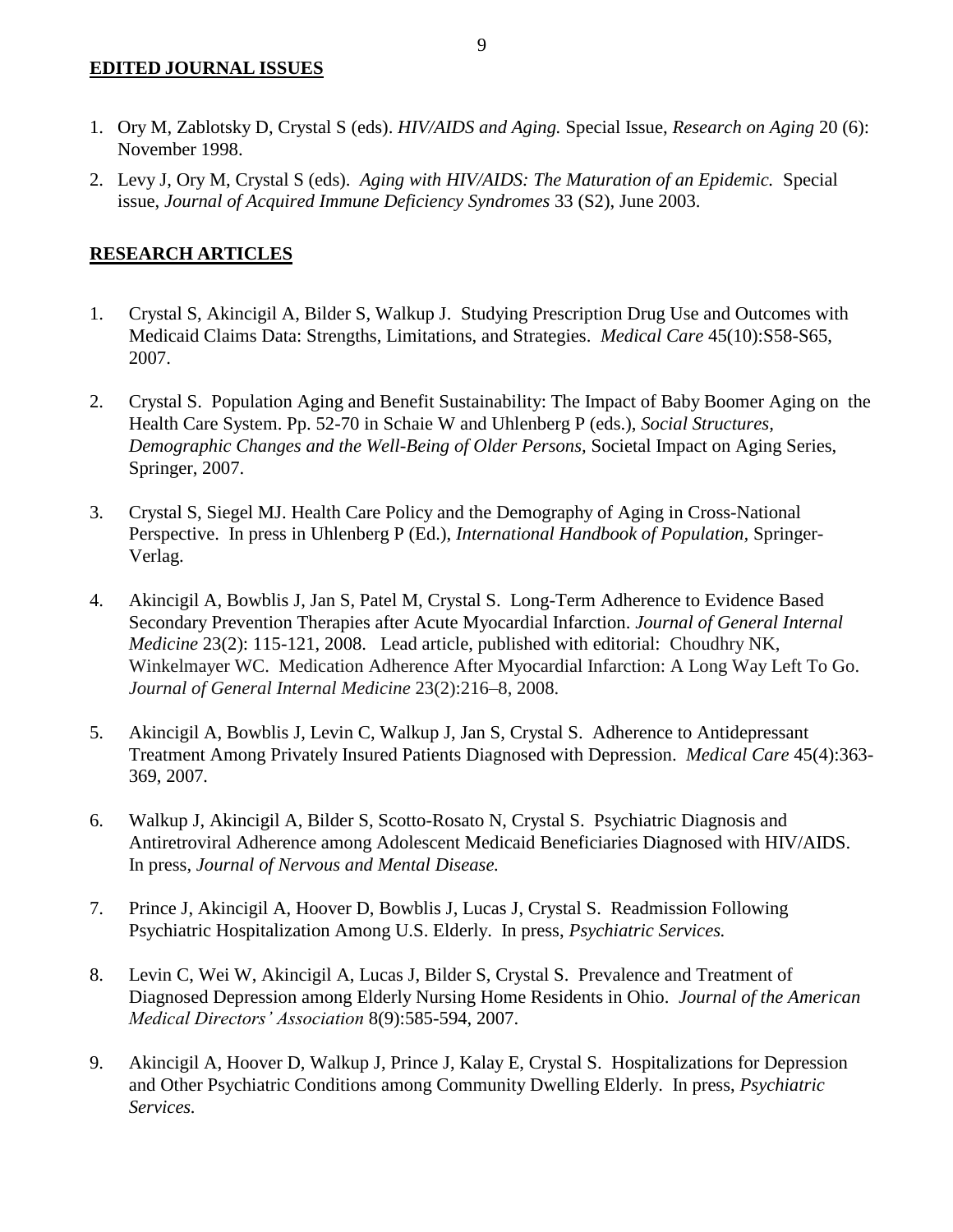- 10. Lucas JA, Levin CA, Lowe TJ, Robertson B, Akincigil A, Sambamoorthi U, Bilder S, Paek EK, Crystal S. The Relationship Between Organizational Factors and Resident Satisfaction with Nursing Home Care and Life. *Journal of Aging and Social Policy* 19(2):125-151, 2007*.*
- 11. Prince JD, Bilder S, Walkup J, Akincigil A, Hoover D, Crystal S. Substance Abuse and Mood Disorder Hospitalization among Medicaid Beneficiaries. In press, *American Journal of Public Health.*
- 12. Sueoka K, Goelet J, Fiellin D, Rimland D, Butt A, Gibert C, Rodriguez-Barradas M, Bryant K, Crystal S, Justice A. Depression Symptoms and Treatment Among HIV Infected and Uninfected Veterans. In press, *AIDS and Behavior.*
- 13. Hoover DR, Akincigil A, Prince JD, Kalay E, Lucas JA, Walkup J, Crystal S. Medicare Inpatient Treatment for Elderly Non-Dementia Psychiatric Illnesses, 1992 – 2002. *Administration and Policy in Mental Health* 35(4): 231-240, 2008.
- 14. Walkup J, Wei W, Sambamoorthi U, Crystal S. Antidepressant Treatment and Adherence to Combination Antiretroviral Therapy among Patients with AIDS and Diagnosed Depression. *Psychiatric Quarterly* 79(1): 43-53*.*
- 15. Zito JM, Socolar SJ, Eilers R, Crystal S, Lexchin J. Regulating Drugs for Effectiveness and Safety: A Public Health Perspective. *Medical Care* 45(9):911, 2007.
- 16. Helmer DA, Tseng CL, Rajan M, Crystal S, Shen Y, Miller D. Safford MM, Pogach L. Can Ambulatory Care Prevent Hospitalization for Metabolic Decompensation? *Medical Care* 46(2):148-157, 2008.
- 17. Zhang Q, Safford MM, Miller D, Crystal S, Rajan M, Tseng CL, Pogach LM. Short-Term Statin Exposure Is Associated with Reduced All-Cause Mortality in Persons with Diabetes. *Medical Care*  45(4): 308-314, 2007.
- 18. Shen Y, Findley PF, Maney M, Rajan M, Pogach L, Crystal S, Findley TW. Who Gets Care Where? Stroke Care and Medicare Beneficiaries in the VA System. In press, *Journal of Rehabilitation Research and Development.*
- 19. Tseng CL, Helmer D, Rajan M, Tiwari A, Miller D, Crystal S, Safford MM, Greenberg J, Pogach L. Evaluation of Regional Variation in Total, Major, and Minor Amputation Rates in a National Health-care System. *International Journal for Quality in Health Care* 19(6): 368-376, 2007.
- 20. Walkup J, Crystal S. Health Services and Policy Issues in AIDS Psychiatry. Pp. 585-594 in Cohen MA and Gorman JM (Eds.), *Comprehensive Textbook of AIDS Psychiatry*. Oxford and New York: Oxford University Press, 2007.
- 21. Crystal S. Dynamics of Late-Life Inequality: Modeling the Interplay of Health Disparities, Economic Resources, and Public Policies. Pp. 205-213 in Baars J, Dannefer D, Phillipson C, and Walker A. *Ageing, Globalization and Inequality: The New Critical Gerontology.* Society and Aging Series, Baywood Publishing Company, 2006.
- 22. Walkup J, Wei W, Sambamoorthi U, Crystal S, Yanos P. Provision of Psychotherapy for a Statewide Population of Medicaid Beneficiaries with Schizophrenia. *Psychological Services* 3(4):227-239, 2006.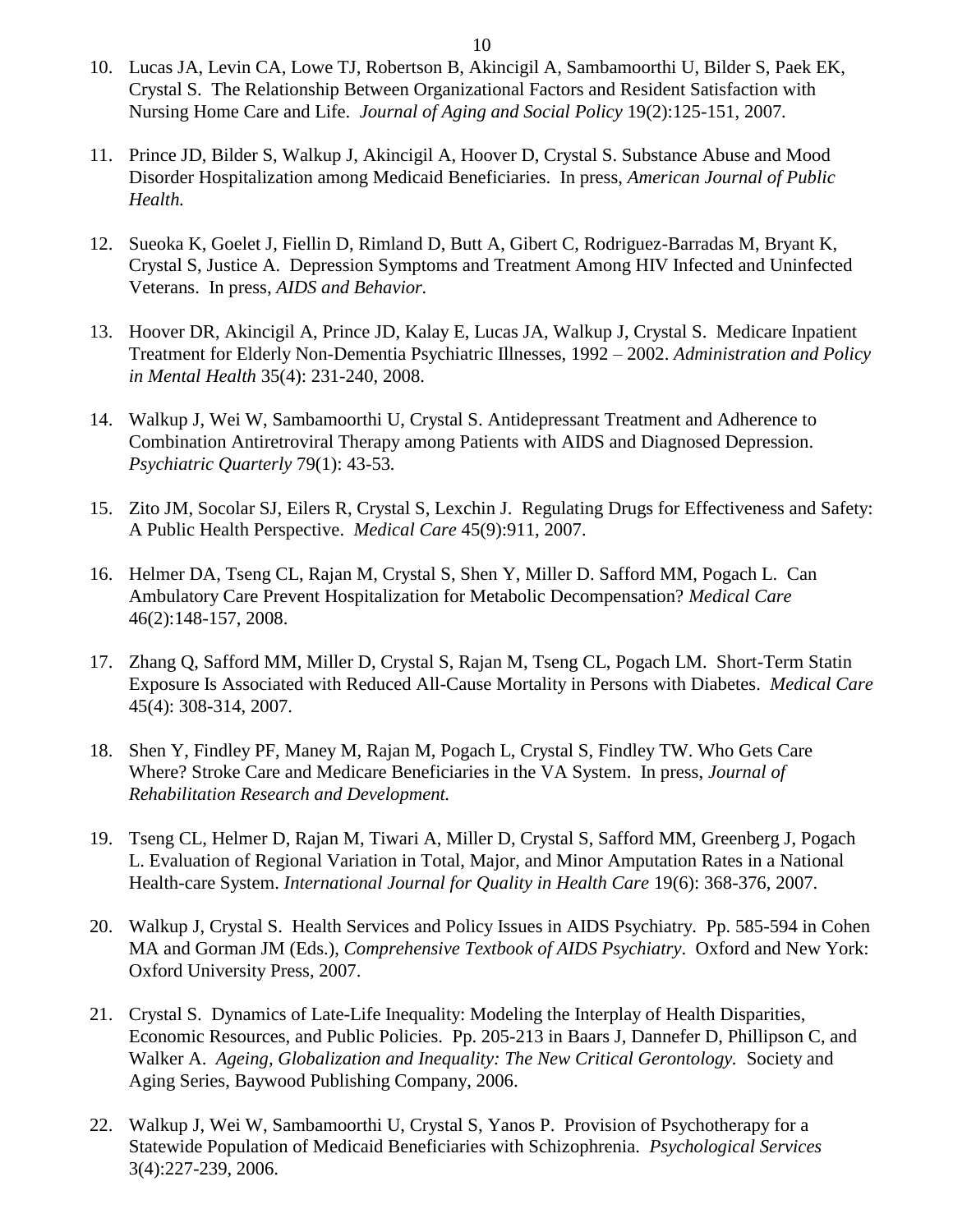- 23. Sambamoorthi U, Olfson M, Wei W, Crystal S. Diabetes and Depression Care Among Medicaid Beneficiaries. *Journal of Health Care for the Poor and Underserved* 17 (1):141-161, 2006.
- 24. Crystal S. Economic Well-Being of the Elderly. Pp. 3254-3257 in *Blackwell Encyclopedia of Sociology.* Oxford and Boston: Blackwell Publishing, 2006.
- 25. Wei W, Akincigil A, Crystal S, Sambamoorthi U. Gender Differences in Out-of-Pocket Prescription Drug Expenditures Among the Elderly. *Research on Aging* 28 (July): 427-453, 2006.
- 26. Steinberg MB, Akincigil A, Delnevo CD, Crystal S, Carson JL. Gender and Age Disparities for Tobacco Dependence Treatment. *American Journal of Preventive Medicine* 30(5)*,* 405-412, 2006.
- 27. Wei W, Sambamoorthi U, Olfson M, Walkup J, Crystal S. Use of Psychotherapy for Depression in Older Adults. *American Journal of Psychiatry* 162(4):711-717, 2005*.*
- 28. Fultz SL, Skanderson M, Mole L, Gandhi N, Bryant K, Crystal S, Justice AC. Development and Verification of a "Virtual Cohort" Using the National VA Health Information System. *Medical Care* 44 (8):S25-30, 2006*.*
- 29. Thompson W, Wang H, Xie M, Kolassa J, Rajan M, Crystal S, Tseng C, Zhang Q, Vardi Y, Pogach L, Safford M. Assessing Quality of Diabetes Care by Measuring Longitudinal Changes in Hemoglobin A1c in the Veterans Health Administration. *Health Services Research* 40(6, pt. 1):1818-1835, 2005*.*
- 30. Crothers K, Butt A, Gibert CL, Rodriguez-Barradas MC, Crystal S, Justice AC. Increased Chronic Obstructive Pulmonary Disease Among HIV-Positive Compared to HIV-Negative Veterans. *CHEST* 130: 1326-1333, 2006*.*
- 31. Oursler KA, Goulet J, Leaf D, Akincigil A, Katzel L, Justice A, Crystal S. Association of Comorbidity with Physical Disability in Older HIV-Infected Adults. *AIDS Patient Care and STDs*  20(11): 782-791, 2006.
- 32. Wilson TE, Vlahov D, Crystal S, Absalon J, Klein SJ, Agins B, Remien RH. Integrating HIV Prevention Activities into the HIV Medical Care Setting. *Journal of Urban Health* 83(1):18-30, 2006.
- 33. Pogach L, Xie M, Shentue Y, Tseng C-L, Maney M, Rajan M, Tiwari A, Kolassa J, Helmer J, Crystal S, Safford M. Diabetes Healthcare Quality Report Cards: How Accurate Are The Grades? *American Journal of Managed Care* 11(12): 797-804, 2005.
- 34. Cook RL, McGinnis K, Kraemer K, Gordon A, Conigliaro J, Maisto S, Samet J, Crystal S, Rimland D, Bryant K, Braithwaite R, Justice A. Intoxication Before Intercourse and Risky Sexual Behavior in Men With and Without HIV Infection. *Medical Care* 44 (8):S31-36, 2006.
- 35. Cunningham WE, Crystal S, Bozzette S, Hays RD. The Association of Health-Related Quality of Life with Survival among Persons with HIV Infection in the U.S. *Journal of General Internal Medicine* 20(1): 21-27, 2005.
- 36. Tseng C-L, Rajan M, Miller D, Hawley G, Crystal S, et al. Use of Administrative Data to Risk Adjust Amputation Rates in a National Cohort of Medicare-Enrolled Veterans with Diabetes.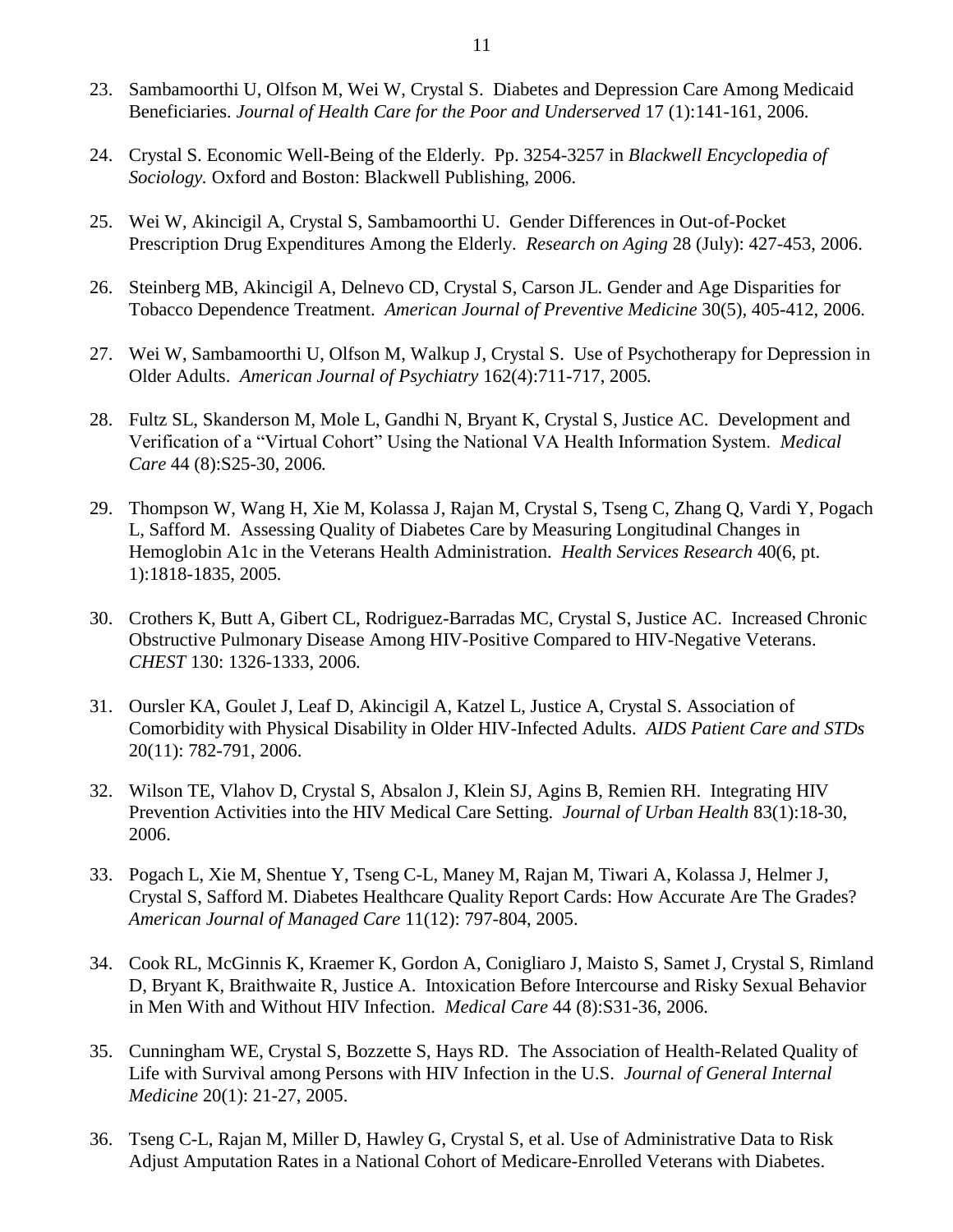*Medical Care* 43(1): 88-92, 2005*.*

- 37. Wei W, Sambamoorthi U, Crystal S, Findley P. Mental Illness, Traumatic Brain Injury and Medicaid Expenditures. *Archives of Physical Medicine and Rehabilitation* 86 (5):905-911, 2005*.*
- 38. Hoover DR, Sambamoorthi U, Crystal S. On Characteristics of Community Dwelling Elderly Not Vaccinated for Pneumococcus in 1998 and 2001. [Letter to the Editor]. *Preventive Medicine* 42: 248-249, 2006.
- 39. Tseng CL, Brimacombe M, Xie M, Rajan M, Wang H, Kolassa J, Crystal S, et al. Seasonal Patterns in Monthly Hemoglobin A1c Values. *American Journal of Epidemiology* 161(6):565-574, 2005.
- 40. Sambamoorthi U, Akincigil A, Wei W, Crystal S. National Trends in Total and Out-of-Pocket Prescription Drug Spending Among Elderly Medicare Beneficiaries. *Expert Review of Pharmacoeconomics and Outcomes Research* 5(3): 297-315, 2005.
- 41. Crystal S. Prescription of Pharmacotherapy for Depression in Elderly People Varies with Age, Race, Gender, and Length of Care. *Evidence Based Mental Health* 8(4): 117, 2005.
- 42. Braithwaite RS, McGinnis KA, Conigliaro J, Maisto SA, Crystal S, Day N, et al. A Temporal and Dose-Response Association Between Alcohol Consumption and Medication Adherence among Veterans in Care. *Alcoholism: Clinical and Experimental Research* 29(7):1190-1197, 2005.
- 43. Crystal S, Sambamoorthi U, Walkup J, Akincigil A. Diagnosis and Treatment of Depression in the Elderly Medicare Population: Predictors, Disparities, and Trends. *Journal of the American Geriatrics Society* 51(2):1718-1721, 2003. Published with accompanying editorial: Arean P, Unutzer J. Inequities in Depression Management in Low-Income, Minority, and Old-Old Adults: A Matter of Access to Preferred Treatments? *Journal of the American Geriatrics Society* 51:1808- 1809, 2003. Additional commentary published as: Green C. Increasing Age, Minority Ethnic Origin, and Lack of Sufficient Medical Insurance Decrease Likelihood of Treatment for Depression in the Elderly. *Evidence-Based Mental Health* 7:58, 2004.
- 44. Fox K, Trail T, Frankford D, Crystal S. State Pharmacy Discount Programs: A Viable Mechanism for Addressing Prescription Drug Affordability? *New York University Annual Survey of American Law* 60(2): 187-240, 2004.
- 45. Castle N, Lowe T, Lucas J, Robinson J, Crystal S. Use of Satisfaction Surveys in New Jersey Nursing Homes and Assisted Living Facilities. *Journal of Applied Gerontology* 23(2):156-171, 2004.
- 46. Walkup J, Sambamoorthi U, Crystal S. Use of Newer Antiretroviral Treatments Among HIV-Infected Medicaid Beneficiaries with Serious Mental Illness. *Journal of Clinical Psychiatry* 65(9): 1180-1189, 2004*.*
- 47. Walkup J, Wei W, Sambamoorthi U, Crystal S. Sensitivity of an AIDS Casefinding Algorithm. *Medical Care* 42(8): 756-63, 2004.
- 48. Hoover D, Sambamoorthi U, Walkup J, Crystal S. Mental Illness and Length of Inpatient Stay for Medicaid Recipients with AIDS. *Health Services Research* 37(6):1625-42, 2004.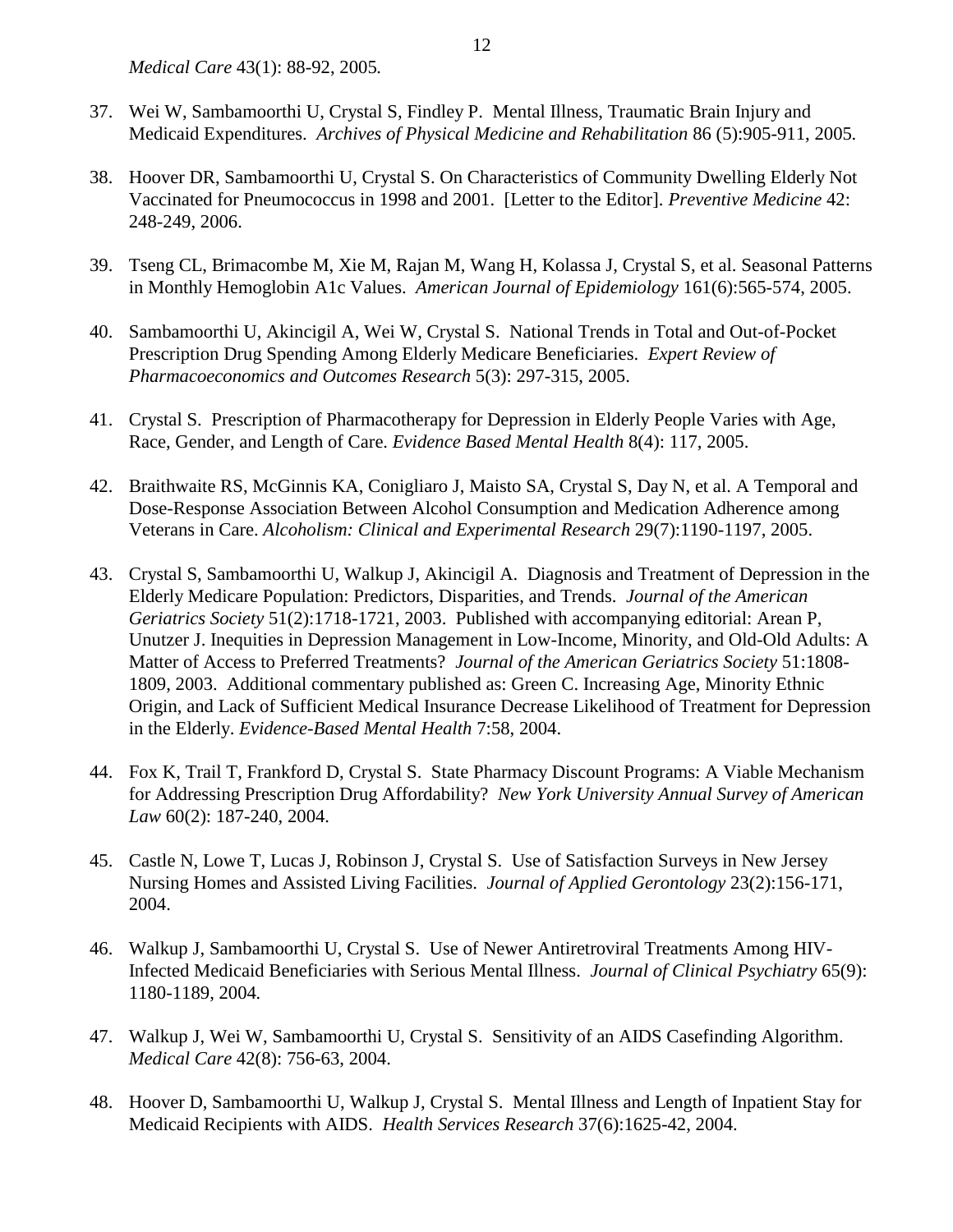- 49. Bagchi A, Sambamoorthi U, McSpiritt E, Yanos P, Walkup J, Crystal S. Use of Antipsychotic Medications Among HIV-Infected Individuals with Schizophrenia. *Schizophrenia Research*  71(23):435-444, 2004*.*
- 50. Hoover DR, Sambamoorthi U, Crystal S. Pneumococcal Vaccination of Community Dwelling Elderly Americans from 1998-2001. *Preventive Medicine* 39(3): 517-527, 2004.
- 51. Robinson JP, Lucas J, Castle N, Lowe T, Crystal S. Consumer Satisfaction in Nursing Homes: Current Practices and Resident Priorities. *Research on Aging* 26: 454-480, 2004.
- 52. Tseng CL, Greenberg J, Helmer D, Rajan M, Tiwari A, Miller D, Crystal S, Hawley G, Pogach L. Dual-System Utilization Affects Regional Variation in Prevention Quality Indicators: The Case of Amputations Among Veterans with Diabetes. *American Journal of Managed Care* 10(11 pt. 2):886-892, 2004.
- 53. Justice AC, McGinnis KA, Atkinson JH, Heaton R, Young C, Sadek J, Madenwald T, Becker JT, Conigliaro J, Brown ST, Rimland D, Crystal S, and Simberkoff M for the VACS5 Project Team. Psychiatric and Neurocognitive Disorders Among HIV-Positive and Negative Veterans in Care: Veterans Aging Cohort Five-Site Study. *AIDS* 18: S49-59, 2004.
- 54. Crystal S, Shea D. Prospects for Retirement Resources in an Aging Society. Pp. 256-281 in Crystal S and Shea D (Eds.), *Economic Outcomes in Later Life: Public Policy, Health, and Cumulative Advantage.* New York: Springer, 2003.
- 55. Lowe T, Castle N, Lucas J, Robinson JP, Crystal S. Consumer Satisfaction in Long-Term Care: State Initiatives in Nursing Homes and Assisted Living Facilities. *The Gerontologist* 43(6): 883- 96, 2003.
- 56. Crystal S, Akincigil A, Sambamoorthi U, Wenger N, Fleishman J, Zingmond D, Hays R, Bozzette S, Shapiro S. The Diverse Older HIV+ Population: A National Profile of Economic Circumstances, Social Support, and Quality of Life. *Journal of AIDS* 33:S76-S83, 2003.
- 57. Crystal S, Shea D. Cumulative Advantage, Public Policy, and Late-Life Inequality. Pp. 1-13 in Crystal S and Shea D (Eds.), *Economic Outcomes in Later Life: Public Policy, Health, and Cumulative Advantage* (2002 volume of the Annual Review of Gerontology and Geriatrics). New York: Springer, 2003.
- 58. Crystal S. Groundhog Day: The Endless Debate over Medicare "Reform". *Public Policy and Aging Report* 13(4):7-10, 2003*.*
- 59. Crystal S. Health Care Organizational Structure, Prevention, and Health Behavior Among the Elderly. Pp. 287-299 in Schaie W, Leventhal H, Willis S (eds.), *Societal Structures and Effective Health Behavior in the Elderly.* New York: Springer, 2003.
- 60. Fleishman J, Sherbourne C, Cleary P, Wu A, Crystal S, Hays R. Patterns of Coping Among Persons with HIV Infection: Configurations, Correlates, and Change. *American Journal of Community Psychology* 32(1-2): 187-204, 2003.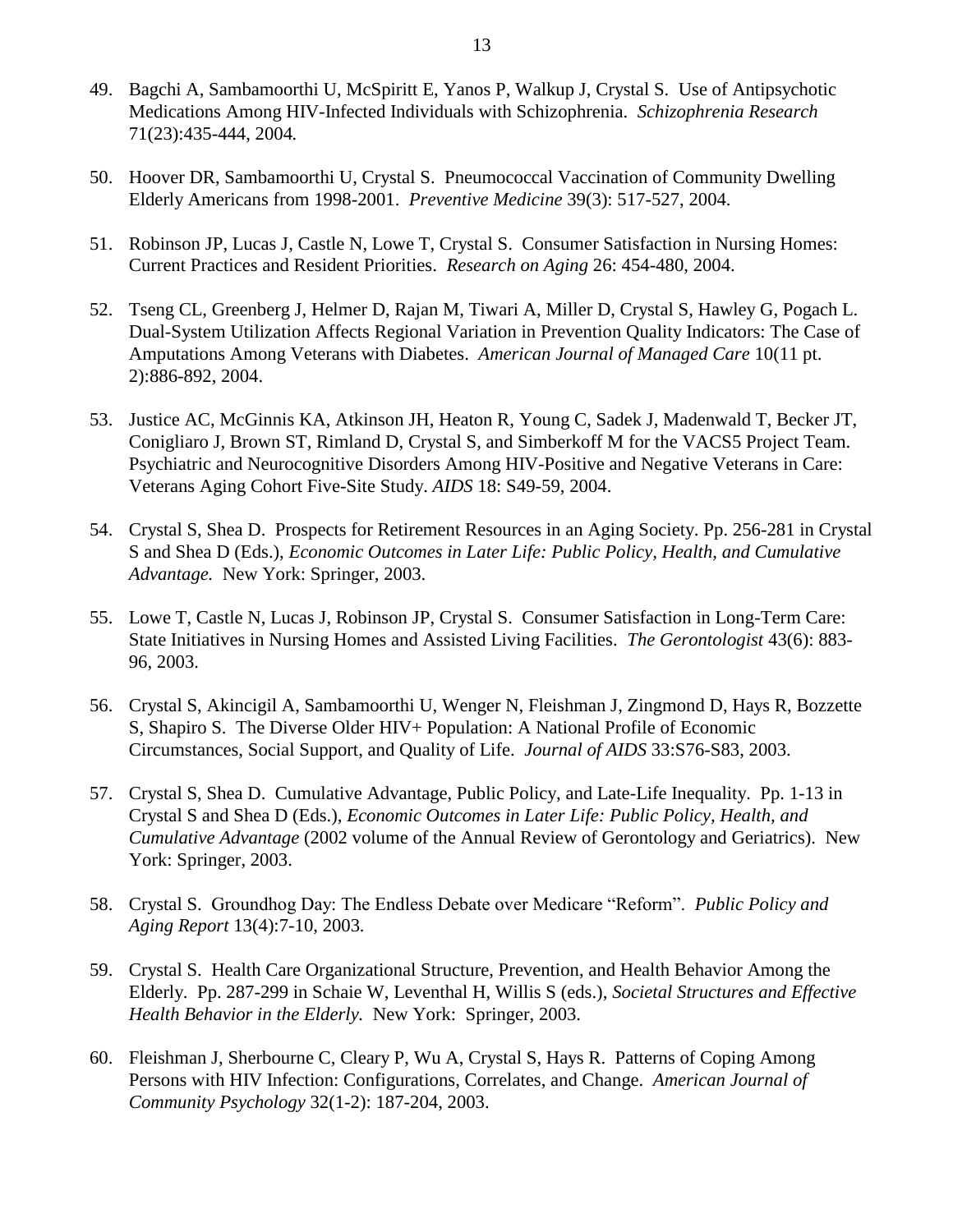- 61. Cook FL, Crystal S. Economic Hardship Measures in the Older Population. Pp. 196-203 in Vitt L (ed.), *Encyclopedia of Retirement and Finance.* New York: Greenwood Press, 2003.
- 62. Levy J, Ory M, Crystal S. HIV/AIDS Interventions for Mid-Life and Older Adults: Current Status and Challenges. *Journal of AIDS* 33:S59-S67, 2003.
- 63. Sambamoorthi U, Shea D, Crystal S. Total and Out-of-Pocket Expenditures for Prescription Drugs Among Older Persons. *The Gerontologist* 43(3): 345-359, 2003.
- 64. Warner LA, Wei W, McSpiritt E, Sambamoorthi U, Crystal S. Ante- and Postpartum Substance Abuse Treatment and Antiretroviral Therapy Among HIV-Infected Women on Medicaid. [Cover Article]. *Journal of the American Medical Women's Association* 58(3):143-153, 2003.
- 65. Harman, J, Crystal S, Walkup J, Olfson M. Trends in Elderly Patients' Office Visits for the Treatment of Depression According to Physician Specialty: 1985-1999. *Journal of Behavioral Health Services and Research* 30(3): 332-41, 2003. Summary in AHRQ *Research Activities,*  November 2003.
- 66. Johnson RW, Sambamoorthi U, Crystal S. Gender Differences in Pension Wealth and Their Impact on Late-Life Inequality. Pp. 116-137 in Crystal S and Shea D (Eds.), *Economic Outcomes in Later Life: Public Policy, Health, and Cumulative Advantage*. New York: Springer, 2003.
- 67. Johnson RW, Crystal S. The Economic Future of the Baby Boom Generation. Pp. 229-255 in Crystal S and Shea D (Eds.), *Economic Outcomes in Later Life: Public Policy, Health, and Cumulative Advantage.* New York: Springer, 2003.
- 68. Sambamoorthi U, Olfson M, Walkup J, Crystal S. Diffusion of New Generation Antidepressant Treatment Among Elderly Diagnosed with Depression. *Medical Care* 41(1): 180-194, 2003.
- 69. Crystal S. Poverty Among the Elderly. Pp. 1116-1121 in Ekerdt DJ, Applebaum A, Holden C et al (Eds), *Encyclopedia of Aging*. New York: Macmillan Reference USA, 2002.
- 70. Kilbourne AM, Andersen R, Asch S, Nakazono T, Crystal S, Stein M, Gifford A, Bing E, Bozzette S, Shapiro M, Cunningham WE. Response to Symptoms Among a U.S. National Probability Sample of Adults Infected with Human Immunodeficiency Virus. *Medical Care Research and Review* 59(1): 36-58, 2002.
- 71. Hoover D, Crystal S, Kumar R, Sambamoorthi U, Cantor J. Medical Expenditures During the Last Year on Life: Findings from the 1992-96 Medicare Current Beneficiary Survey. *Health Services Research* 37 (6): 1625-1642, 2002. Testimony based on this paper was presented by Dr. Hoover before the Senate Appropriations Subcommittee on Labor-HHS-Education, June 2003.
- 72. Crystal S, Sambamoorthi U, Moynihan P, McSpiritt E. Initiation and Continuation of Newer Antiretroviral Treatments Among Medicaid Recipients with AIDS. *Journal of General Internal Medicine* 16(12): 850-859, 2001. Commentary and summary: Center for Advancement of Health, *Minority Medicaid Recipients Least Likely to be on Most Effective AIDS Drugs,*  <http://www.cfah.org/hbns/newsrelease/antiHIV12-04-01.cfm>.
- 73. Sambamoorthi U, Moynihan PJ, McSpiritt E, Crystal S. Use of Protease Inhibitors and Non-Nucleoside Reverse Transcriptase Inhibitors Among Medicaid Beneficiaries with AIDS. *American Journal of Public Health* 91(9): 1474-81, 2001.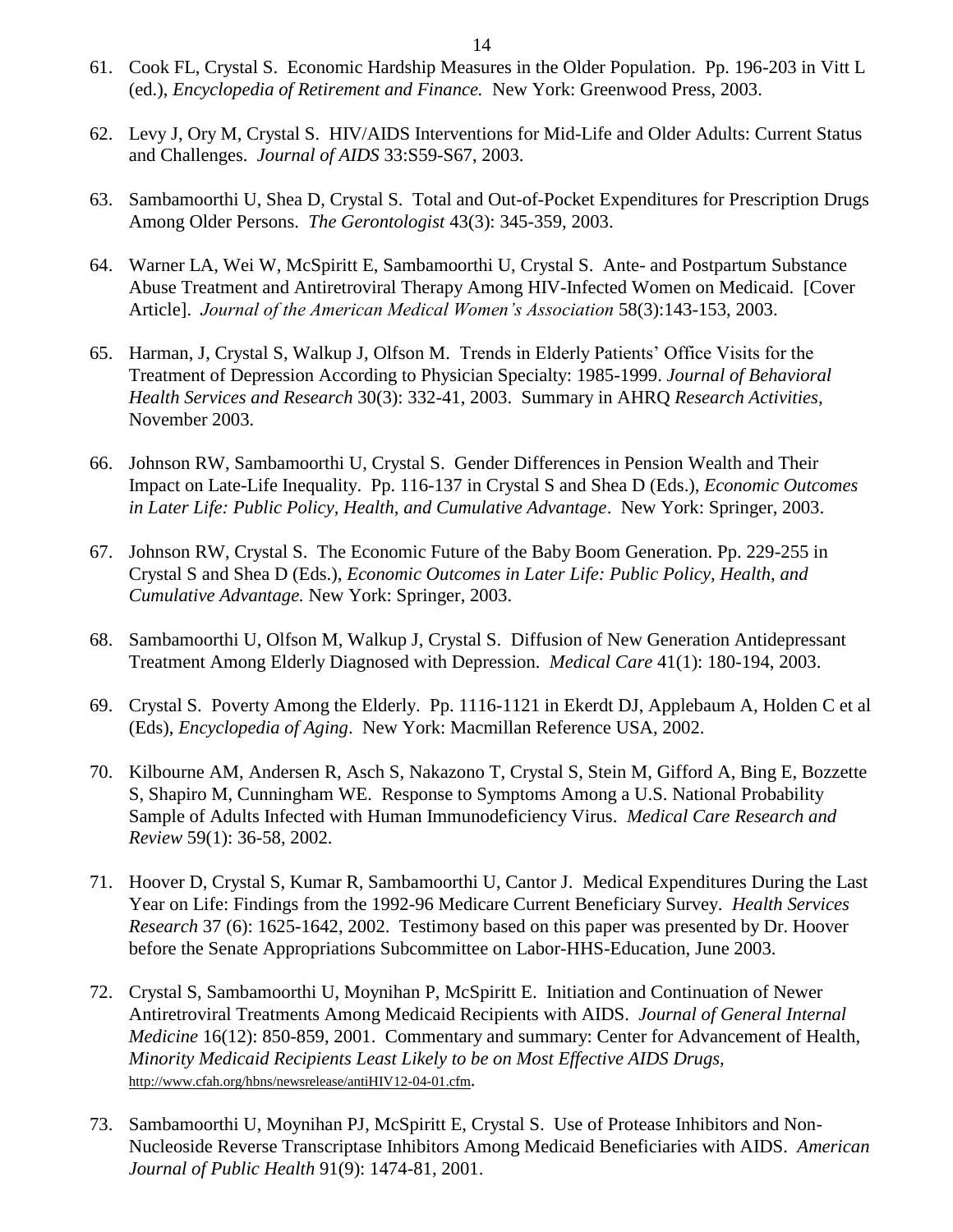- 74. Crystal S. Baby Boomers and Their Future. In Maddox G et al (eds.), *Encyclopedia of Aging*. New York: Springer, 2001.
- 75. Zingmond D, Wenger N, Crystal S, Joyce G, Liu H, Sambamoorthi U, Lillard L, Leibowitz, Shapiro M, Bozzette S. Circumstances at HIV Diagnosis and Progression of Disease in Older HIV-Infected Americans. *American Journal of Public Health* 91(7): 1117-1120, 2001.
- 76. Yanos P, Crystal S, Kumar R, Walkup J. Characteristics and Service Use Patterns of Non-Elderly Medicare Beneficiaries Diagnosed with Schizophrenia: Findings from the MCBS. *Psychiatric Services* 52(12): 1644-1650, 2001.
- 77. Sambamoorthi U, Akincigil A, McSpiritt E, Crystal S. Zidovudine Use During Pregnancy Among HIV-Infected Women on Medicaid. *Journal of AIDS* 30(4):429-439, 2002.
- 78. Kilbourne AM, Asch S, Andersen RM, Gifford A, Nakazono TT, Stein M, Crystal S, Shapiro MF, Bozzette SA, Cunningham WE. Development and Application of a Method to Assess Timeliness of Medical Care for HIV Symptoms. *Health Services Outcomes and Research Methods* 2:101-115, 2001.
- 79. Sambamoorthi U, Walkup J, McSpiritt E, Warner L, Castle N, Crystal S. Racial Differences in End of Life Care for Patients with AIDS. *AIDS and Public Policy Journal* 15 (4): 132-143, 2000.
- 80. Crystal S, Fleishman J, Hays R, Shapiro M, Bozzette S. Physical and Role Functioning Among Persons with HIV: Results from a Nationally Representative Survey. *Medical Care* 38 (12): 1210- 1223, 2000.
- 81. Walkup J, Sambamoorthi U, Crystal S. Incidence and Consistency of Antiretroviral Use Among HIV-Infected Medicaid Beneficiaries with Schizophrenia. *Journal of Clinical Psychiatry* 62 (3): 174-178, 2001.
- 82. Sambamoorthi U, Collins S, Crystal S. Dually Eligible Individuals with AIDS: Characteristics and Health Services Use. *Journal of Health and Social Policy* 14(1): 19-35, 2001.
- 83. Sambamoorthi U, Crystal S, Kumar R, Harman J. Estrogen Replacement Therapy Among Elderly Women: Results from the 1995 Medicare Current Beneficiary Survey. Winner of the 1999 Women's Health Research Leadership Prize, Jacobs Institute of Women's Health. *Women's Health Issues* 9(6): 286-294, 2000.
- 84. Schmitz M, Crystal S. Social Relations, Coping, and Psychological Distress Among Persons with HIV/AIDS. *Journal of Applied Social Psychology* 30(4): 665-685, 2000.
- 85. Crystal S, Harman J, Sambamoorthi U, Johnson R, Kumar R. Out of Pocket Health Care Costs Among Older Americans. *Journal of Gerontology: Social Sciences* 55B(1):S51-S62, 2000. Summarized in *Aging Today,* No. 216, 2000.
- 86. Andersen R, Bozzette S, Shapiro M, St. Clair P, Morton S, Crystal S, Goldman D, Wenger N, Gifford A, Liebowitz A, Ash S, Berry S, Nakazono T, Heslin K, Cunningham W. Access of Vulnerable Groups to Antiretroviral Therapy Among Persons in Care for HIV Disease in the United States. *Health Services Research* 35(2):349-416, 2000.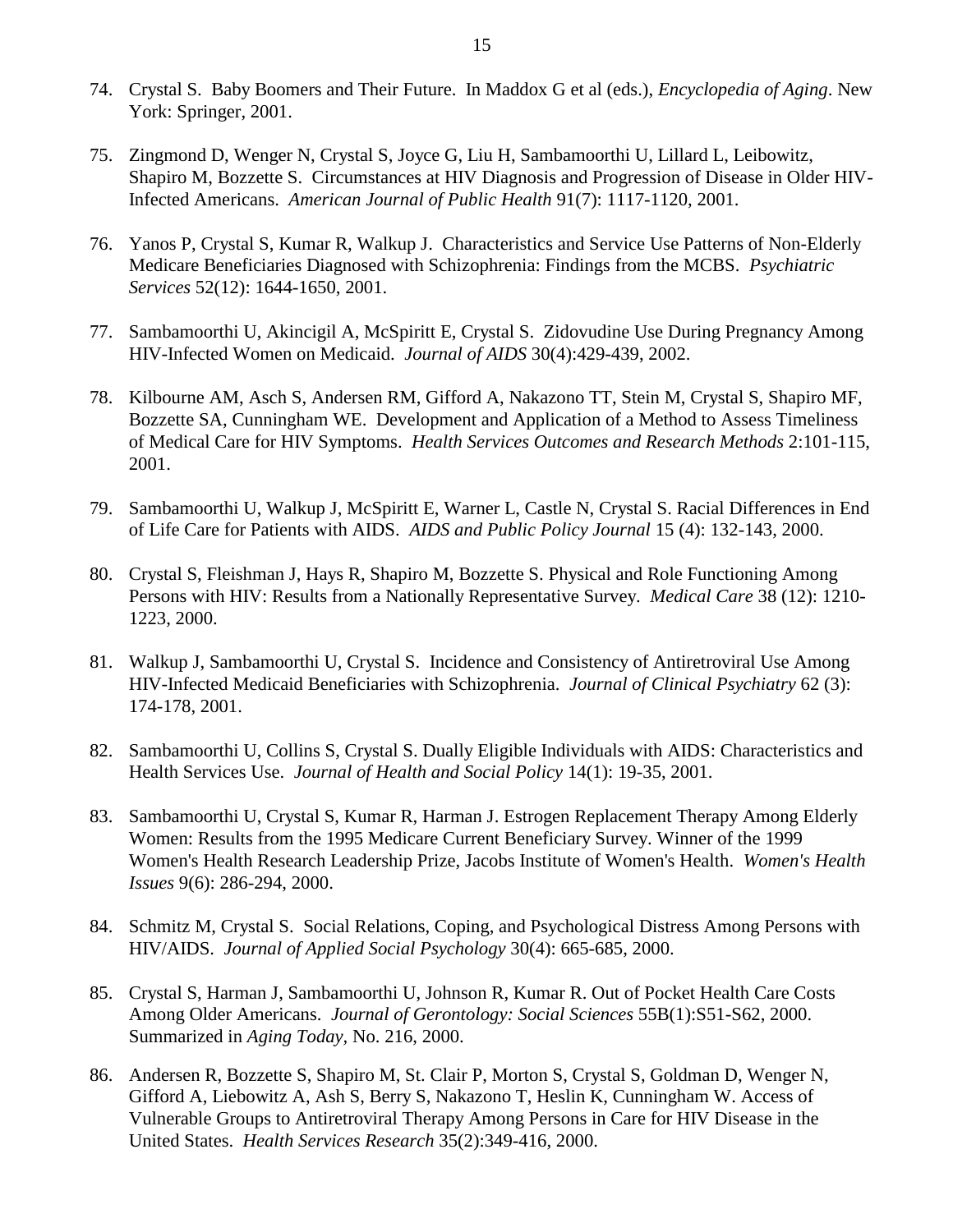- 87. Johnson R, Sambamoorthi U, Crystal S. Pension Wealth at Midlife: Comparing Self-Reports with Provider Data. *The Review of Income and Wealth* 46(1):59-83, 2000.
- 88. Fleishman J, Sherbourne C, Crystal S, Collins R, Marshall G, Kelly M, Bozzette S, Shapiro M, Hays R. Coping, Conflictual Social Interactions, Social Support, and Mood Among HIV-Infected Persons. *American Journal of Community Psychology* 28:421-453, 2000.
- 89. Zierler S, Cunningham W, Andersen R, Shapiro M, Bozzette S, Nakazono T, Morton S, Crystal S, Stein M, Turner BJ, St. Clair P. Violence Victimization After HIV Infection in a U.S. Probability Sample of Adult Patients in Primary Care. *American Journal of Public Health* 90(2):208-215, 2000.
- 90. Sambamoorthi U, Walkup J, Olfson M, Crystal S. Antidepressant Treatment and Health Services Utilization Among HIV-Infected Medicaid Patients Diagnosed with Depression. *Journal of General Internal Medicine* 15(5):311-320, 2000.
- 91. Hays RD, Cunningham W, Sherbourne C, Wilson I, Wu AW, Cleary P, McCaffrey D, Fleishman J, Crystal S, Collins R, Eggan E, Shapiro MF, Bozzette S. Health-Related Quality of Life in Patients with HIV Infection in the United States: Results from the HIV Cost and Services Utilization Study. *American Journal of Medicine* 108: 714-722, 2000.
- 92. Turner BJ, Cunningham W, Duan N, Andersen R, Shapiro M, Bozzette S, Nakazono T, Morton S, Crystal S, St. Clair P, Stein M, Zierler S. Delayed Medical Care After Diagnosis in a U.S. National Probability Sample of Persons Infected with Human Immunodeficiency Virus. *Archives of Internal Medicine* 160(17): 2614-2622, 2000.
- 93. Cunningham WE, Markson LE, Andersen RM, Crystal S, Fleishman JA, Golin C, Gifford A, Liu HH, Nakazono TT, Morton S, Bozzette SA, Shapiro MF, Wenger NS. Prevalence and Predictors of Highly Active Antiretroviral Therapy Use in Persons with HIV Infection in the U.S. *Journal of AIDS and Human Retrovirology* 25(2): 115-123, 2000.
- 94. Katz M, Cunningham W, Mor V, Andersen R, Kellogg T, Zierler S, Crystal S, Stein M, Cylar K, Bozzette S, Shapiro M. Prevalence and Predictors of Unmet Need for Supportive Services Among HIV-Infected Persons: Impact of Case Management. *Medical Care* 38(1): 58-69, 2000.
- 95. Stein M, Crystal S, Cunningham W, Andersen R, Turner BJ, Zierler S, Shapiro M, Ananthanarayan A. Delays in Seeking HIV Care Due to Competing Caregiver Responsibilities. *American Journal of Public Health* 90(7): 1138-1140, 2000.
- 96. Sambamoorthi U, Warner L, Crystal S, Walkup J. Drug Abuse, Methadone Treatment, and Health Services Use Among Injection Drug Users with AIDS. *Drug and Alcohol Dependence* 60(1): 77- 89, 2000.
- 97. Stein M, Cunningham WE, Nakazono T, Asch S, Turner BJ, Crystal S, Andersen RM, Zierler S, Bozzette SA, Shapiro MF. Care of Vaginal Symptoms Among HIV-Infected Women. *Journal of AIDS and Human Retrovirology* 25(1): 51-55, 2000.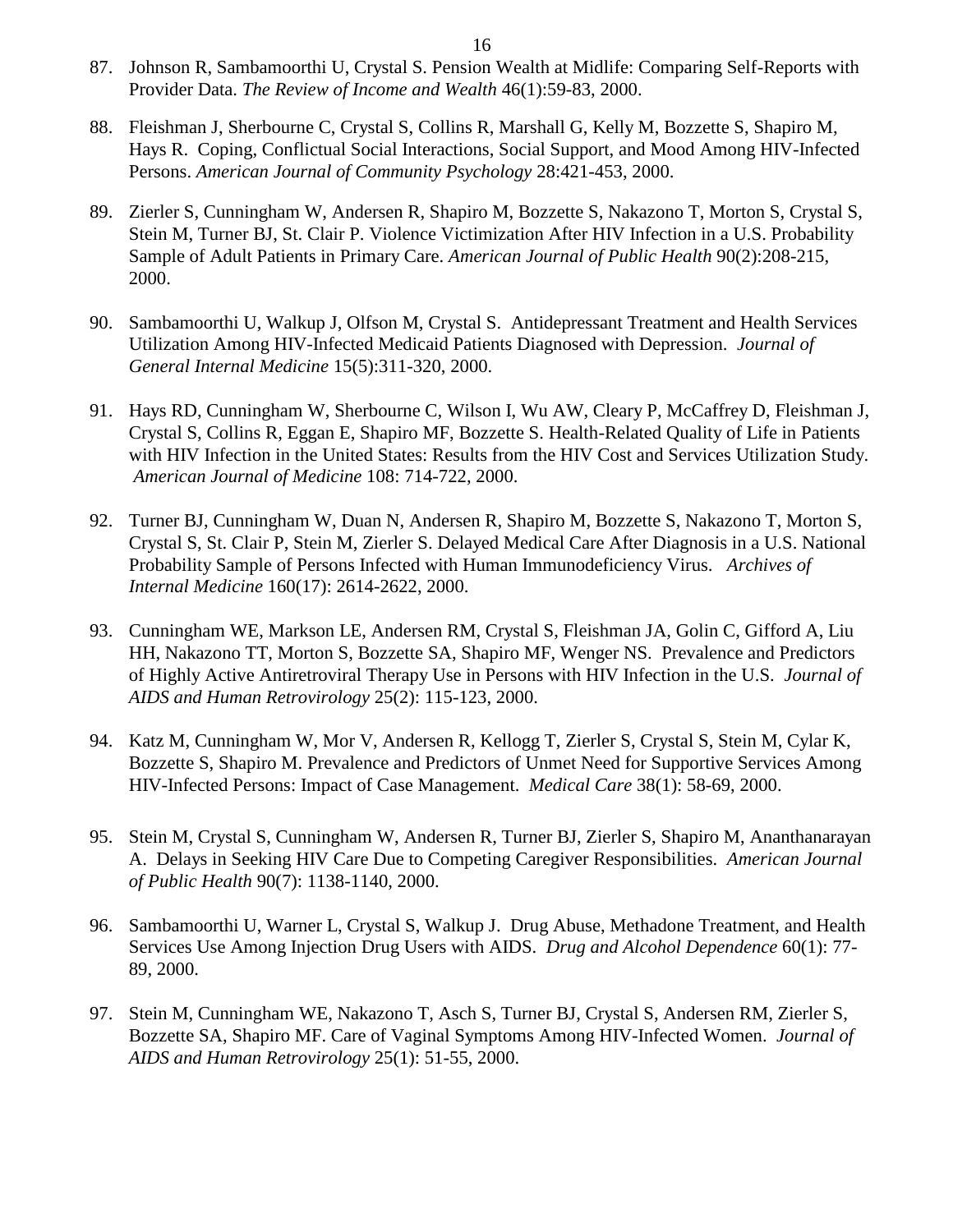- 98. Crystal S, Schlosser L. The HIV-Mental Health Challenge. Pp. 526-549 in Horwitz AV and Scheid TL (Eds.), *Handbook for the Study of Mental Health: Social Contexts, Theories and Systems.*  Cambridge: Cambridge University Press (in cooperation with the Mental Health Section of the American Sociological Association), 1999. Reprinted in *AIDS and STDs: A Global Perspective*, Pearson Publishing, 2000.
- 99. Johnson R, Crystal S. Uninsured Status and Out of Pocket Costs at Midlife. *Health Services Research* 35(5):911-932, 2000. Nominee, 8th Annual Health Care Research Award, National Institute for Health Care Management Research and Education Foundation.
- 100. Crystal S, LoSasso A, Sambamoorthi U. Incidence and Duration of Hospitalizations Among Persons with AIDS: An Event History Approach. *Health Services Research* 33(6):1611-1638, 1999.
- 101. Johnson R, Sambamoorthi U, Crystal S. Gender Differences in Pension Wealth: Estimates Using Provider Data. *The Gerontologist* 39(3):320-333, 1999.
- 102. Walkup J, Sambamoorthi U, Crystal S: Schizophrenia and Major Affective Disorder Among Medicaid Recipients with HIV/AIDS in New Jersey. *American Journal of Public Health*  89(7):1101-1103, 1999. Expanded version published as "La Schizophrenie et le Desordre Majeur Affectif Parmi les Beneficiares d'Assurance Sociale (Le Medicaid) avec le VIH/SIDA dans l'Etat du New Jersey aux Etats-Unis" in *Handicap: Revue de Sciences Humaines et Sociales* (Paris), 84: 79- 89, 1999. Summary in AHRQ *Research Activities,* October 1999.
- 103. Sambamoorthi U, Collins S, Crystal S, Walkup J. Home Care Use and Expenditures Among Medicaid Beneficiaries with AIDS. *Health Care Financing Review* 20(4):161-177, 1999.
- 104. Walkup J, Sambamoorthi U, Crystal S. Characteristics of Persons with Mental Retardation and HIV/AIDS Infection in a Statewide Medicaid Population. *American Journal of Mental Retardation* 104(4):356-363, 1999.
- 105. Cunningham W, Andersen R, Katz M, Stein M, Turner BJ, Crystal S, Zierler S, Kuromiya K, Morton S, St. Clair P, Bozzette S, Shapiro M. The Impact of Competing Subsistence Needs and Barriers on Access to Medical Care for Persons with HIV Receiving Care in the United States. *Medical Care* 37(12):1270-1281, 1999.
- 106. Fleishman J, Crystal S. Functional Status Transitions and Survival in HIV Disease: Evidence from the AIDS Cost and Services Utilization Survey. *Medical Care* 36(4):533-543, 1998.
- 107. Crystal S, Kersting R. Stress, Social Support, and Coping in a Statewide Population of Persons with AIDS in New Jersey. *Social Work in Health Care* 28(1):41-60, 1998.
- 108. Crystal S, Sambamoorthi U. Health Care Needs and Services Delivery for Older Persons with HIV/AIDS: Issues and Research Challenges. *Research on Aging* 20(6):739-759, 1998. Republication in press in Sahoo AK (Ed.), *Sociology of Ageing: A Reader*. New Delhi: Rawat Publications, 2007.
- 109. Ory M, Zablotsky D, Crystal S. HIV/AIDS and Aging: Identifying a Prevention, Research and Care Agenda. *Research on Aging* 20(6):637-652, 1998.
- 110. Johnson R, Crystal S. Health Insurance Coverage at Midlife: Characteristics, Costs, and Dynamics. *Health Care Financing Review* 18(3):123-148, 1997.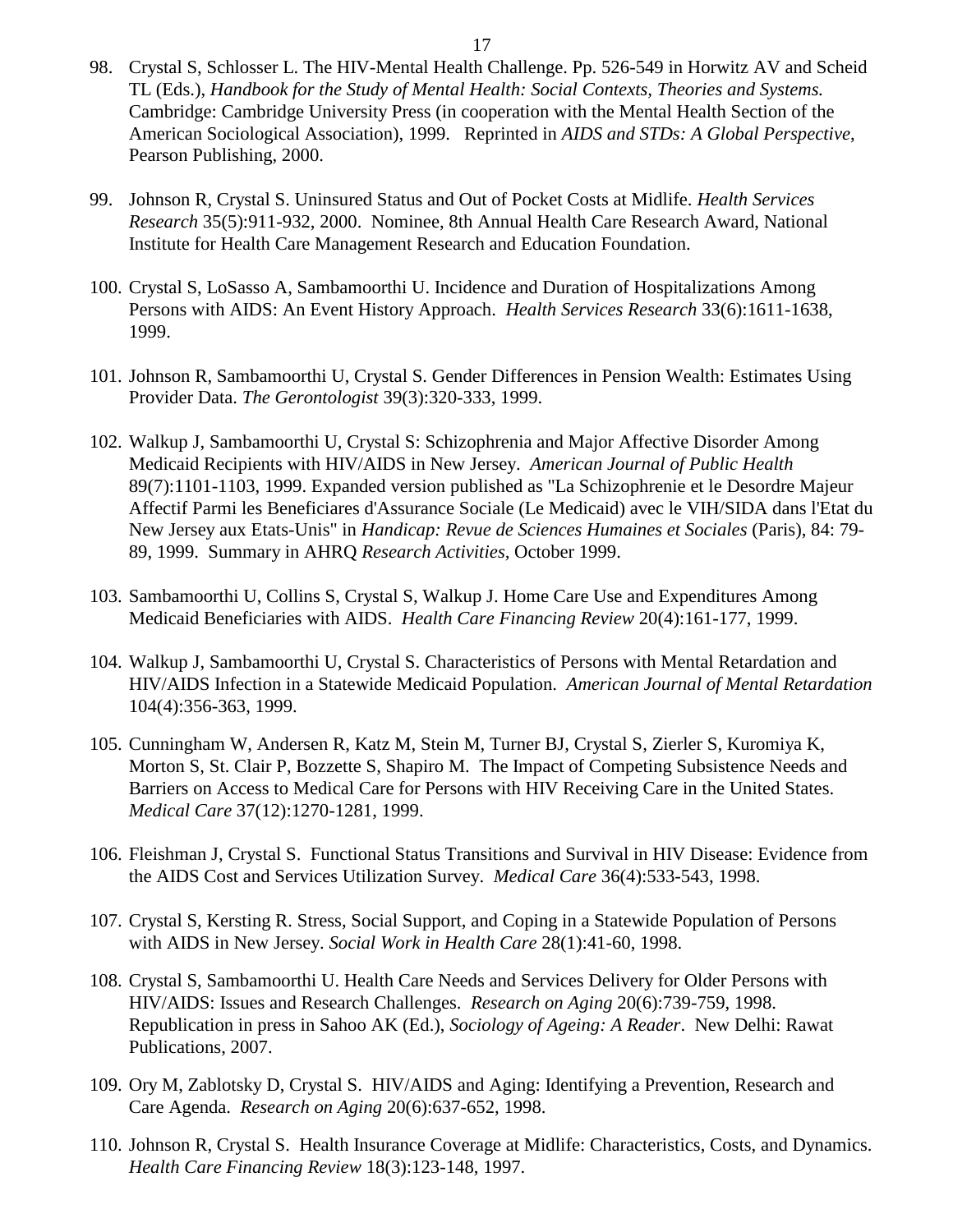- 111. Crystal S, Waehrer K. Later-Life Economic Inequality in Longitudinal Perspective. *Journal of Gerontology: Social Sciences* 51B(6):S307-S318, 1996.
- 112. Crystal S, Sambamoorthi U. Functional Impairment Trajectories Among Persons with Symptomatic HIV Disease: A Hierarchical Linear Models Approach. *Health Services Research* 31(4):469-488, 1996.
- 113. Crystal S, Sambamoorthi U. Care Needs and Access to Care among Women Living With HIV. Pp. 101-106 in Sherr L et al (Eds.), *AIDS as a Gender Issue: Psychosocial Perspectives.* London: Taylor and Francis, 1996.
- 114. Crystal S: Managed Care and HIV Disease. [Editorial]. *American Journal of Managed Care*  2(1):90-91, 1996.
- 115. Waehrer K, Crystal S. Impact of Coresidence on the Economic Well-Being of Elderly Widows. *Journal of Gerontology: Social Sciences* 50B(4):S250-S258, 1995.
- 116. Crystal S, Sambamoorthi U, Merzel C. The Diffusion of Innovation in AIDS Treatment: Zidovudine Use in Two New Jersey Cohorts. *Health Services Research* 30 (4): 591-612, 1995.
- 117. Crystal S. Economic Status of the Elderly. Pp. 388-409 in Binstock R and George L (Eds.), *Handbook of Aging and the Social Sciences*, Fourth Edition. San Diego and New York: Academic Press, 1995.
- 118. Crystal S. Sources of Outpatient Care and Insurance Status Over the Course of AIDS: Implications for Health Policy. *AIDS and Public Policy Journal* 9(3): 129-137, 1994.
- 119. Schiller N, Crystal S, Lewellen D. Risky Business: The Cultural Construction of AIDS Risk Groups. *Social Science and Medicine* 38(10):1337-1346, 1994. Reprinted in Brown P: *Perspectives in Medical Sociology,* Second Edition. Prospect Heights, IL: Waveland Press, 1996.
- 120. Crystal S, Schiller N. Stigma and Homecoming: Family Caregiving and the "Disaffiliated" Intravenous Drug User. Pp. 165-184 in Zimmerman R, Albrecht G (Eds.), *Advances in Medical Sociology, Volume 3: AIDS.* Greenwich, CT: JAI Press, 1993.
- 121. Crystal S. Compression Versus Expansion of Morbidity: Modeling the Impact of Antiviral Therapy in HIV Disease. Pp. 131-139 in Robine J et al (Eds.), *Calculation of Health Expectancies*. Paris and London: Editions INSERM/John Libbey Eurotext, 1993.
- 122. Crystal S. Health Care Barriers and Utilization Patterns Among Intravenous-Drug Users with HIV Disease. *AIDS and Public Policy Journal* 7(3):187-198, 1992.
- 123. Crystal S, Beck P. A Room of One's Own: The SRO and the Single Elderly. *The Gerontologist*  32(5):684-692, 1992. Reprinted in *Annual Editions: Aging*, Guilford, CT: Dushkin Publishing, 1995.
- 124. Crystal S, Shea D, Krishnaswami S. Educational Attainment, Occupational History, and Stratification: Determinants of Later-Life Economic Resources. *Journal of Gerontology: Social Sciences*, 47(5): S213-221, 1992.
- 125. Merzel C, Crystal S, Sambamoorthi U, Karus D, Kurland C. New Jersey's Medicaid Waiver for Acquired Immune Deficiency Syndrome. *Health Care Financing Review* 13(3):27-44, 1992.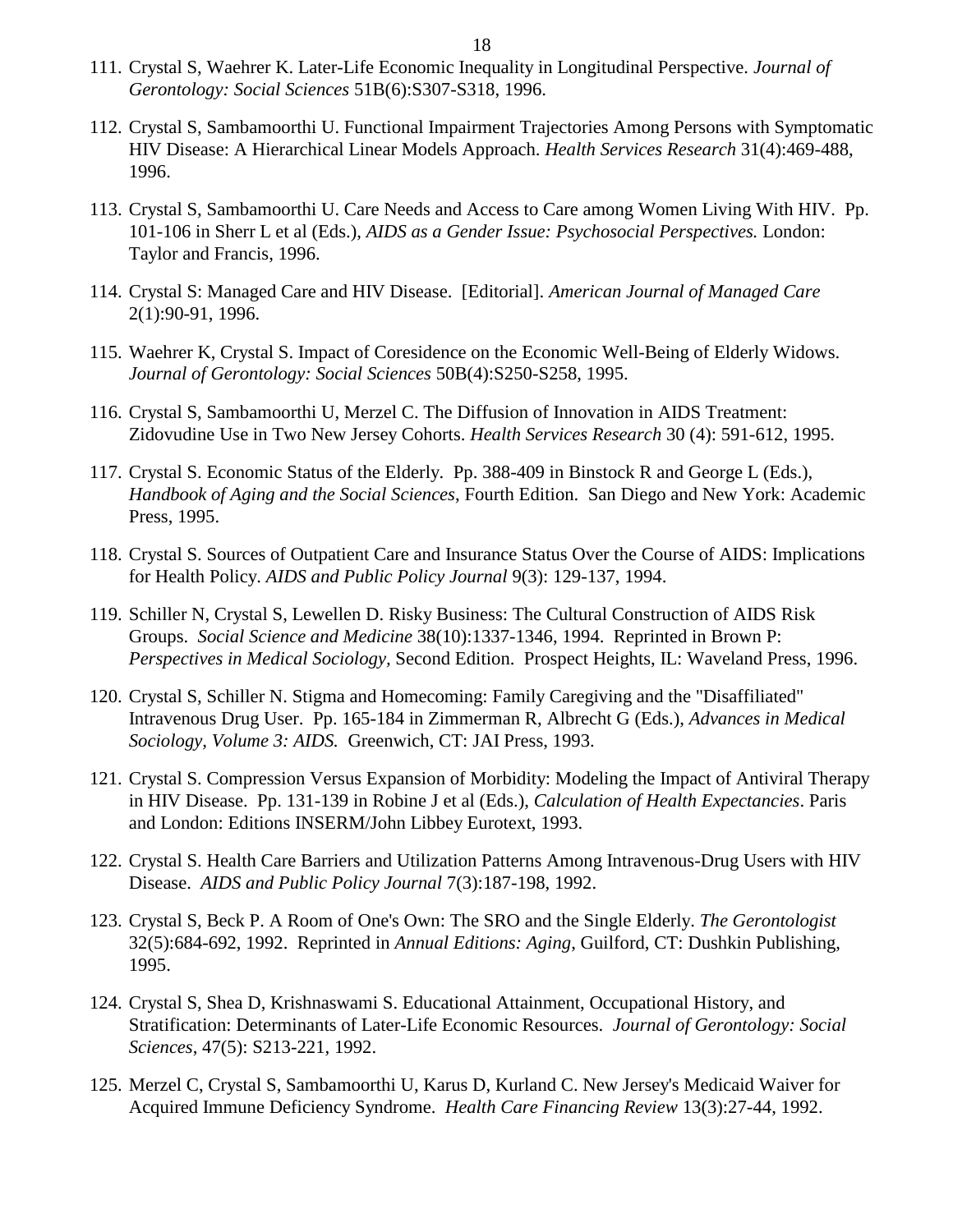- 126. Crystal S, Jackson M. Health Care and the Social Construction of AIDS: The Impact of Disease Definitions. Pp. 163-180 in Schneider B, Huber J (Eds.), *The Social Context of AIDS: Sociological Contributions to Research and Policy.* American Sociological Association Presidential Volume. Newbury Park, CA: Sage, in cooperation with American Sociological Association, 1991.
- 127. Dejowski E, Dengelegi L, Crystal S. Partner Notification as an Instrument for HIV Control. Pp. 215-229 in Gonsiorek JC, Weinrich JD, (Eds.), *Homosexuality: Research Implications for Public Policy.* Newbury Park, CA: Sage, in cooperation with American Psychological Association, 1991.
- 128. Crystal S, Shea D. Cumulative Advantage, Cumulative Disadvantage, and Inequality Among Elderly People. *The Gerontologist* 30(4):437-443, 1990.
- 129. Crystal S, Shea D. The Economic Well-Being of the Elderly. *The Review of Income and Wealth*  36(3):227-247, 1990. (Awarded John Kendrick Prize by editorial board as outstanding contribution).
- 130. Crystal S, Weiss S. Diagnosis and Treatment of HIV Illness in the Elderly. *IM: Internal Medicine for the Specialist* 11(10):49-61, 1990.
- 131. Crystal S. Health Economics, Old-Age Politics, and the Catastrophic Medicare Debate. *Journal of Gerontological Social Work* 15(3-4):21-31, 1990. Reprinted in Monk A (ed.), *Health Care of the Aged: Needs, Policies, and Services,* New York: Haworth Press, 1990.
- 132. Crystal S, Merzel C, Kurland C. Home Care of HIV Illness. *Family and Community Health*  13(2):29-37, 1990.
- 133. Crystal S, Dengelegi L, Dejowski E, Beck P. Recherche des Partenaires pour le Controle de l'Epidemie de VIH (Contact Notification and the Control of the HIV Epidemic). Pp. 370-374 in Job-Spira, N, et al (Eds.), *Sante Publique et Maladies a Transmission Sexuelle, Des Voies de Recherche Pour L'Avenir.* Paris and London: John Libbey Eurotext, 1990.
- 134. Crystal S, Schiller N. The HIV Epidemic and Health Care in New Jersey. Pp. 113-120 in Chelius J (Ed.), *The Economy of New Jersey: Health Care and Health Insurance*. Trenton, NJ: New Jersey Business and Industry Association, 1990.
- 135. Crystal S, Dengelegi L, Beck P, Dejowski E. AIDS Contact Notification: Initial Program Results in New Jersey. *AIDS Education and Prevention* 2(4):284-295, 1990. Reprinted in part in *Nursing Times* (London), 1992.
- 136. Crystal S. Persons with AIDS and Older People: Common Long-Term Care Concerns. Pp. 147- 166 in Riley MW, Ory M, Zablotsky D, *AIDS in an Aging Society*, New York: Springer, 1989.
- 137. Crystal S. The Impact of the HIV Epidemic on Senior Services and Providers: New Demands and Economic Consequences. *Generations* 13(4):23-27, 1989.
- 138. Crystal S. Costs of Medical and Supportive Care for Persons with AIDS. *Family and Community Health* 12(2):14-23, 1989.
- 139. Morris W, Crystal S. Diagnostic Patterns in Hospital Use by an Urban Homeless Population. *Western Journal of Medicine* 151(4):472-476, 1989.
- 140. Crystal S, Jackson M. Psychosocial Adaptation and Economic Circumstances of Persons with AIDS and ARC. *Family and Community Health* 12(2):77-88, 1989.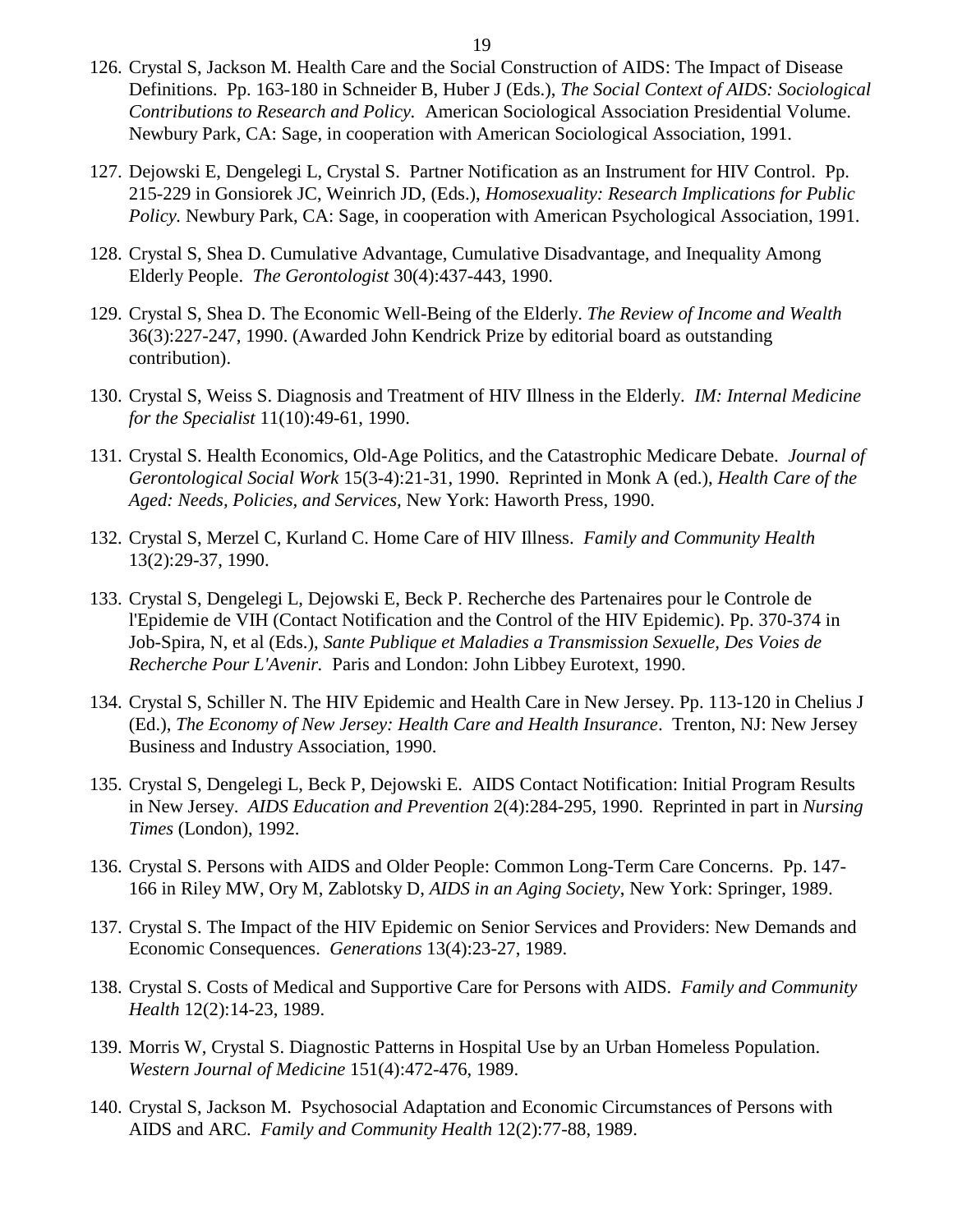- 141. Crystal S, Jackson M. The Hidden Epidemic: AIDS-Related Complex. *AIDS Patient Care* 2(4):4- 7, 1988.
- 142. Crystal S. Work and Retirement in the Twenty-first Century. *Generations* 12(3):60-64, 1988.
- 143. Crystal S, Dejowski E. Substituted Judgment and Protective Intervention. In Mechanic, D (Ed.), *Improving Mental Health Services: What the Social Sciences Can Tell Us. New Directions in Mental Health Services* 36: 83-91, 1987.
- 144. Crystal S. Elder Abuse: The Latest "Crisis". *The Public Interest* 88:56-66, l987. Reprinted in Barnes L: Social Problems, Guilford, CT: Dushkin Publishing, 1988. Reprinted in Frolik LA, Barnes AP (eds), *Elderlaw: Cases and Materials*, Charlottesville, VA: Michie Publications, 1992.
- 145. Crystal S. Psychosocial Rehabilitation and Homeless Youth. *Psych Rehab J* 10(2): 15-21, 1986.
- 146. Crystal S. Social Policy and Elder Abuse, Pp. 331-340 in Pillemer K and Wolf R (eds.), *Elder Abuse: Conflict in the Family.* Cambridge, MA: Auburn House, l986.
- 147. Crystal S. Measuring Income and Inequality Among the Elderly. *The Gerontologist* 26(1):56-59, 1986.
- 148. Crystal S, Ladner S, Towber R. Multiple Impairment Patterns in the Mentally Ill Homeless. *Int J Mental Health* 14(4):61-73, 1986.
- 149. Crystal S, Dejowski E. Proposed Legislation for Community Guardianship. *Discharge Planning Update* 5(2):8-11, 1985.
- 150. Crystal S. Health Care and the Homeless: Access to Benefits. Pp. 279-287 in Brickner P et al (eds.), *Health Care of Homeless People.* New York: Springer, 1985.
- 151. Crystal S. Homeless Men and Homeless Women: The Gender Gap. *Urban and Social Change Review* 17(2):2-6, 1984.

### **ARTICLES IN REVIEW PROCESS**

- 1. West JC, Wilk JE, Rae DS, Muszynski IL, Rubio-Stipec M, Alter CL, Sanders K, Crystal S, Regier D. Medicaid Prescription Drug Policies and Psychopharmacologic Treatment Access and Continuity: Findings from Ten States. In review, *American Journal of Psychiatry.*
- 2. Waitzfelder B, Gerzoff RB, Karter AK, Crystal S, Bair MJ, Ettner S, Brown A, Subramanian U, Lu S, Marrero D, Herman W, Selby JV, Dudley RA. Correlates of Depression Among People with Diabetes: The Translating Research Into Action (TRIAD) Study. In review, *Journal of General Internal Medicine.*
- 3. West JC, Wilk JE, Rae DS, Muszynski IL, Rubio-Stipec M, Alter CL, Sanders K, Crystal S, Regier D. Medicare Prescription Drug Benefits: Medication Access and Continuity Among Dual Eligible Psychiatric Patients. In review, *Archives of General Psychiatry.*
- 4. Gerhard T, Chavez B, Olfson M, Crystal S. National Trends in the Outpatient Pharmacological Management of Children and Adolescents with Autism Spectrum Disorder. In review, *Psychiatric Services.*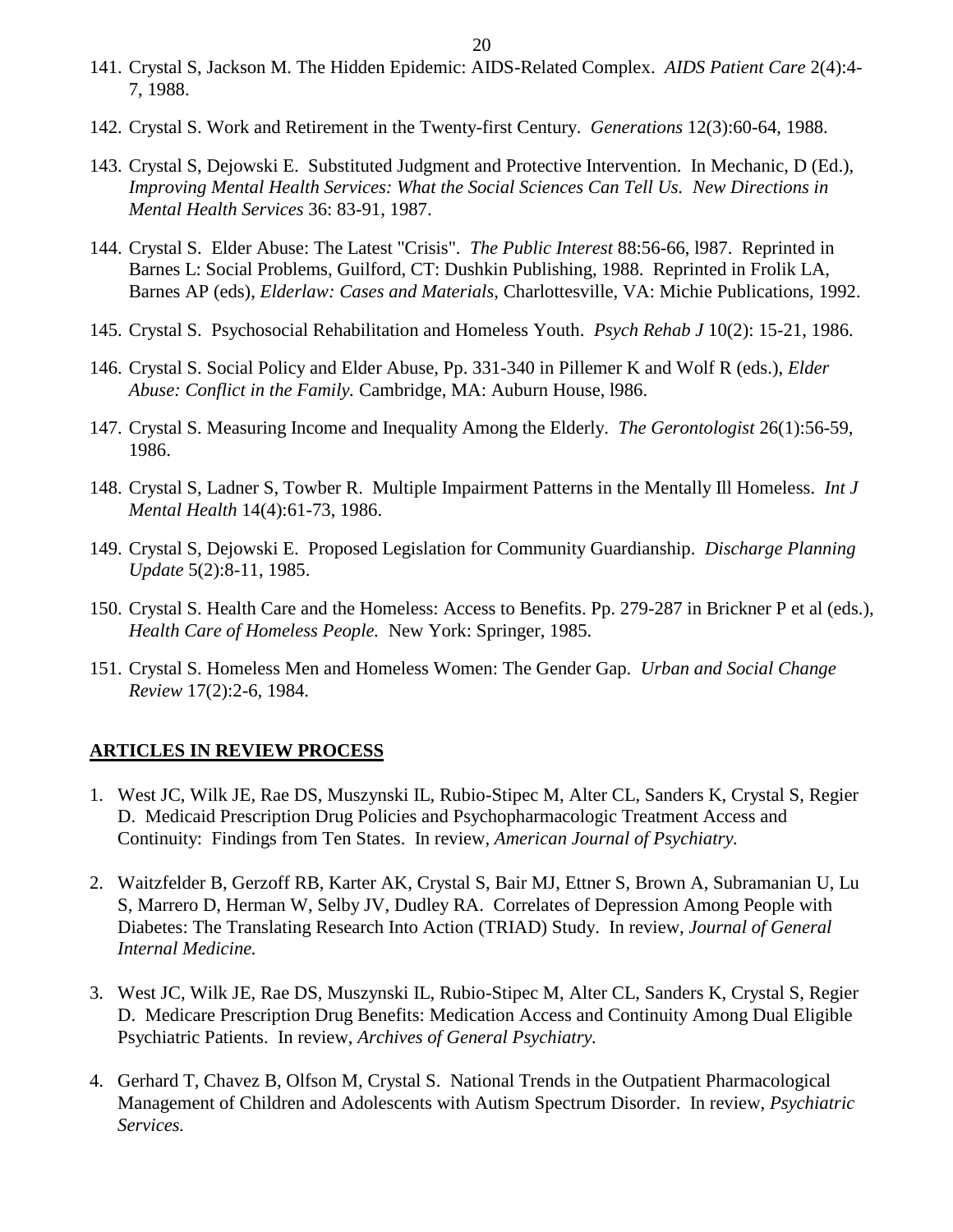- 5. Crothers K, Goulet J, Rodriguez-Barradas M, Gibert C, Oursler K, Goetz M, Crystal S, Leaf D, Butt A, Braithwaite R, Peck R, Justice AC. Impact of Cigarette Smoking on Mortality in HIV-positive and HIV-negative Veterans. In review, *AIDS Education and Prevention.*
- 6. Gerhard T, Lucas J, Olfson M, Hoover D, Kalay E, Jeste D, Crystal S. Effects of Regulatory Warnings on Antipsychotic Prescribing for Nursing Home Residents. Draft in revision for submission.
- 7. Olfson M, Crystal S, Gerhard T, Huang C, Carlson G. Mental Health Care Surrounding New Bipolar Diagnoses in Youth. Draft in revision for submission.

### **REVIEWS AND REVIEW ESSAYS**

- 1. Crystal S. Medicare and Healthcare Reform: Back to the Future? Review of Cassel C, *Medicare Matters: What Geriatric Medicine Can Teach American Health Care. JAMA* 294: 2238-2239, 2005*.*
- 2. Crystal S. The Future of Old-Age Benefits. Review Essay. *The Gerontologist* 45:553-564, 2005.
- 3. Crystal S. In Search of Midlife. Review of *How Healthy Are We? A National Study of Well-Being at Midlife*, edited by Orville Gilbert Brim, Carol D. Ryff, and Ronald C. Kessler, Chicago: University of Chicago Press. *JAMA* 292 (22):2785-2786, 2004*.*
- 4. Crystal S: The Manufactured Old-Age Crisis of the Twenty-First Century. Review Essay. *Contemporary Gerontology* 10 (2): 74-77, 2004.
- 5. Crystal S: Aging, Social Inequality, and Public Policy. Review Essay. *Contemporary Gerontology*  6(2), 1999.
- 6. Crystal S: "Financial Gerontology": New Bottles or New Wine? Review of Cutler N, Gregg D, Lawton P (eds.), *Aging, Money, and Life Satisfaction: Aspects of Financial Gerontology*. *Contemporary Psychology* 39(2):188, 1994.
- 7. Crystal S: Review of Belcher R and DiBlasio F, *Helping the Homeless. Social Work* 38(3):352, 1993.
- 8. Crystal S: Review of Taylor M, *Insuring National Health Care: The Canadian Experience*. *Social Science Quarterly* 73(1):205-206, 1992*.*
- 9. Crystal S: Review of Kane R and Kane R, *Long-Term Care*. *Social Work* 34(3):277, 1989.
- 10. Crystal S: *The Immunosuppressed Body Politic*. Review of Shilts R, *And the Band Played On: People, Politics, and the AIDS Epidemic*. *The Public Interest* 91 (Spring):102-107, 1988.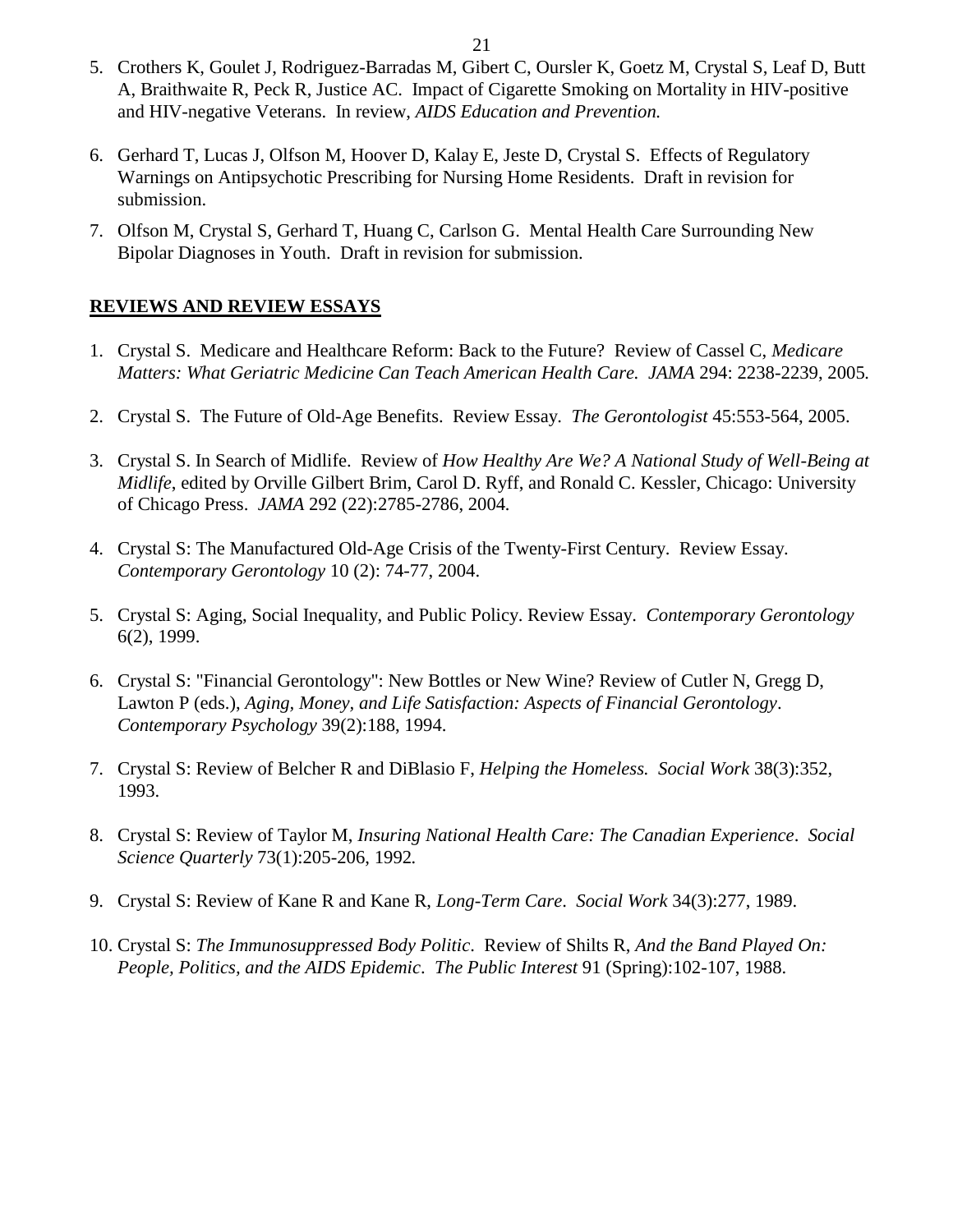# **FOUNDATION, GOVERNMENT, AND OTHER RESEARCH REPORTS**

- 1. Fox K, Crystal S. *Coordinating Medicare Prescription Drug Benefits with Existing State Pharmacy Assistance Programs.* Prepared for the Commonwealth Fund. Rutgers Center for State Health Policy, 2006.
- 2. Rizzo J, Fox K, Crystal S. *State Pharmacy Assistance Programs, 2004: A Chart Book.* New York: Commonwealth Fund, in press.
- 3. Crystal S, Trail T, Fox K, Cantor J. *Enrolling Eligible Persons in Pharmacy Assistance Programs: How States Do It.* New York: The Commonwealth Fund, 2003.
- 4. Trail T, Fox K, Cantor J, Crystal S. *State Pharmacy Assistance Programs: A Chartbook.* New York: The Commonwealth Fund, 2004.
- 5. Fox K, Trail T, Crystal S. *Impact of Budget Pressures on State Pharmacy Assistance Programs, FY 2003-2004.* 28 pp. Rutgers Center for State Health Policy, 2004.
- 6. Fox K, Trail T, Reinhard S, Crystal S. *Managing Program Costs in State Pharmacy Assistance Programs.* New York: The Commonwealth Fund, 2004. Commentary in Science Blog, http://www.scienceblog.com/community/older/archives/K/4/pub4257.html.
- 7. Fox K, Trail T, Frankford D, Crystal S. *State Pharmacy Discount Programs.* New Brunswick, NJ: Center for State Health Policy, 2004.
- 8. Crystal S, Fox K, Silberberg M, Trail T, Reinhard S, Cantor J. *Three States' Approaches to Pharmacy Assistance: A Guide for the Perplexed.* 67 pp. Washington: AARP Public Policy Institute, 2002.
- 9. Fox K, Trail T, Crystal S. *State Pharmacy Assistance Programs: Alternative Approaches to Program Design.* 42 pp. New York: The Commonwealth Fund, 2002.
- 10. Lucas J, Levin C, Paek EK, Crystal S. *Nursing Home Consumer Satisfaction Project Year 3: Development and Testing of Feedback on Consumer Satisfaction – Facility Reports for Quality Improvement.* Final Report to the New Jersey Department of Health and Senior Services, 2005.
- 11. Robertson B, Lucas J, Levin C, Crystal S. *Nursing Home Resident Satisfaction in Maine: Results of a State Survey.* Final Report to the Maine Bureau of Elder and Adult Services. Portland and New Brunswick: Market Decisions and Division on Aging, Institute for Health, Rutgers University. 2003.
- 12. Lucas J, Levin C, Lowe TJ, Skarda JS, Crystal S. *Nursing Home Consumer Satisfaction Survey Year 2: Implementing and Reporting* Final Report to the New Jersey Department of Health and Senior Services, 2003.
- 13. Lucas J, Levin C, Lowe T, Gilmore K, Paek EK, Crystal S. *Assisted Living Consumer Satisfaction: Phase II Results.* Final Report submitted to New Jersey Department of Health and Senior Services, 2004.
- 14. Crystal S, Lowe T, Lucas J, Robinson J, Skarda J. *Assisted Living Consumer Satisfaction: Phase I Results.* Final Report submitted to New Jersey Department of Health and Senior Services. 88 pp, June 2002.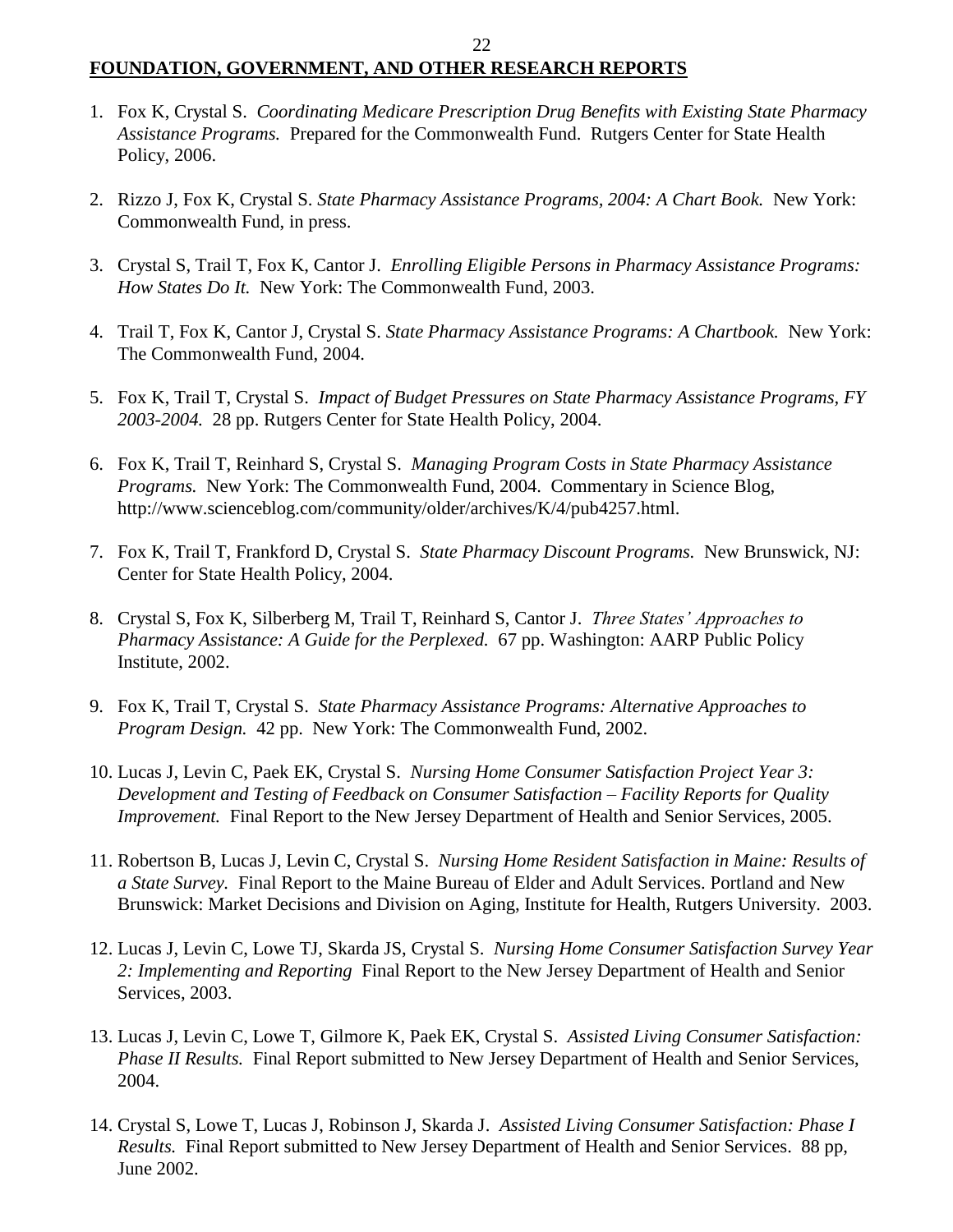- 15. Crystal S, Castle N, Lucas J, Robinson J, Lowe T, Hamborg P, Hoover D. *Measurement of Consumer Satisfaction Among Nursing Facility Residents.* Final Report submitted to New Jersey Department of Health and Senior Services. 35 pp. August 2001.
- 16. Crystal S, Johnson R, Sambamoorthi U. *Gender Differences in Pension Wealth.* Final Report to the Pension and Welfare Benefits Administration, U.S. Department of Labor. 1998. Results from this study were included and discussed in The Economic Report of the President, February 1999.
- 17. Schore J, Harrington M, Crystal S. *Serving a Changing Population: Home and Community Based Services for People with AIDS.* Policy Brief. Princeton: Mathematica Policy Research. 1998.
- 18. Crystal S, Johnson R. *The Changing Retirement Prospects of American Families: Impact of Labor Market Shifts on Economic Outcomes.* Public Policy Institute Publication #98-01. Washington, DC: American Association of Retired Persons, 1998 (peer-reviewed paper distributed by AARP in its Issue Paper series).
- 19. Crystal S, Lo Sasso A, Sambamoorthi U, Johnson R. *Utilization of Home and Community Based Services by Persons with HIV/AIDS in the New Jersey Medicaid Program.* Report to the Assistant Secretary for Planning and Evaluation and Mathematica Policy Research. 1997.
- 20. Schore J, Crystal S, Harrington M, Schoff M. *The Role of Home and Community-Based Services in Meeting the Health Care Needs of People with AIDS.* Final Report to the Assistant Secretary for Planning and Evaluation. MPR Publication PR98-15. Princeton: Mathematica Policy Research. 1998. Summarized in Cunningham R, "HIV Survival Gains Peak, but High Prevalence Among Disadvantaged Means New Chronic Care Challenge", *Medicine and Health*, October 26, 1998.
- 21. Crystal S, Johnson R. *Employer-Provided Health Benefits Among Middle-Aged Americans: Coverage Patterns and Transitions.* Final Report to United States Department of Labor. 1996.
- 22. Crystal S, Kurland C, Rosenthal L. *Expanded Services for Frail Elderly Tenants.* Final report to Administration on Aging and New Jersey Division on Aging. 1996.
- 23. Crystal S. *Services for the Elderly in New Jersey: Setting an Agenda.* Report on critical issues in aging policy and strategic opportunities for funders, prepared for the Robert Wood Johnson Foundation and Fannie M. Rippel Foundation. 1995.
- 24. Crystal S, Miller T, Schlosser L. *Implementation of Assisted Living in Subsidized Senior Housing: Final Report.* Prepared for Administration on Aging and New Jersey Division on Aging. 1995.
- 25. Crystal S, Richmond L, Dermatis H. *Home and Community Based Care for Medically Fragile Children in New Jersey: Independent Assessment -- Final Report.* Prepared for Health Care Financing Administration and New Jersey Division of Youth and Family Services. 1995.
- 26. Crystal S, Merzel C, Sambamoorthi U. *Health Care Costs and Utilization in AIDS Home Care -- Final Report.* Prepared for New Jersey Department of Human Services, New Jersey Department of Health, and Agency for Health Care Policy and Research. 200 pp. 1994.
- 27. Crystal S, Krishnaswami S. *Socioeconomic and Health Profile of the Population Aged 60+, New York State and U.S., 1984-1990.* Final Report submitted to New York State Office on Aging. 160 pp. 1994.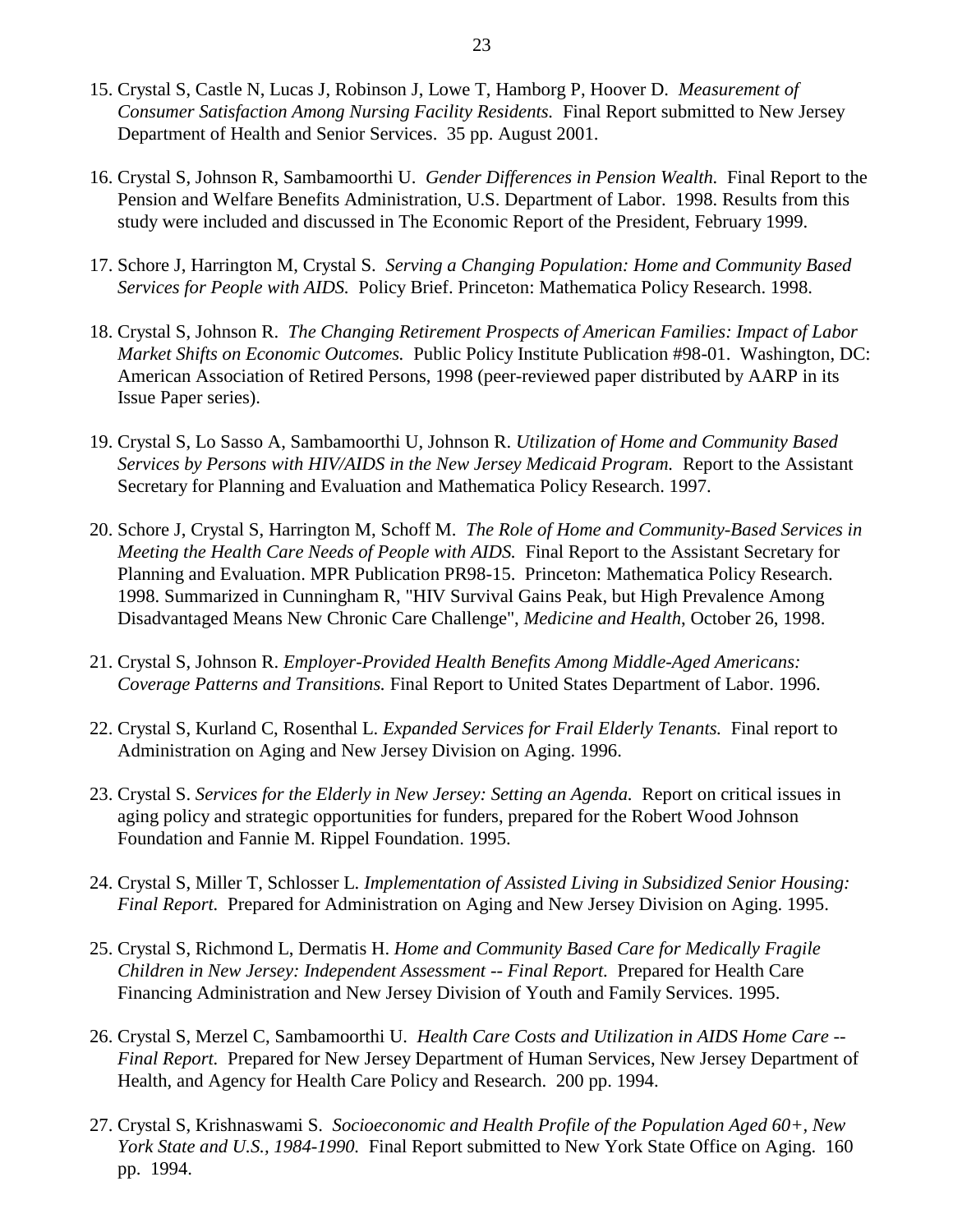- 28. Crystal S, Beck P, Lemaire-deLame M. Survey and Needs Assessment of New Brunswick's Elderly -- Final Report. *Prepared for New Brunswick Tomorrow and the Fund for New Jersey.* 106 pp. 1993.
- 29. Crystal S. *Participants in New Jersey's AIDS Community Care Alternatives Program: Initial Findings.* Background paper prepared for congressional briefing on Medicaid and AIDS care. 8 pp. 1993.
- 30. Crystal S, Dengelegi L. *Evaluation of the Model Waiver II Medicaid Home and Community Based Waiver Program.* 76 pp. 1992.
- 31. Crystal S, Beck P, Dengelegi L, Krishnaswami S. *Service Utilization, Participant Outcomes, and Waiting List Caregivers in the New Jersey Statewide Respite Care Program: Final Report.* Prepared for Health Care Financing Administration and New Jersey Department of Human Services. 124 pp. November, 1992.
- 32. Crystal S, Shea D. *Economic Resources of the Elderly -- Distribution and Policy Implications.*  Final Report to AARP Andrus Foundation, 150 pp, 1991.
- 33. Crystal S, Dejowski E, Beck P. *Evaluation of the New Jersey Respite Care Program.* Report to Health Care Financing Administration and New Jersey Department of Human Services, 1991.
- 34. Dengelegi L, Crystal S, Lazarus A, Kiers A. *Community Care Program for the Elderly and Disabled: Program Assessment.* Final report to Health Care Financing Administration and New Jersey Department of Human Services, 1991.
- 35. Crystal S et al. *Persons with AIDS in New Jersey: Survey and Needs Assessment*. Final Report to New Jersey Department of Health, 1990.
- 36. Crystal S, Shea D. *The Economic Resources of the Elderly: A Comprehensive Income Approach.* Survey of Income and Program Participation Working Paper No. 89-14. Washington: Bureau of the Census, 1989.
- 37. Crystal S, Guttmacher S, Beck P, Karus D, et al. *AIDS-Related Knowledge, Attitudes, and Behavior of Inner-City, Non-School-Attending Youth.* Final Report to Robert Wood Johnson Foundation and New Jersey Department of Health, 1989.
- 38. Crystal S, Dengelegi L. *Contact Notification for AIDS Prevention in New Jersey: Final Report.* Report to New Jersey Department of Health, 1989.
- 39. Crystal S, Schiller N, Karus D. *AIDS Health Care in New Jersey: Needs Assessment.* Year I Final Report. Report to New Jersey Department of Health, 1989.
- 40. Crystal S. Long-Term Care Units for AIDS May Replace Hospital Care. American Association of Homes for the Aging Provider News, Supplement pp. A-D, May 19, 1989.
- 41. Crystal S, Merzel C: *Assessment of Home and Community-Based Services Waiver (Model Waiver III*). Final report to Health Care Financing Administration and New Jersey Department of Human Services, 1988.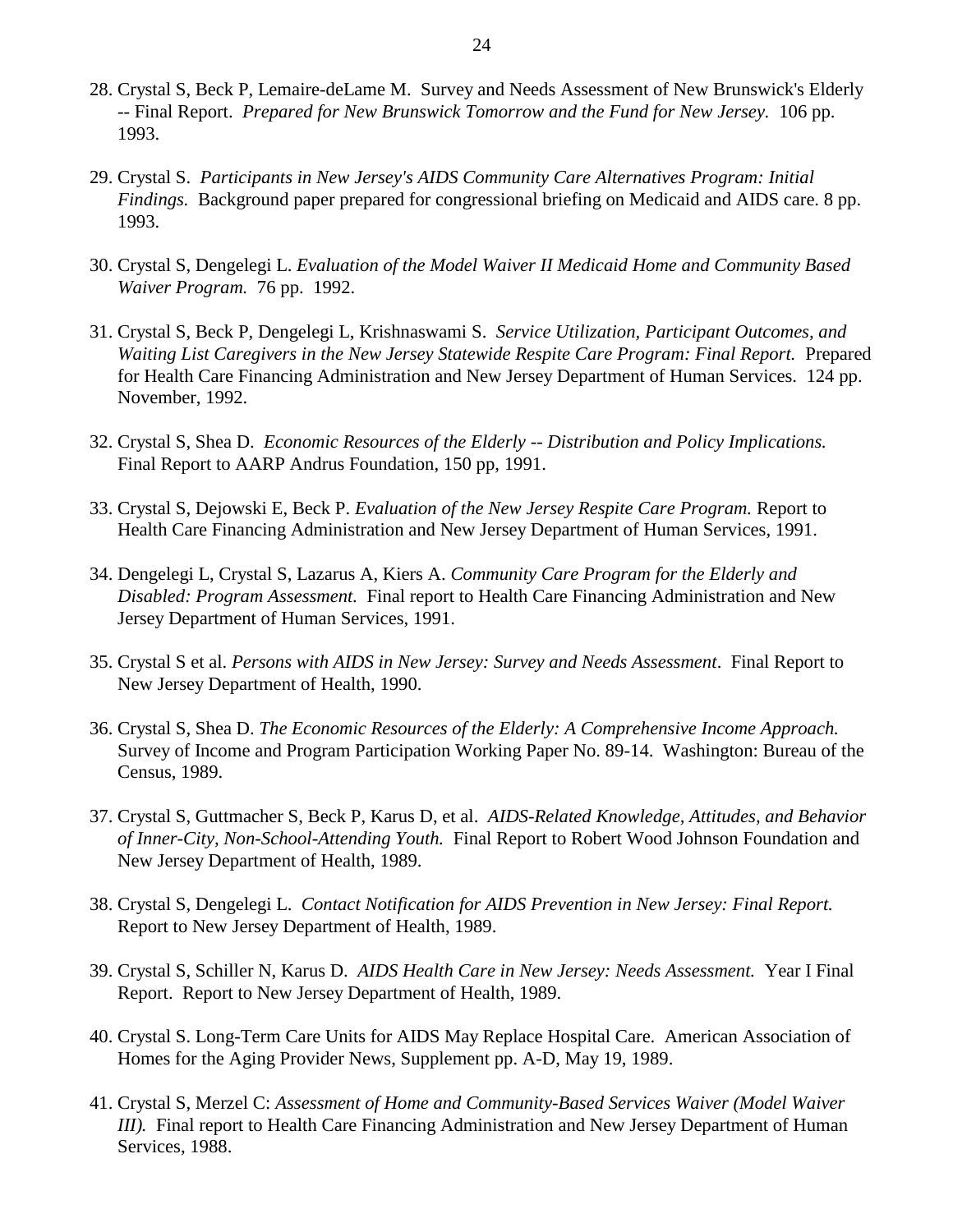- 42. Crystal S, Beck P. *A Room of One's Own: The Elderly in Single-Room Housing.* Working Paper, Institute for Health, Health Care Policy, and Aging Research, Rutgers University, 1988.
- 43. Beck P, Crystal S, Hauptman C, Lipkins R. *The Changing Face of New York City's SROs: A Profile of Single-Room Occupancy Residents and Housing*, *Preliminary Report*. New York: New York City Human Resources Administration, 1986.
- 44. Crystal S, Ladner S: *Resources for Homeless Mentally Ill, Substance Abusers, Youth, Elderly and Employables.* Final Report to the National Institute of Mental Health and Office of Human Development. New York: New York City Human Resources Administration, 1986.
- 45. Crystal S, Flemming C, Beck P, et al.: *The Management of Publicly Funded Home Care Services*. Final Report to U.S. Office of Human Development. New York: New York City Human Resources Administration, 1985, 108 pp.
- 46. Crystal S, Goldstein M: *The Homeless in New York City Shelters*. New York: New York City Human Resources Administration, 1984, 37 pp.
- 47. Crystal S, Goldstein M: *Correlates of Shelter Utilization*. New York: New York City Human Resources Administration, 1984, 44 pp.
- 48. Crystal S: *Troubled Homes: Dynamics of Family Violence*. New York: New York City Human Resources Administration, 1983.
- 49. Crystal S: *Equity and Age-Based Subsidies: The Case of Medicare Supplemental Insurance*. Report to Blue Cross Blue Shield of Michigan. 1983.
- 50. Crystal S, Goldstein M: *New Arrivals*: *First-Time Shelter Clients*. New York: New York City Human Resources Administration, 1982, 40 pp. Reprinted In: *Homelessness in America*, Washington: U.S. House of Representatives Subcommittee on Community Development, 1982.
- 51. Crystal S, Goldstein M: *Chronic and Situational Dependency*. New York: New York City Human Resources Administration, 1982, 23 pp. Reprinted In: *Homelessness in America*, Washington: U.S. House of Representatives Subcommittee on Community Development, 1982.
- 52. Crystal S, Dejowski E, Flemming C, Daiches S: *Adult Protective Services in the United States: The State of the Art*. Final Report to the U.S. Office of Human Development. New York: New York City Human Resources Administration, 1982, 325 pp.
- 53. Crystal S: *HRA Family Planning Services: Evaluation and Options for Reorganization*. New York: New York City Human Resources Administration, 1981.
- 54. Crystal S: *Access to Chronic Care: Report of the New York City Task Force on Chronic Care*. New York: New York City Human Resources Administration, 1981.
- 55. Crystal S. *Health Care and the Aged: The Next Twenty Years.* Report commissioned by National Academy of Sciences, Institute of Medicine, Health Goals Project, 1980.
- 56. Crystal S: *Medical Profile of the Homeless*. New York: New York City Human Resources Administration, 1980.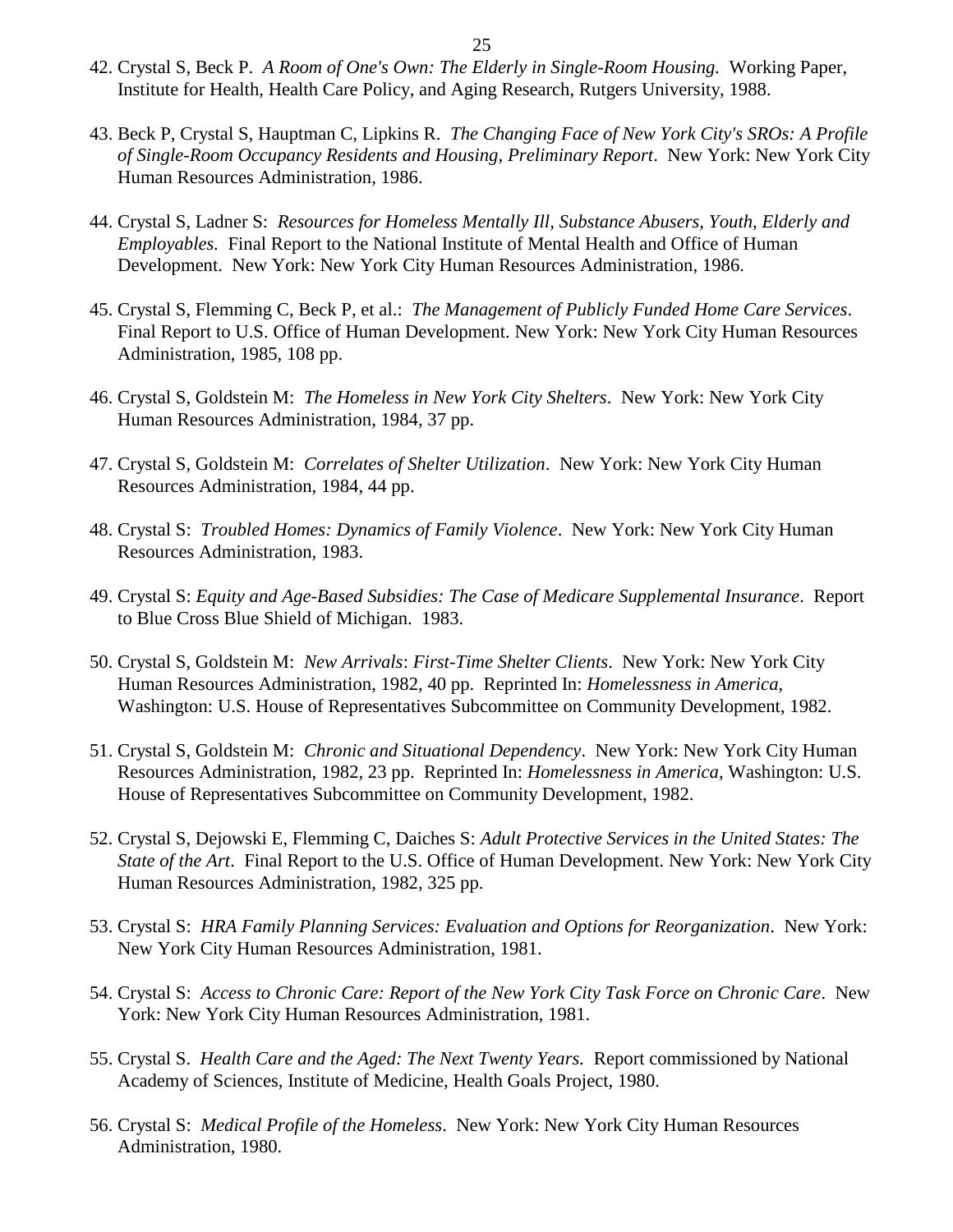- 57. Crystal S. *The Aged, Their Families, and the Welfare State.* Harvard University, winner of the Abt Associates Public Policy Research Prize for 1979.
- 58. Crystal S: *Child Health Services in New York City*. New York: New York City Office of Management and Budget, 1972.

## **PROCEEDINGS, POLICY PAPERS, LEGISLATIVE ANALYSES**

- 1. American Public Health Association (Zito J, Eilers R, Socolar S, Crystal S: writing committee). *Regulating Drugs for Effectiveness and Safety: A Public Health Perspective.* Policy paper prepared for American Public Health Association, May 2006. Approved by Governing Council as APHA policy statement, November 2006. Published on APHA website, December 2006, at: http://www.apha.org/legislative/policy/policysearch/index.cfm?fuseaction=view&id=1335.
- 2. Crystal S. *Use of Linked Prescription Drug Claims Data for Improving Public Health and Informing Treatment Decisionmaking.* Paper prepared for AcademyHealth, CMS and Senate Finance Committee in support of regulatory and legislative efforts to provide research access to Medicare Part D data. 2006.
- 3. Crystal S. *Cost Offsets for Mental Health Parity Legislation.* Analysis prepared for health legislation staff of Speaker of the U.S. House of Representatives, October 2007.
- 4. Crystal S. *Scientific Potential and Legislative Strategies for Use of Medicare Prescription Drug Data for Research on Comparative Effectiveness, Safety, and Program Evaluation.* Analyses prepared for legislative staff of Chairman of Senate Finance Committee, 2005-2007.
- 5. Crystal S. Access to Health Care Among Injection Drug Users with HIV. In *Conference Proceedings: Blood-Borne and Sexually Transmitted Infections Among IDUs and Their Partners in the Western Hemisphere: Exchange of Experiences and Lessons Learned*, National Institute of Drug Abuse, 2002.
- 6. Crystal S: Definitions, Dimensions, and Demographics of Global Poverty. Pp. 7-12 in *Proceedings, United Nations Conference on the Future of the World's Older Population*. New York: United Nations Center for Human Settlement, 1996.
- 7. Crystal S: Economic and Health Inequalities Among the U.S. Elderly: Implications for Health Politics. Paper in *Proceedings of the Conference on Aging and the New Europe, British Society of Gerontology*, Canterbury, England, 1992.
- 6. Crystal S, Altman R, Costa S, et al: AIDS Surveillance and Survival Status. Paper in *Proceedings of the National Center for Health Statistics Public Health Conference on Records and Statistics*, 1991.
- 7. Crystal S, Shea D: Adjusted Income Estimates Using the Survey of Income and Program Participation. Paper in *Proceedings of the Fifth Bureau of the Census Annual Research Conference*  (ARC-V), 1989.
- 8. Crystal S: Commentary on Judith E. Eargle and Enrique J. Lamas, "An Evaluation of Wealth Information in SIPP," Comment in *Proceedings of the Social Statistics Section*, *American Statistical Association*, 1989:391.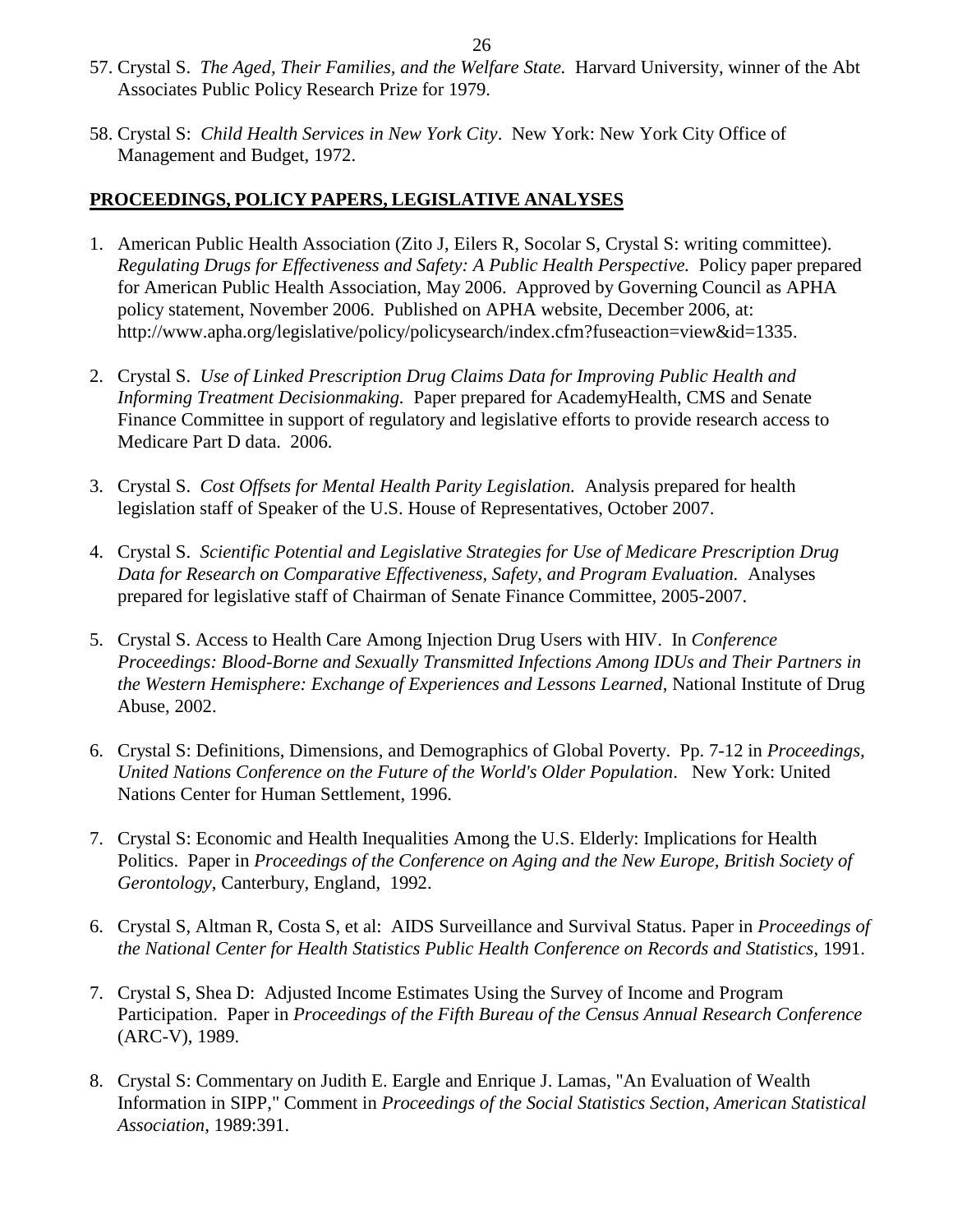- 9. Crystal S: Commentary on Cynthia J. Harpine and John M. McNeil, "An Evaluation and Analysis of the SIPP Data on Long-Term Care," Comment in *Proceedings of the Social Statistics Section, American Statistical Association*, 1989:384.
- 10. Crystal S: Projecting Demand for Long-Term Care. Paper in Proceedings of the National Center for Health Statistics Fourth Annual Data Users' Conference, 1981.
- 11. Crystal S, Ruby K: Assessment of Need for Home Care Services. Paper in *Proceedings of National Center for Health Statistics Fourth Annual Data Users' Conference*, 1981.

## **SELECTED RECENT TESTIMONY, MEDIA, OTHER PUBLIC EDUCATION**

- 1. Crystal S. Medication Use and Quality of Care in Nursing Homes. Invited briefing for staff of House Energy and Commerce Committee. Washington, D.C., May 21, 2008.
- 2. Crystal S. Healthcare Access: Challenges of Coverage and Costs. Panel Discussion, "Fresh Outlook," EBRU-TV, July 2008.
- 3. Crystal S. Improving Quality and Outcomes of Medication Use in Federally Funded Health Programs. Briefing for Congressman Rush Holt and invited guests. School of Management and Labor Relations, Rutgers University, April 2008.
- 4. Crystal S. Seniors Without Savings. Interview, Your Investments with Adam Bold on PBS, June 2008.
- 5. Questions and Answers on Mental Health and the Growing Elderly Population: Interview with Stephen Crystal. *New Jersey Monthly,* Best Doctors issue, November 2006.
- 6. Crystal S. Mental Health and the Elderly. Interview, One on One with Steve Adubato, Comcast Network and CSPAN, March 2006.
- 7. Crystal S. Use of Medicare Part D Prescription Drug Data for Outcomes Research and Evaluation: Legislative Issues. Briefing for Majority and Minority Legislative Staff, Senate Finance Committee, Washington, July 2005. Followup activities included assistance in drafting the Medicare Data Access and Research Act, introduced by Senators Grassley and Baucus in 2006, clarifying Congressional intent on research access to Medicare Part D data.
- 8. Crystal S. Disparities and What to Do About Them. Testimony Before Congressional Black Caucus of the U.S. Congress, Hearing on Elimination of Health Disparities: Bridging the Healthcare Divide, Newark, NJ, June 2004.
- 9. Crystal S. Data Needs and Regulatory Issues for Evaluating Impact of Medicare Prescription Drug Benefits. Testimony Presented Before State Pharmacy Assistance Transition Commission, Washington, July 2004.
- 10. Crystal S. Impact of Medicare Prescription Drug Legislation on State Pharmacy Assistance Programs. Testimony before the Pennsylvania Senate Aging and Youth Committee (respondent to testimony from Tom Scully, Administrator, Centers for Medicare and Medicaid Services). Harrisburg, PA, August 2003.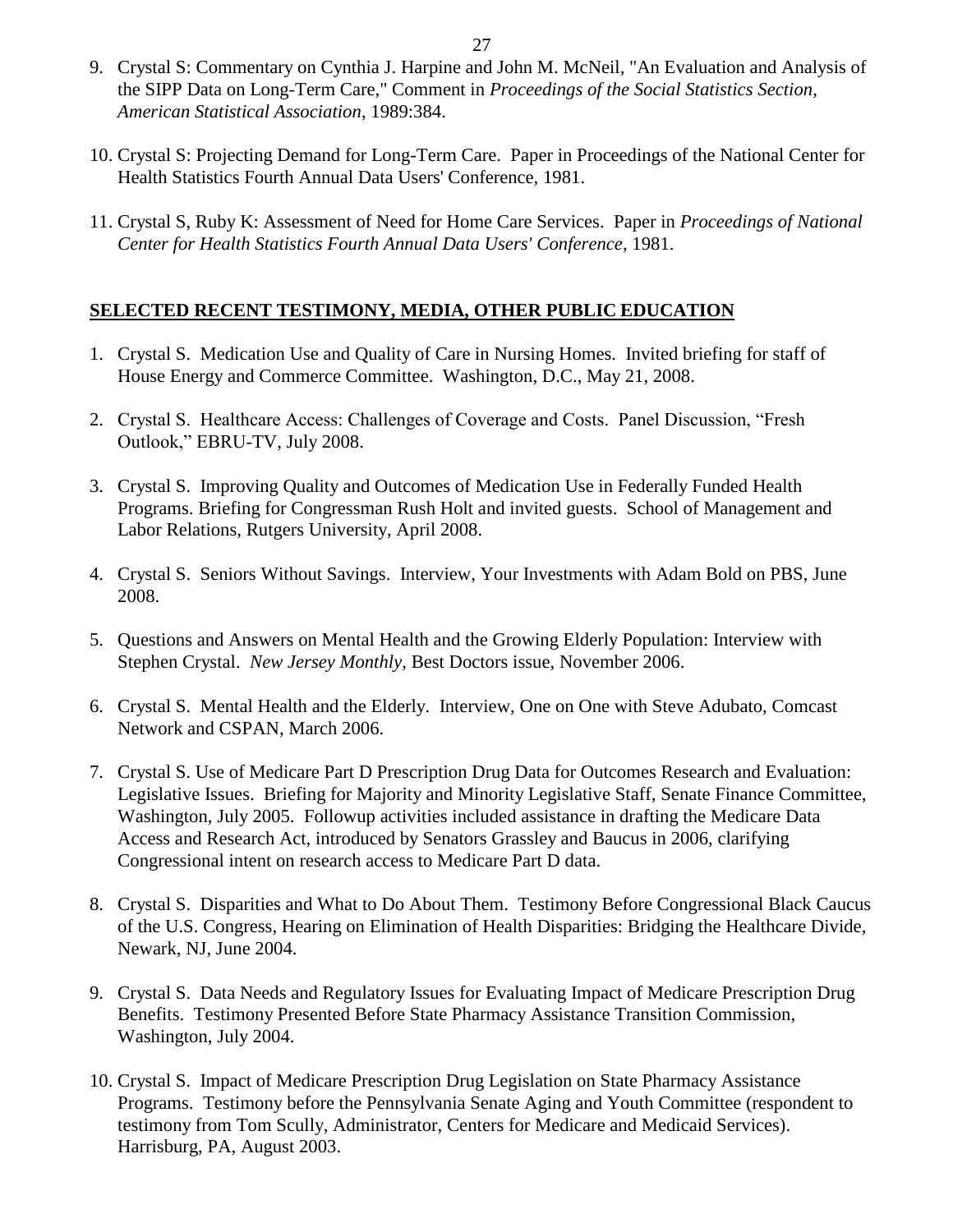- 11. Crystal S. State Pharmacy Assistance Programs and Their Implications for a Medicare Prescription Drug Benefit. Testimony before the United States Senate Finance Committee, April 24, 2001. [www.senate.gov/~finance/042401sc1test.pdf,](http://www.senate.gov/~finance/042401sc1test.pdf) accessed 3/3/06. Adviser to Senate committee staffs on prescription drug legislation.
- 12. Crystal S. Access to Prescription Drugs by the Elderly and State Policy. Testimony before Committee on Health, New Jersey Senate, May 2000.
- 13. Crystal S. Coping with Aging Parents. Series of 6 articles, Health section, *Newark Star-Ledger*, 1999.
- 14. Crystal S. Prescription Drugs and The Elderly. Op-ed, *Newark Star-Ledger,* July 19, 2000.

## **SELECTED ABSTRACTS AND CONFERENCE PRESENTATIONS**

- 1. Crystal S. Partnerships to Address Antipsychotic Medications in Medicaid Programs: Addressing Clinical and Policy Challenges. Presented at Spring Meeting of the National Association of State Medicaid Directors, Oklahoma City, June 16, 2008.
- 2. Crystal S, Akincigil A, Bilder S, Walkup J. HIV/AIDS and Aging in the Medicaid Population: Age, Comorbidity, and Adherence. Paper presented at Annual Meeting of the American Geriatrics Society, Washington, DC, May 2, 2008.
- 3. Crystal S. Using Data and Evidence to Drive State Medicaid Policy. Presentation at Annual Meeting of AcademyHealth, Washington, DC, June 2008.
- 4. Crystal S (organizer/presider/presenter). Medicare Challenges for a New Administration. Invited presidential symposium, Annual Meeting of the Gerontological Society of America, National City, MD, November 2008.
- 5. Crystal S, Akincigil A, Siegel M. Depression Treatment Among the U.S. Elderly and the Role of Prescription Drug Coverage Quality. Paper accepted for presentation at Annual Meeting of the American Public Health Association, San Diego, November 2008.
- 6. Bilder S, Walkup J, Akincigil A, Crystal S. Adherence to Antiretroviral Therapy in Persons with Bipolar Disorder. Paper presented at NIMH/IAPAC Conference on HIV Treatment Adherence, Jersey City, March 2008.
- 7. Akincigil A, Walkup J, Bilder S, Huang C, Crystal S. ART Refill Persistence in a Large, Privately Insured U.S. Population. Paper presented at NIMH/IAPAC Conference on HIV Treatment Adherence, Jersey City, March 2008.
- 8. Lucas J, Paek EK, Bowblis J, Crystal S. Testing a Resident Satisfaction Performance Report with Quality Improvement (QI) Education on Nursing Home QI Efforts and Quality Indicators. Poster presented at AcademyHealth Annual Research Meeting and Long-Term Care Colloquium, Washington, DC, June 7-10, 2008**.**
- 9. Crystal S, Siegel M, Lucas J, Akincigil A, Kalay E. Racial Differences in Antidepressant Use among Depressed Nursing Home Residents. Paper accepted for presentation at Annual Meeting of the American Public Health Association, San Diego, November 2008.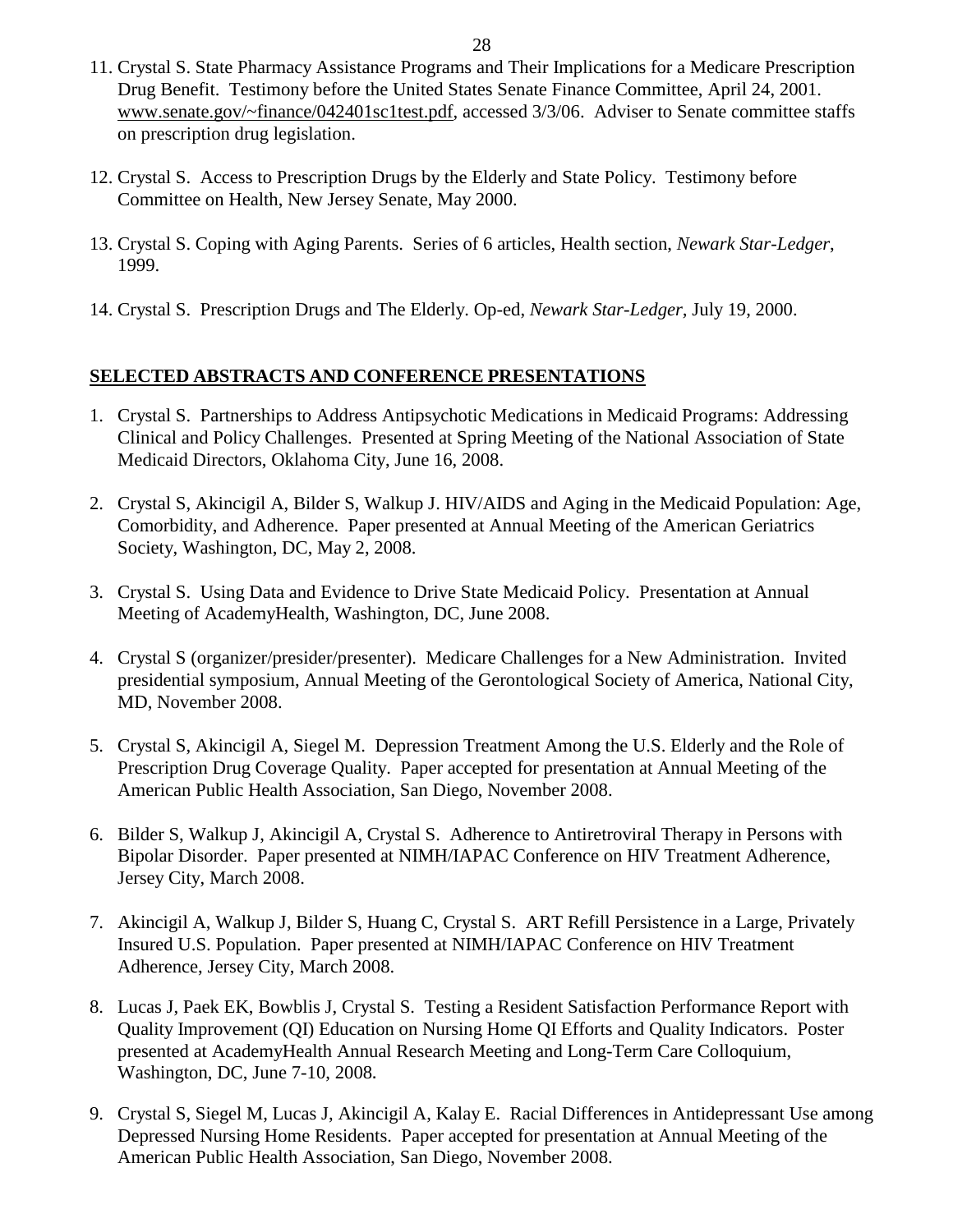- 10. Walkup J, Akincigil A, Amin S, Bilder S, Crystal S. Treated Prevalence of HIV/AIDS Among Medicaid Patients with Diagnosed Schizophrenia in 110 U.S. Cities. Paper accepted for presentation at Annual Meeting of the American Public Health Association, San Diego, November 2008.
- 11. Gerhard T, Lucas J, Crystal S. Association Between Nursing Home Staffing Levels and Off-label Use of Antipsychotics. Accepted for poster presentation,  $24^{\text{th}}$  International Conference on Pharmacoepidemiology and Therapeutic Risk Management, International Society of Pharmacoepidemiology, Copenhagen, August 2008.
- 12. Gerhard T, Lucas J, Olfson M, Hoover D, Kalay E, Crystal S. Effect of Regulatory Warnings on Antipsychotic Prescribing for Nursing Home Residents with Dementia. Accepted for oral presentation, 24<sup>th</sup> International Conference on Pharmacoepidemiology and Therapeutic Risk Management, International Society of Pharmacoepidemiology, Copenhagen, August 2008.
- 13. Crystal S (organizer/co-chair). National Consensus Conference on Management of Clinical Aggression in Youth: Treatment Recommendations, Appropriate and Inappropriate Medication Uses, Alternative Interventions, and Research Priorities. Conference sponsored by Rutgers Center for Education and Research on Mental Health Therapeutics, Texas Department of Health Services, New York State Office of Mental Health, California Department of Mental Health, and Annie E. Casey Foundation. Dallas, Texas, February 12-13, 2007.
- 14. Crystal S (organizer/presider). The Medicare Prescription Drug Benefit: Policy Controversies, Impact on Beneficiaries, and Future Prospects. Symposium presented at Annual Meeting of the Gerontological Society of America, San Francisco, November 2007. Selected as Ollie Randall Symposium (awarded to one symposium at each annual meeting) and as State-of-the-Art Symposium. Abstract in *The Gerontologist* 47 (Special Issue 1), pp. 105-107.
- 15. Crystal S. Cumulative Advantage, Educational Attainment, and Late-Life Health Status. Paper presented at Annual Meeting of the Gerontological Society of America, San Francisco, November 2007. Abstract in *The Gerontologist* 47 (Special Issue 1), pp. 178.
- 16. Siegel MJ, Lucas J, Kalay E, Akincigil A, Crystal S. Racial Disparities in Antidepressant Treatment in Nursing Homes: The Role of Education. Presented at Annual Meeting of the Gerontological Society of America, San Francisco, November 2007. Abstract in *The Gerontologist* 47 (Special Issue 1), p. 108.
- 17. Lucas JA (organizer), Crystal S (co-organizer/discussant). Psychotropic Drug Use in the Elderly: Research Results and Policy Issues. Symposium proposal submitted for Annual Meeting of the Gerontological Society of America, National City, MD, November 2008.
- 18. Crystal S. Health Benefit Sustainability for Elderly in Cross-National Perspective: Impact of Population Aging on National Healthcare Expenditure Burden. Invited submission for Economics of Aging paper session, Economics of Aging Interest Group, Annual Meeting of the Gerontological Society of America, National City, MD, November 2008.
- 19. West JC, Wilk JE, Rae DS, Muszynski IL, Rubio-Stipec M, Alter CL, Sanders KE, Crystal S, Regier DA. Medication Access and Continuity Among Dual Eligible Psychiatric Patients in Medicare Part D. Submitted for Annual Meeting of the Gerontological Society of America, National City, MD, November 2008.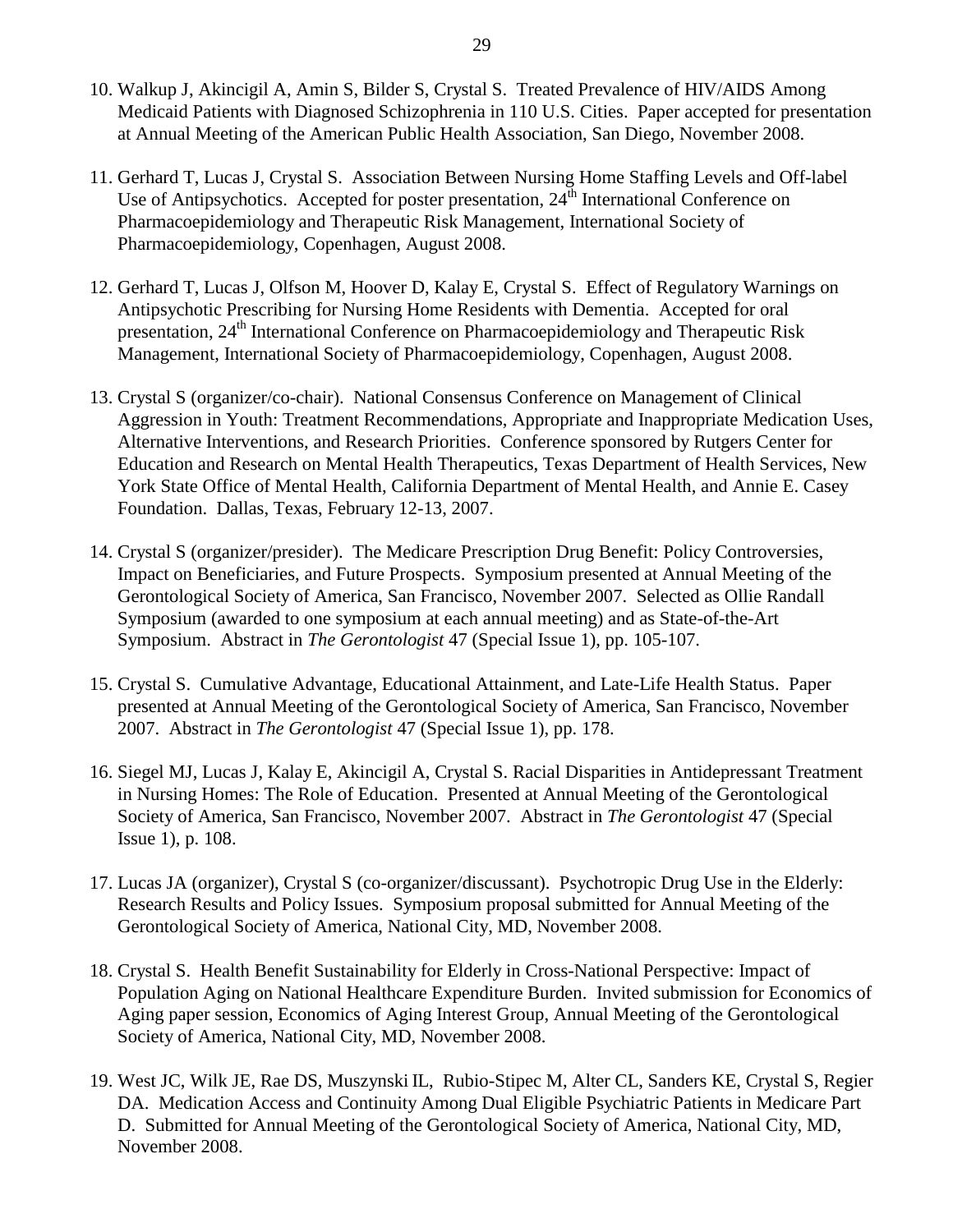- 20. Lucas JA, Siegel MJ, Kalay E, Crystal S. Resident and Facility Characteristics Associated with Antipsychotic and Antidepressant Use in Nursing Home Residents with Dementia. Submitted for Annual Meeting of the Gerontological Society of America, National City, MD, November 2008.
- 21. Crystal S, Gerhard T, Lucas J, Olfson M, Kalay E. Effect of Regulatory Warnings on Antipsychotic Prescribing for Nursing Home Residents with Dementia. Submitted for Annual Meeting of the Gerontological Society of America, National City, MD, November 2008.
- 22. West JC, Wilk JE, Rae DS, Muszynski IL, Rubio-Stipek M, Alter CL, Sanders KE, Crystal S, Regier DA. Medication Access and Continuity Among Dual Eligible Psychiatric Patients in Medicare Part D. Submitted for Annual Meeting of the Gerontological Society of America, National City, MD, November 2008.
- 23. Crystal S. Population Aging and Sustainability of Health Benefits for the Elderly: A Cross-National Perspective. Submitted for World Congress of Gerontology, Paris, July 2009.
- 24. Carlson GA, Olfson M, Gerhard T, Huang C, Crystal S. Newly Diagnosed Bipolar Disorder-Treatment Implications. Abstract submitted for Annual Meeting of the American Academy of Child and Adolescent Psychiatry, Chicago, October 2008.
- 25. Cook RL, McGinnis KA, Fiellin DA, Goelet JL, Gordon AJ, Samet J, Mattocks K, Crystal S, Kraemer K, Braithwaite S, Gibert C, Rodriguez-Barradas, Justice AC. Erectile Dysfunction Drug Use and Risky Sexual Behavior in HIV+ and HIV- Men. Accepted for presentation, Annual Meeting of the Society of General Internal Medicine, Pittsburgh, April 2008.
- 26. Crystal S, Walkup J, Bilder S, Amin S. Using Medicaid Data to Assess HIV/AIDS Prevalence among Persons with Severe Mental Illness: Treated Prevalence Rates in 110 U.S. Cities Using Medicaid Data to Assess HIV/AIDS Prevalence among Persons with Severe Mental Illness: Treated Prevalence Rates in 110 U.S. Cities. Abstract A-072-0132-13983. Abstracts of the International Conference on AIDS, Mexico City, August 2008.
- 27. Butt AA, McGinnis K, Crystal S, Simberkoff M, Rodriguez-Barradas M, Goetz M, Leaf D, Justice AC. HIV Infection and the Risk of Diabetes Mellitus. Accepted for presentation, 48th Annual Interscience Conference on Antimicrobial Agents and Chemotherapy (ICAAC) and the Infectious Diseases Society of America (IDSA) 46th Annual Meeting. Washington, DC, October 25-28, 2008.
- 28. Paek E, Lucas J, Bowblis J, Crystal S. Nursing Home Frontline Caregivers' Job Satisfaction: What Affects Certified Nurse Aides' (CNAs) Job Satisfaction? Poster presentation, Annual Meeting of the Gerontological Society of America, San Francisco, November 2007. Abstract in *The Gerontologist*  47 (Special Issue 1), p. 574.
- 29. Finnerty M, Leckman-Westin E, Gupta N, Chen Q, Olfson M, Gerhard T, Crystal S, Donahue S, Felton C, Essock S. Antipsychotic Polypharmacy: Prevalence and Predictors. Presented at 46<sup>th</sup> Annual Meeting of the American College of Neuropsychopharmacology, Boca Raton, December 12, 2007.
- 30. Walkup J, Bilder S, Akincigil A, Crystal S. Do Sociodemographic, Psychiatric, and Substance Abuse Variables Predict ARV Initiation and Refill Persistence Among Medicaid Beneficiaries Ages 18 and Under? Paper presented at NIMH/IAPAC Conference on HIV Treatment Adherence, Jersey City, March 2007.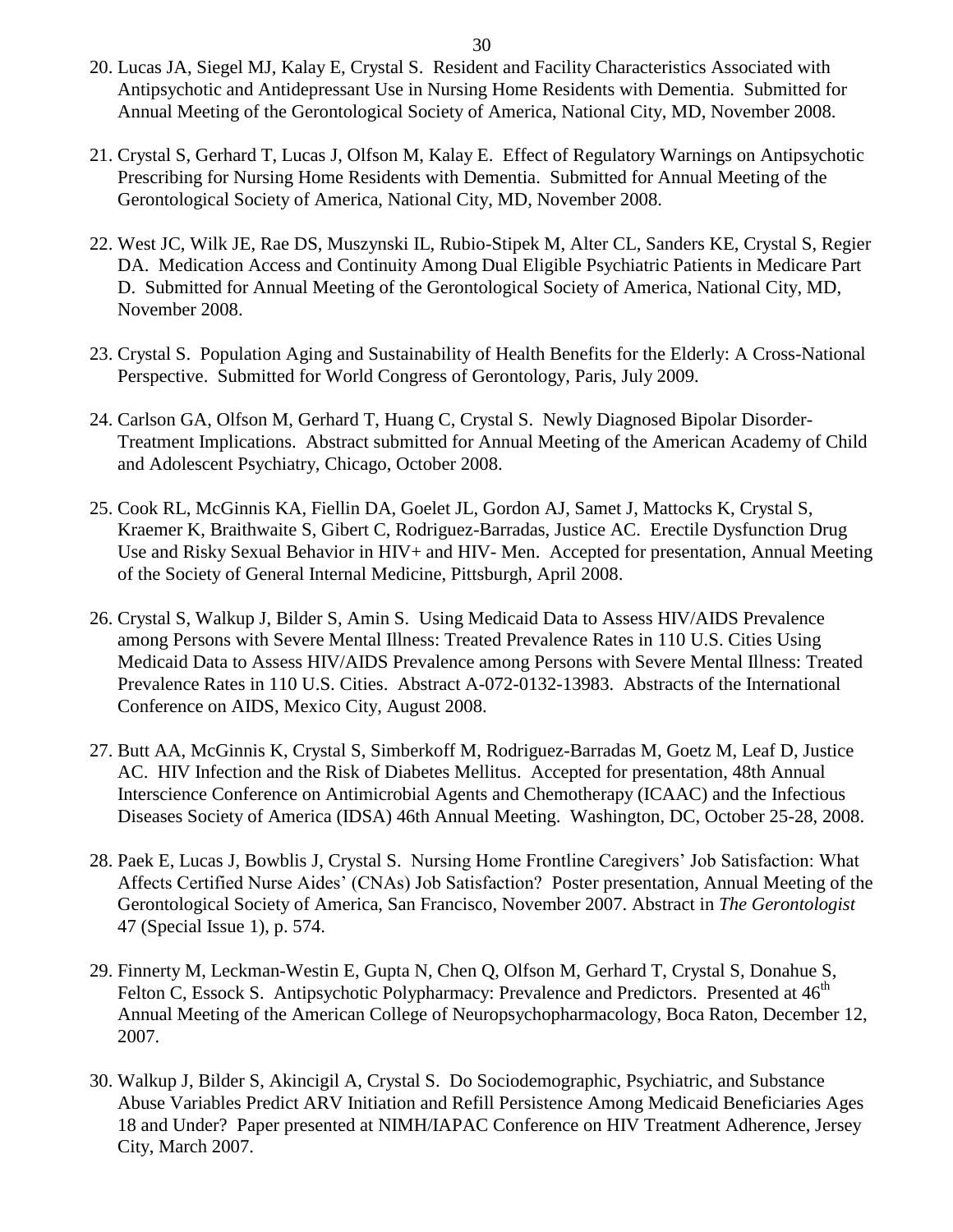- 31. Gerhard T, Olfson M, Crystal S. National Patterns in the Outpatient Management of Children and Adults with Autism or Asperger Disorder. Paper presented at Annual Meeting of the American Academy of Pediatrics, San Francisco, October 27-30, 2007.
- 32. Crystal S (organizer/presenter). Prescription Drug Comparative Effectiveness and Safety Research: Scientific Strategies and Policy Issues. Briefing for staff of Senate Finance Committee and Congressional Research Service, Washington, March 13, 2007.
- 33. Crystal S (organizer/co-chair). Antidepressant Use and Suicidality. Symposium presented at Food and Drug Administration/CERTs Government Day Conference on Therapeutic Effectiveness and Safety, FDA Headquarters, Silver Spring, MD, March 14, 2007.
- 34. Crystal S. Part D Policy Controversies and the Future of the Medicare Prescription Drug Benefit. Accepted for oral presentation at Annual Meeting of the Gerontological Society of America, San Francisco, November 2007. Abstract in *The Gerontologist* 47 (Special Issue 1), p. 107.
- 35. Lucas J, Bowblis J, Siegel M, Kalay E, Crystal S. Resident and Facility Characteristics Associated with Use of Antipsychotic and Antidepressant Agents in Nursing Homes. Presented at Annual Meeting of the Gerontological Society of America, San Francisco, November 2007. Abstract in *The Gerontologist* 47 (Special Issue 1), p. 528.
- 36. Crystal S, Bilder S, Akincigil A, Levin C. Disparities in Depression Treatment Among Adult Medicaid Beneficiaries. Poster presented at Annual Partnerships in Therapeutics Meeting of the Centers for Education and Research on Therapeutics, Washington, March 13, 2007.
- 37. Pappadopulos E, Jensen PS, Olfson M, Lucas J, Scotto Rosato N, Crystal S. Outpatient Management of Aggression in Youth: Treatment Recommendations, Appropriate and Inappropriate Medication Uses, Alternative Interventions, and Research Priorities. Presented as poster at Annual Partnerships in Therapeutics Meeting of the Centers for Education and Research on Therapeutics, Washington, March 13, 2007, and as oral presentation at Food and Drug Administration/CERTs Government Day Conference on Therapeutic Effectiveness and Safety, FDA Headquarters, Silver Spring, MD, March 14, 2007.
- 38. Crystal S (organizer/co-chair). Off-Label Use of Atypical Antipsychotics Among Youth: Assessing Safety and Improving Appropriateness of Prescribing. Symposium presented at Food and Drug Administration/CERTs Government Day Conference on Therapeutic Effectiveness and Safety, FDA Headquarters, Silver Spring, MD, March 14, 2007.
- 39. Walkup J, Bilder S, Crystal S. Comparing Patients with Combined Major Mental illness and HIV, Major Mental Illness Without HIV, and HIV Without Major Mental Illness. Presented at Annual Meeting of AcademyHealth, Orlando, FL, June 2007.
- 40. Siegel M, Lucas J, Kalay E, Crystal S. Racial Disparities in Antidepressant Use in Nursing Homes: The Role of Education. Presented at paper session on Impact of Health Financing, Organization & New Technologies on Healthcare Disparities, Annual Meeting of AcademyHealth, Orlando, FL, June 2007.
- 41. Bilder S, Walkup J, Sohrakoff A, Crystal S. Mood Stabilizer and Anticonvulsant Prescription Refill Persistence in Bipolar Disorder: Disparities and Co-occurring Conditions. Presented at Pharmacoepidemiology Paper Session, Annual Meeting of AcademyHealth, Orlando, FL, June 2007.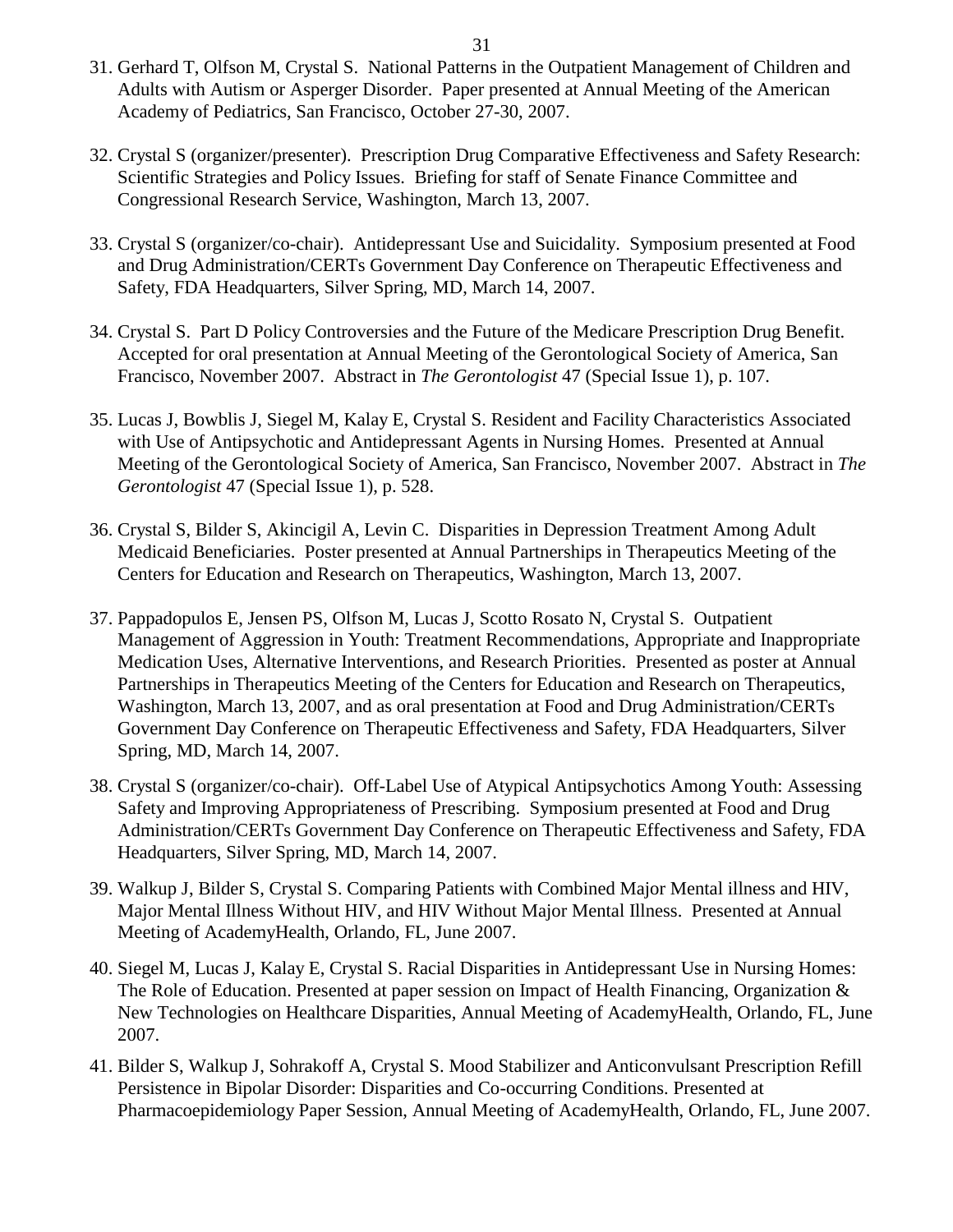- 42. Lucas J, Bowblis J, Levin C, Robertson B, Paek EJ, Crystal S. Family Satisfaction: How Do Respondent and Facility Characteristics Relate to Satisfaction with Nursing Home Care? Presented at Annual Meeting of AcademyHealth, Orlando, FL, June 2007.
- 43. Bowblis J, Lucas J, Crystal S. Family Satisfaction with Long-Term Nursing Home Care: Does Quantile Regression Give Us a Different Picture? Presented at Annual Meeting of AcademyHealth, Orlando, FL, June 2007.
- 44. Crothers K, Goelet JL, Rodriguez-Barradas M, Gibert CL, Oursler KA, Goetz M, Crystal S, Leaf DA, Butt AA, Braithwaite RS, Peck R, Justice AC. Impact of Smoking on Morbidity and Mortality in HIV+ and HIV- Veterans. Paper accepted for presentation at Annual Meeting of the American Thoracic Society, San Francisco, May 2007.
- 45. Crystal S. The Centers for Education and Research on Therapeutics and Their Role in Improving Quality, Safety and Outcomes of Pharmaceutical Care. Presented at Annual Meeting of the American Public Health Association, Washington, DC, 2007.
- 46. Crystal S. Part D Policy Controversies, Impact on Disadvantaged Groups, and the Assessment of Part D Treatment Outcomes, Quality of Care and Program Effectiveness. Presented at Annual Meeting of the American Public Health Association, Washington, DC, 2007.
- 47. Walkup J, Bilder S, Crystal S. Co-occurring Psychiatric Diagnoses and Psychotropic Medication Use by Medicaid Patients Younger Than 18 Diagnosed with Gilles de la Tourette Syndrome. Presented at Annual Meeting of the American Public Health Association, Washington, DC, 2007.
- 48. Walkup J, Bilder S, Crystal S. How Does HIV Status Affect Rates of Psychotropic Use by Medicaid Patients with Schizophrenia? Presented at Annual Meeting of the American Public Health Association, Washington, DC, 2007.
- 49. Hoover, D., Akincigil, A., Kalay, E., Lucas, J., Walkup, J., Prince, J., & Crystal, S. Trends in Medicare Inpatient Psychiatric Care for Persons 65 Years and Older. Paper presented at Annual Meeting of the American Public Health Association, Washington, DC, November 2007.
- 50. Sueoka K, Goulet J, Butt A, Crystal S, Gibert C, Rimland D, Bryant K, Rodriguez-Barradas M, Justice A. Depression Treatment among HIV Positive and Negative Veterans: Do Treatment Rates Vary by HIV Status? Poster presentation at Annual Meeting of the Society of General Internal Medicine, 2007.
- 51. Crystal S, Walkup J, Amin S. Race, Gender, and Geographic Patterns in HIV Infection Rates Among Persons with Severe Mental Illness. Submitted by request for invited panel, 2009 meeting of the American Sociological Association.
- 52. Crystal S (presenter), Akincigil A, Walkup JT, Bilder S. Studying Initiation and Persistence of Medication Regimens with Medicaid Claims Data: Strengths, Limitations, and Strategies. Paper presented at AHRQ/DECIDE Symposium on Comparative Effectiveness and Safety: Emerging Methods, Rockville, Maryland, June 19-20, 2006.
- 53. Crystal S, Amin S, Akincigil A. Cumulative Advantage and Health Disparities Among the Elderly: The Role of Education. Paper presented at Annual Meeting of the Gerontological Society of America, Dallas, November 2006.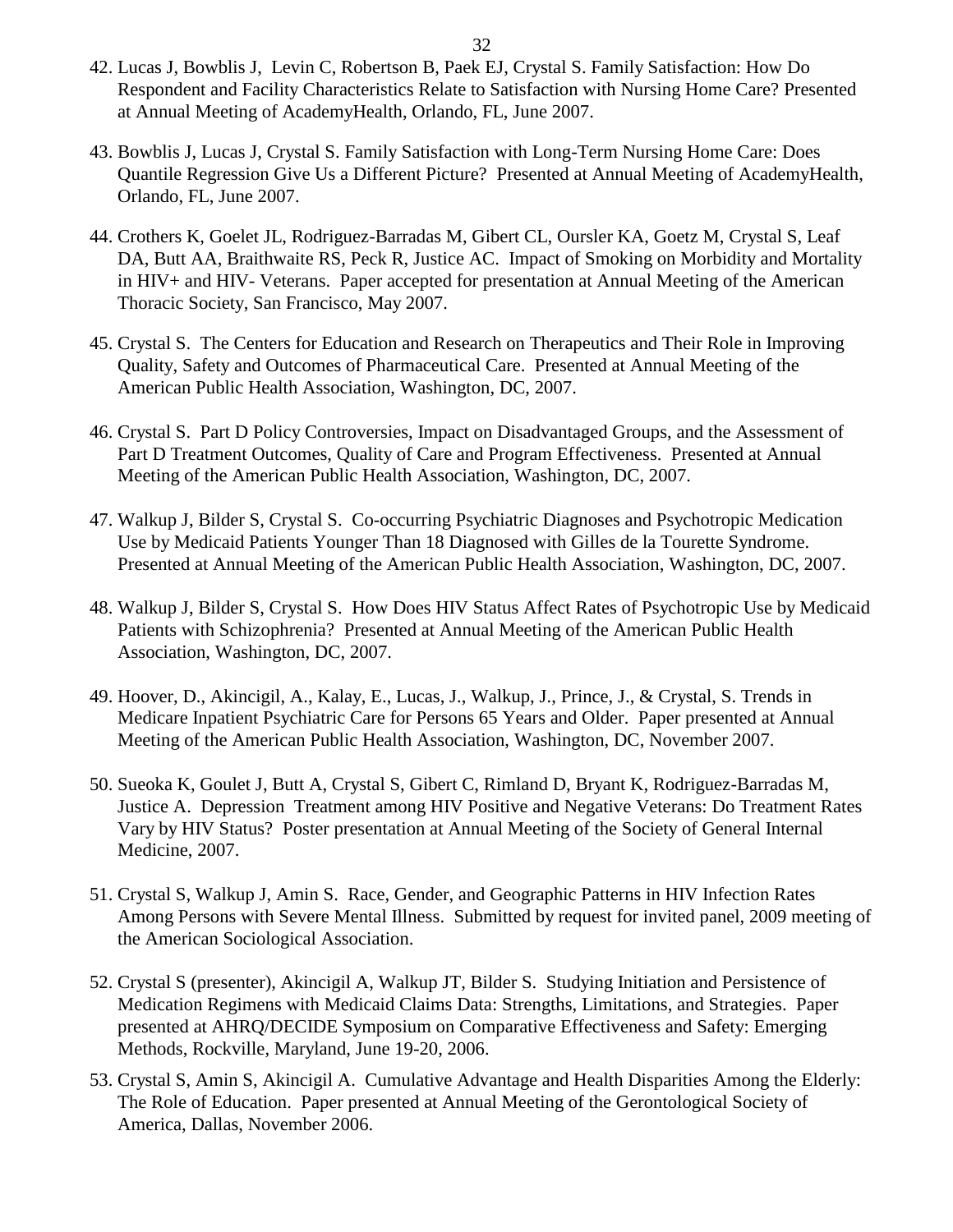- 54. Crystal S (organizer/chair/discussant). Public Policy Symposium -- The Medicare Prescription Drug Benefit: Implementation Challenges, Policy Controversies, and Future Prospects. Presented at Annual Meeting of the Gerontological Society of America, Dallas, November 2006.
- 55. Crystal S. Measuring and Publicly Reporting Long-Term Care Consumer Satisfaction: What is to be Done? Presented at Annual Meeting of the Gerontological Society of America, Dallas, November 2006.
- 56. Akincigil A, Amin S, Crystal S.Quality of Prescription Drug Coverage and Treatment of Depression in the Elderly Medicare Population. Paper presented at Annual Meeting of the Gerontological Society of America, Dallas, November 2006.
- 57. Crystal S. Assessing Risks and Benefits of Therapeutics Over the Product Life Cycle: The Crisis of Confidence in Drug Safety and the Need for a New Paradigm. Presented at 4th Annual Health Policy Summit - The Evolving World of Benefits and Risk - Risky Business? New Brunswick, NJ, November 2006.
- 58. Crystal, S., Akincigil, A., Bowblis, J., Levin, C., Jan, S. Overcoming Barriers to Guideline-Consistent Depression Care: The Significance of Age. Presented at Annual Meeting of AcademyHealth, Seattle, WA, June 2006.
- 59. Lucas JA, Lowe T, Levine C, Crystal S. Consumer Preferences in the Reporting of Long-term Care Satisfaction Data. Presented at Annual Meeting of AcademyHealth, Seattle, June 2006.
- 60. Bowblis, J., Levin, C., Akincigil, A. Crystal, S. An Exploration of Diagnoses and Pharmaceutical Treatment for Mental Illness among Elderly Nursing Home Residents. Presented at Annual Meeting of AcademyHealth, Seattle, WA, June 2006.
- 61. Crystal, S., Bilder, S., Akincigil, A., Levin, C. Patterns of Depression Diagnosis and Antidepressant Use Among Elderly and Non-Elderly Medicaid Beneficiaries. Presented at Annual Meeting of AcademyHealth, Seattle, WA, June 2006.
- 62. Akincigil, A., Bowblis, J., Levin, C., Jan, S., Crystal, S. Adherence to Antidepressant Medications among Health Plan Members Diagnosed with Major Depression. Paper presented at Annual Meeting of AcademyHealth, Seattle, WA, June 2006.
- 63. Butt A, Kelley D, McGinnis K, Skanderson M, Crystal S, Simberkoff M, Rodriguez-Barradas M, Leaf D, Goetz M, Justice A. Diabetes Mellitus in HIV Infected Persons – Role of CD4 Counts. Presented at 13th Conference on Retroviruses and Opportunistic Infections (CROI 2006), Denver, February 5-9, 2006.
- 64. Crystal S, Bilder S, Walkup J, Akincigil A. Disparities in Consistent Use of Antiretroviral Medication Among Medicaid Beneficiaries with HIV/AIDS in the U.S. Abstract: A-011-0092- 19159. Abstracts of the International AIDS Conference, Toronto, August 2006.
- 65. Bilder, S., Walkup, J. Akincigil, A. Crystal, S., Examining Medicare Eligibility and Use of PI/NNRTIs in a Four-State Medicaid HIV/AIDS Population. Presented at NIMH/IAPAC Conference on HIV Treatment Adherence, Jersey City, March 2006.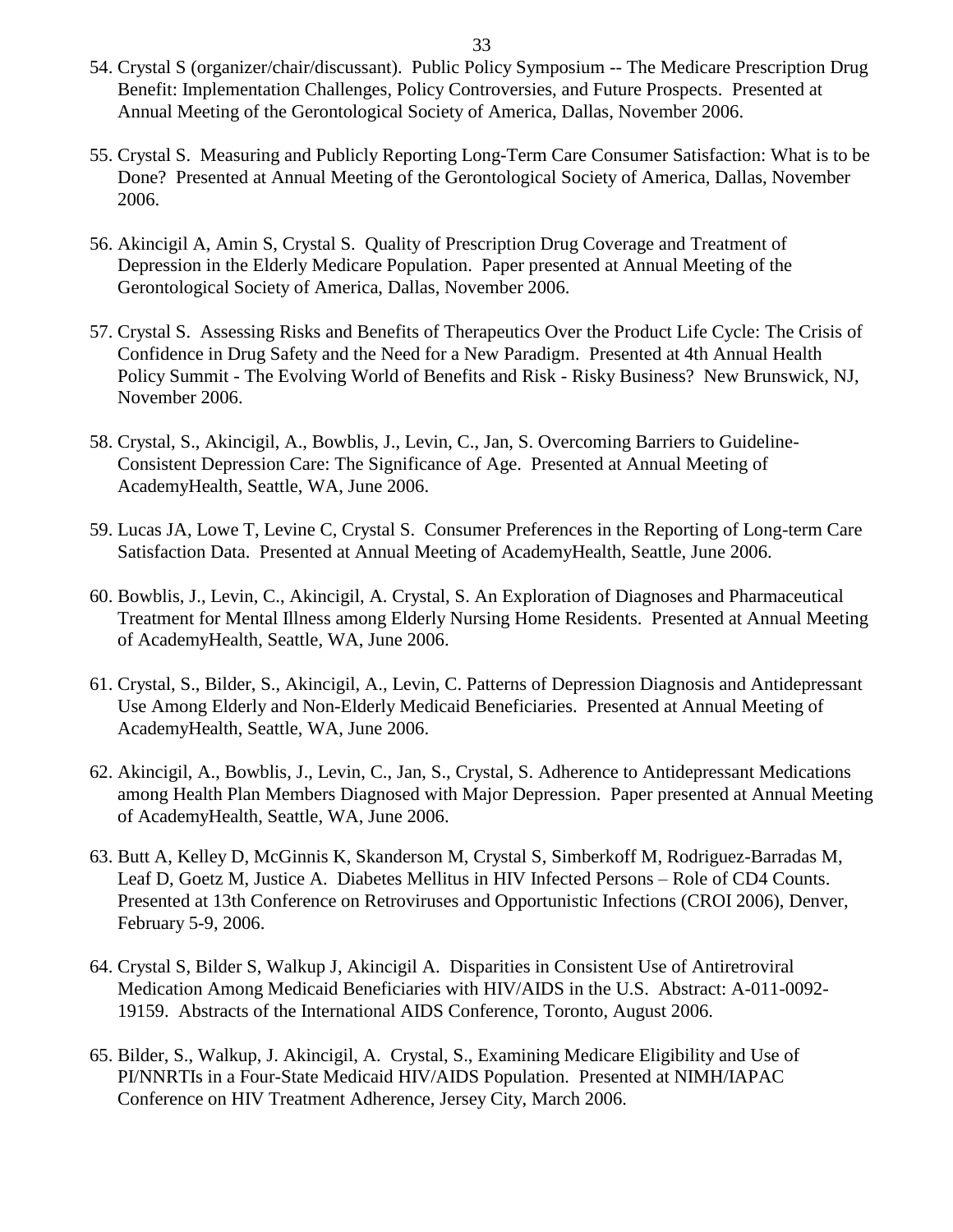- 66. Walkup, J. Bilder, S., Akincigil, A. Crystal, S. Refill Persistence among Medicaid Beneficiaries Living With HIV/AIDS and Major Mental Illness. Presented at NIMH/IAPAC Conference on HIV Treatment Adherence, Jersey City, March 2006.
- 67. Walkup J, Crystal S, Akincigil A, Bilder S. Using Administrative Claims Data to Study Longitudinal Medication Use. Presented at NIMH/IAPAC Conference on HIV Treatment Adherence, Jersey City, March 2006.
- 68. Akincigil A, Bilder S, Walkup J, Crystal S. Age and Race Variations in Refill Persistence among Medicaid Beneficiaries Living With HIV/AIDS. Presented at NIMH/IAPAC Conference on HIV Treatment Adherence, Jersey City, March 2006.
- 69. Crystal S. Assessing Prescription Drug Use and Outcomes Over the Product Life Cycle: Need for a New Paradigm and the Role of Observational Data. Presented at Annual Meeting of the American Public Health Association, Boston, November 2006.
- 70. Crystal S, Bilder S, Walkup J, Akincigil A. Disparities in Consistent Use of Antiretroviral Medication among Medicaid Beneficiaries with HIV/AIDS in the U.S.: Results of a Multivariate Analysis. Paper presented at Annual Meeting of the American Public Health Association, Boston, November 2006.
- 71. Akincigil A, Walkup J, Kalay E, Crystal S. Trends in Psychiatric Hospitalizations among Medicare Beneficiaries. Presented at Annual Meeting of the American Public Health Association, Boston, November 2006.
- 72. Bowblis J, Akincigil A, Jan S, Crystal S. Outpatient Treatment of New Episodes of Depression in an Insured Population. Presented at Annual Meeting of the American Public Health Association, Boston, November 2006.
- 73. Crystal S (organizer/presider). Implementing the Medicare Prescription Drug Benefit. Symposium accepted for presentation at Annual Meeting of the Gerontological Society of America, Orlando, November 2005; included paper by organizer on MMA Implementation Overview: What is at Stake for the Elderly, States, and the Future of Medicare.
- 74. Crystal S. Social Security, "Entitlement Reform" and Inequality: Proposed Policy Changes and Their Potential Impacts. Presented at Symposium on Social Security and Social Insecurity: The Future of the Social Contract. Annual Meeting of the Gerontological Society of America, Orlando, November 2005.
- 75. Crystal S. Cumulative Advantage and the Coming Age Wave: Implications of Policy Changes for the Elderly's Future Economic Well-Being. Presented at Symposium on Cumulative Advantage/Cumulative Disadvantage and Health: Lifecourse and Comparative Perspectives, Annual Meeting of the Gerontological Society of America, Orlando, November 2005.
- 76. Wei W, Levin C, Crystal S. What Made Them Depressed? -- Longitudinal Study of Elderly Nursing Home Residents Following Admission. Paper presented at Annual Meeting of the Gerontological Society of America, Orlando, November 2005.
- 77. Lucas J, Levin C, Wei W, Akingicil A, Crystal S. Relationships Between Nutritional Status and Depression Treatment Among Depressed Nursing Home Residents. Presented at Annual Meeting of the Gerontological Society of America, Orlando, November 2005.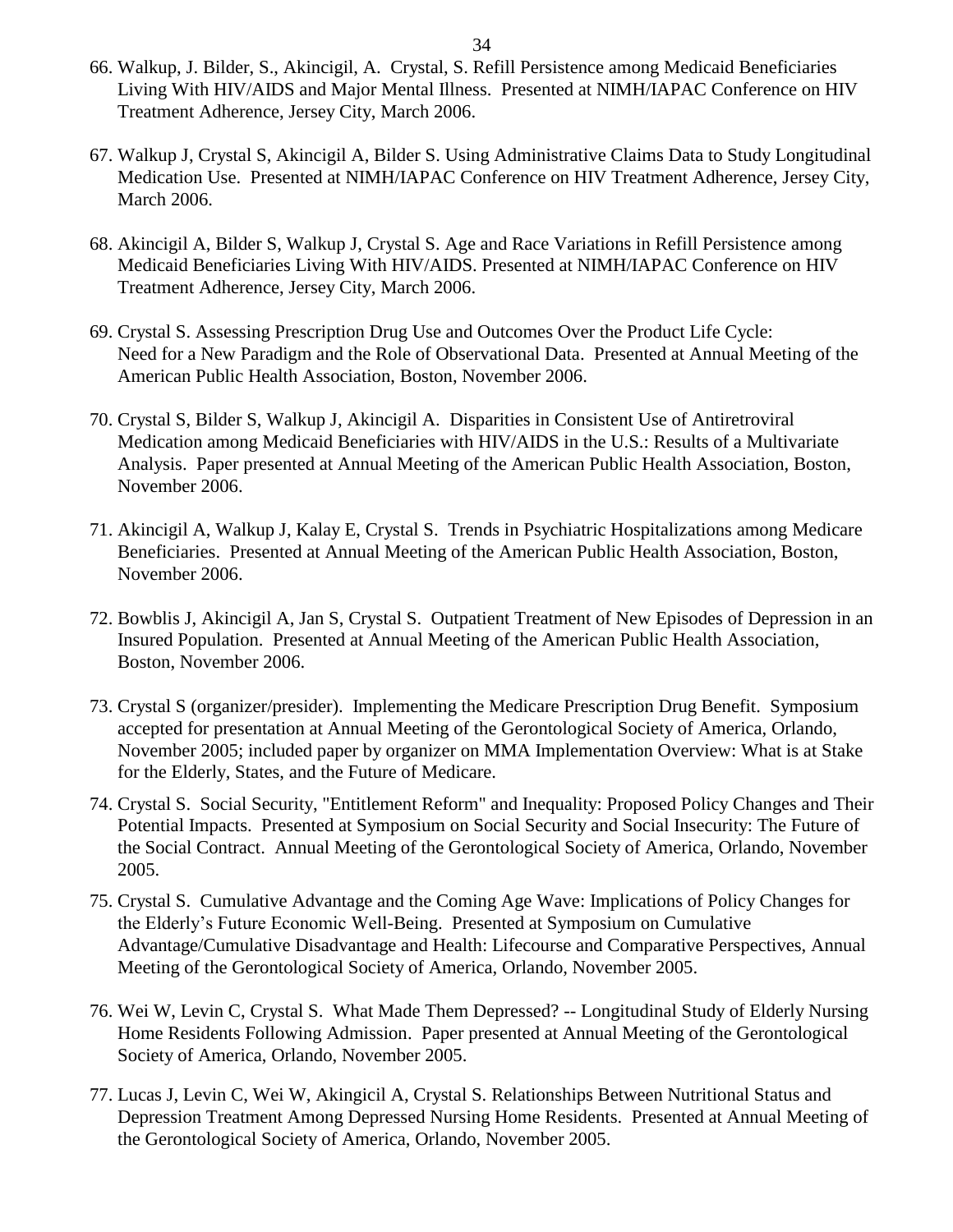- 78. Levin C, Wei W, Akincigil A, Lucas J, Bilder S, Crystal S. Diagnosed Depression among Elderly Nursing Home Residents: Prevalence and Treatment. Presented at Annual Meeting of the Gerontological Society of America, New Orleans, November 2005.
- 79. Crystal S. Changes in Financing for Prescription Drugs for the U.S. Elderly and Disabled: Issues and Implications for Care of the Mentally Ill. Paper presented at Seventh International Conference on Costs and Assessment in Psychiatry: Financing Mental and Addictive Disorders, Conference sponsored by World Psychiatric Association Section on Mental Health Economics, World Health Organization and National Institute of Mental Health, Venice, March 2005. Abstract in *Journal of Mental Health Policy and Economics* 8(S1): S11, 2005.
- 80. Crystal S (organizer/presider). Secondary Data Analysis in Mental Health Services Research: Strategies and Resources. Panel presentation for Postdoctoral Seminar Series in Mental Health Research, Institute for Health, Rutgers, September 2005.
- 81. Crystal S. The Impact of Population Aging on Healthcare Expenditures. Invited paper presented at Penn State Conference on Effects of Demographic Change on the Elderly, State College, PA, October 9-11, 2005 (proceedings to be published in book form by Springer).
- 82. Crystal S. Medicare Reform, Formularies, Copayments, and the Mentally Ill in the U.S. Accepted for presentation, 5th World Congress of the International Health Economics Association, Barcelona, July 10-13, 2005.
- 83. Crystal S (organizer/presenter). Implementing the Medicare Prescription Drug Benefit. Symposium presented at Annual Meeting of the Gerontological Society of America, Washington, November 2004. Designated as the Ollie Randall Symposium, an honor awarded to one symposium at each annual meeting. Included presentation by organizer on Implementation Issues for the Medicare Prescription Drug Benefit: High Stakes for the Elderly, States and the Future of Medicare.
- 84. Crystal S. Prescription Drug Coverage and the Medicare Modernization Act: What is at Stake? Invited presentation for American Medical Students Association Public Forum on "Healthcare Crisis and Prescription Drug Coverage (presenter/moderator). Piscataway, NJ, April 2005.
- 85. Wei W, Shen Y, Findley P, Walkup J, Crystal S. Prescription Drug Expenditures and Dual Eligibility among non-Elderly Medicaid Beneficiaries Diagnosed with Severe Mental Illness. Accepted for oral presentation, Annual Meeting of the American Public Health Association, November 2005.
- 86. Crystal S. Defined Contribution and Health Care Financing: Medicare 'Reform' and Inequality Among the Elderly. Paper presented at Annual Meeting of the Gerontological Society of America, Washington, November 2004.
- 87. Crystal S. Implications of the Medicare Modernization Act. Paper presented at Symposium on Medicare Reform: Examining the Implications of Choice, Annual Meeting of the Gerontological Society of America, Washington, November 2004.
- 88. Crystal S (organizer/presider). Multiple Consumers of LTC: Who Measures Up? Symposium presented at Annual Meeting of the Gerontological Society of America, Washington, November 2004.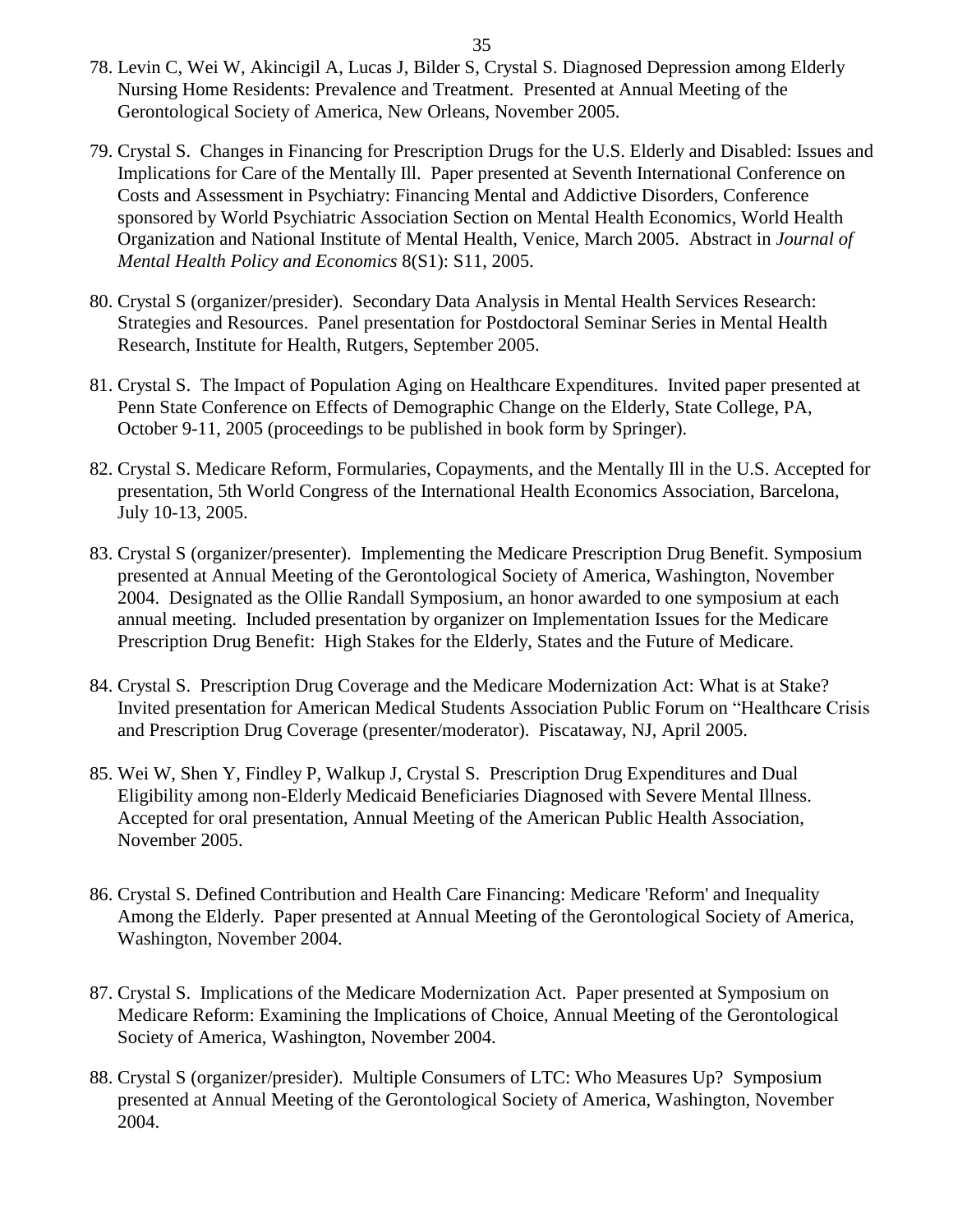- 89. Lucas JA, Levin CA, Lowe T, Crystal S. Satisfaction with Nursing Homes: Contrasting Family and Resident Priorities. Paper presented at Annual Meeting of the Gerontological Society of America, Washington, November 2004.
- 90. Levin CA, Lucas JA, Paek G, Crystal S. Consumers of Assisted Living: Differences in Perspective Between Residents and Family Members. Paper presented at Annual Meeting of the Gerontological Society of America, Washington, November 2004.
- 91. Crystal S. The Process of Health Inequality, Disablement, and Cumulative Advantage Over the Life Course. Paper presented at Annual Meeting of the Gerontological Society of America, Washington, November 2004.
- 92. Crystal S (co-organizer). Promoting Health in Later Life: Implications of Cumulative Advantage Processes. Symposium at Annual Meeting of the Gerontological Society of America, Washington, November 2004.
- 93. Crystal S. Aging With and Without HIV: Comparing the Impacts of HIV and Comorbidities of Aging. Presented at Symposium on Challenges to Healthy Aging in the HIV-Positive Adult, Annual Meeting of the Gerontological Society of America, Washington, November 2004.
- 94. Crystal S (organizer/discussant). Aging and the Life Course: Intersection with Public Policy. Paper session, Section on Aging and the Life Course, Annual Meeting of the American Sociological Association, 2004. Discussant presentation: Cumulative Advantage and Aging Policy: Cross-National and U.S. Perspectives.
- 95. Crystal S. Theoretical Integration in HIV/AIDS Research: Integrating the Big Picture and the Little Picture. Social Dimensions of HIV/AIDS in the Epidemic's Third Decade. Presented at Annual Meeting of the American Sociological Association, 2004.
- 96. Crystal S. States, Pharmacy Assistance, and Medicare Reform. Presentation at Health Policy Fellowship Symposium on The Role of the State in Health Policy, University of Medicine and Dentistry of New Jersey, Stratford, New Jersey, October 2004.
- 97. Crystal S. Medicare Part D and State Pharmacy Assistance: Critical Issues for States and for Advocates. Presentation for Families USA teleconference, The Medicare Drug Law: State Programs and Reaching Beneficiaries, October 15, 2004.
- 98. Crystal S. Medicare Reform and Prescription Drugs: High Stakes for the Elderly, States, and the Future of Medicare. Grand Rounds, Eastern Virginia Medical School, Norfolk, Virginia, May 25, 2004.
- 99. Crystal S. Impact of Cost Sharing and Formulary Structure on Pharmacy Utilization and Policy Implications. Presented at Invitational Summit for State Policy Makers: Part D Implementation Issues, Rutgers/AcademyHealth conference sponsored by Agency for Healthcare Research and Quality, Robert Wood Johnson Foundation State Coverage Initiatives Program, Commonwealth Fund, and National Governors Association, Philadelphia, October 8, 2004.
- 101. Wei W, Sambamoorthi U, Crystal S, Findley P. Mental Illness, Traumatic Brain Injury, and Medicaid Expenditures. Presented at Annual Meeting of AcademyHealth, June 2004.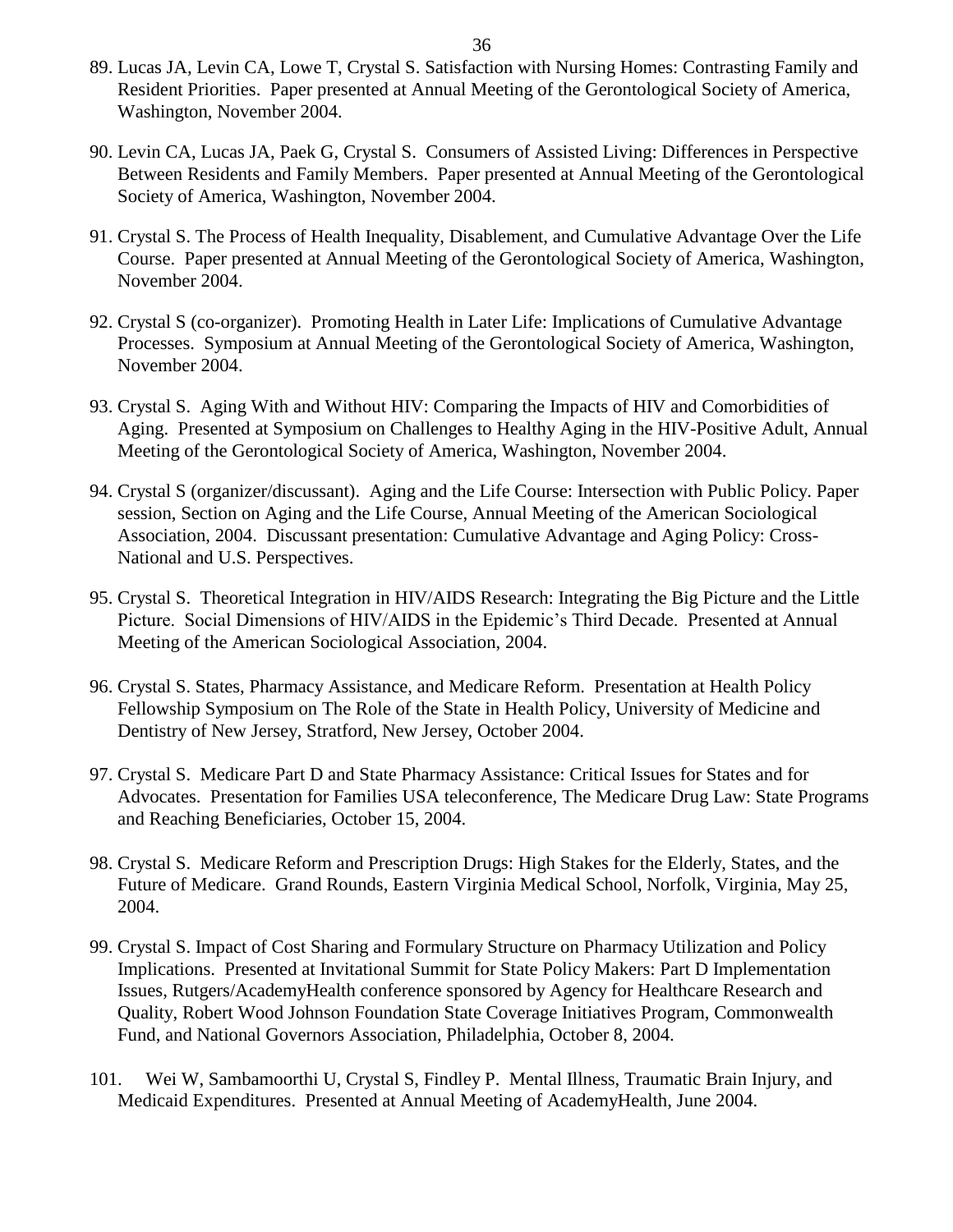- 102. Crystal S, Sambamoorthi U. Comorbid Physical Conditions and Quality of Depression Care Among Elderly Medicare Beneficiaries. Presented at Annual Meeting of AcademyHealth, June 2004.
- 103. Shen Y, Findley P, Maney M, Weerts S, Crystal S, Findley T. VA-Medicare Dual Beneficiaries with Stroke: Where Do They Get Care? Presented at Annual Health Services Research and Development National Meeting of the Veterans Health Administration, Washington, DC, February 17, 2005.
- 104. Akincigil A, Druss B, Bowblis J, Crystal S. Physicians' Diagnoses Associated with Antidepressant Use Between 1995 and 2001. Presented at Annual Meeting of AcademyHealth, June 2004.
- 105. Shea D, Sambamoorthi U, Wei W, Crystal S. Prescription Drug Expenditures among Elderly Medicare Beneficiaries: A Comparison of Medical Expenditure Panel Survey and Medicare Current Beneficiary Survey. Presented at Annual Meeting of AcademyHealth, June 2004.
- 106. Bagchi A, Sambamoorthi U, Walkup J, Crystal S. Persistence on Antidepressants Among Elderly Diagnosed with Major Depression. Paper presented at Annual Meeting of the American Public Health Association, November 2004.
- 107. Banarjea R, Sambamoorthi U, Crystal S. Variations in HIV Testing by Age among High Risk Individuals: Evidence from the 2001 National Health Interview Survey. Presented at Annual Meeting of the American Public Health Association, November 2004.
- 108. Crystal S. Impact of Mental Health Comorbidities on HIV Care. Presented at NIMH/NIDA/NIAAA Conference on Complexity of Co-Occurring Conditions, Washington, June 24, 2004.
- 109. Crystal S, Sambamoorthi U, Walkup J, Akincigil A. Diagnosis and Treatment of Depression in the Elderly Medicare Population. Presented at Centers for Medicaid and Medicare Services, Research Seminar Series (sponsored by CMS Office of Research, Demonstrations and Information), Baltimore, March 25, 2004.
- 110. Bagchi A, Sambamoorthi U, Walkup J, Crystal S. Duration and Adequacy of Antidepressant Therapy Among Elderly Medicare Beneficiaries with Depression. CMS Research Seminar, March 25, 2004.
- 111. Wei W, Sambamoorthi U, Olfson M, Walkup J, Crystal S. Psychotherapy of Depression in Older Adults. CMS Research Seminar, March 25, 2004.
- 112. Braithwaite RS, McGinnis K, Conigliaro J, Maisto SA, Crystal S, Day N, Cook RL, Gordon A, Bridges MW, Seiler JF, Justice AC. Temporal Association Between Alcohol Consumption and Medication Adherence Among Individuals With HIV. Presented at 9<sup>th</sup> International Workshop on HIV Observational Databases, Budapest, 2005.
- 113. Chwastiak LA, Goelet J, Bryant KJ, Conigliaro J, Crystal S, Day NL, Fiellin DA, O'Connor P, Rimland D, Rodriguez-Barradas M, Justice AC. Prescribing Patterns of Opioid Pain Medications and Benzodiazepines in a Large National VA Sample. Presented at Annual Meeting of the Society of General Internal Medicine, 2005. Abstract in *Journal of General Internal Medicine* 20:179(S1), 2005.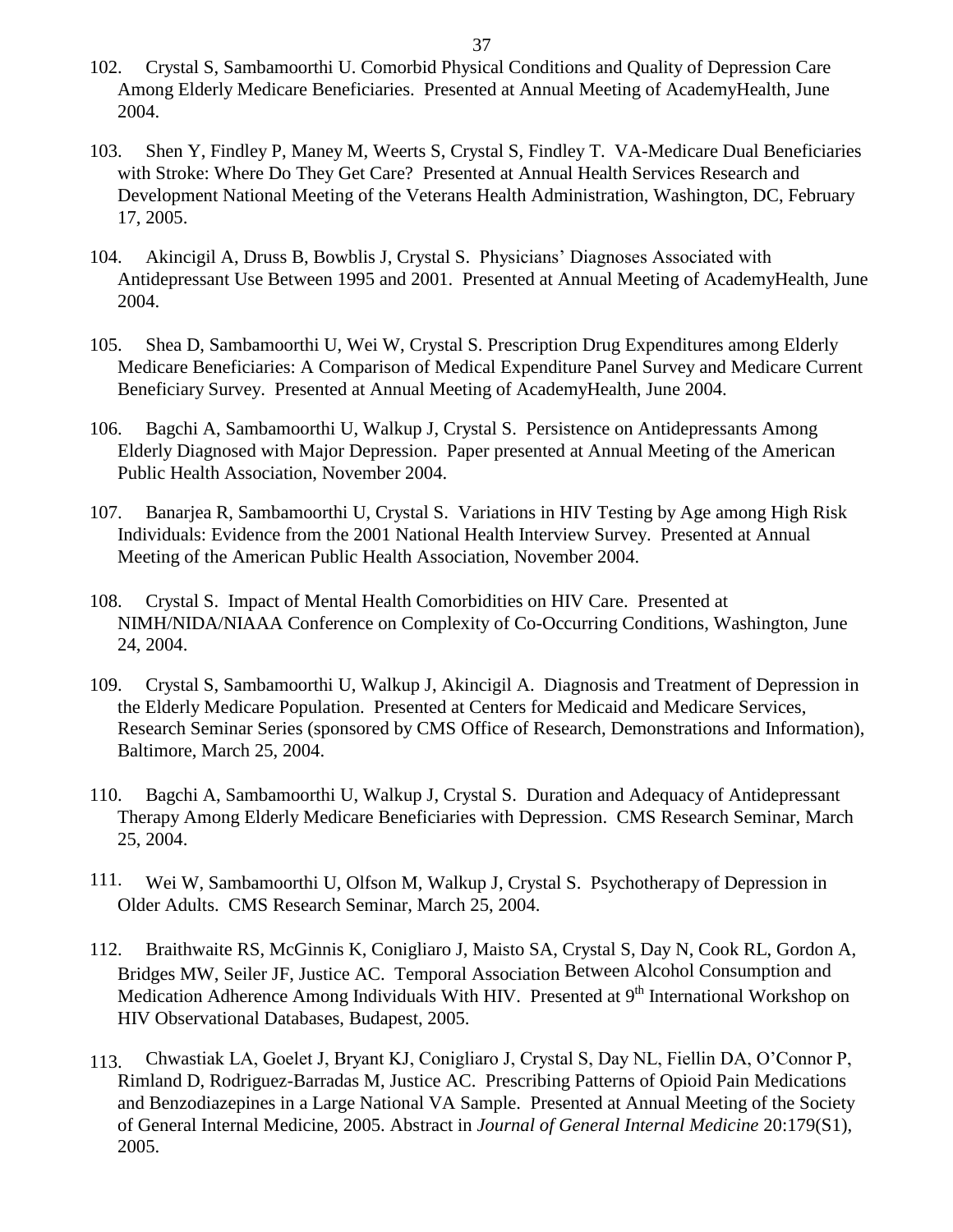- 114. Akincigil A, Bowblis J, Levin C, Jan S, Patel M, Crystal S. Refill Persistence with Beta-blocker, Ace Inhibitor and Statin Therapy after an Acute Myocardial Infarction. Presented at 6th Scientific Forum on Quality of Care and Outcomes Research in Cardiovascular Disease and Stroke, Washington, May 14-16, 2005.
- 115. Pogach L, Xie M, Shentue Y, Tseng CL, Crystal S, Safford M. Diabetes Healthcare Quality Report Cards: How Accurate Are The Grades? Submitted for Annual Meeting of AcademyHealth, 2005.
- 116. Crystal S. Out-of-Pocket Health Care Expenditures by Older Americans: Cumulative Advantage, Coverage, Choice, and Equity. Invited paper presented at Annual Meeting of the American Sociological Association, Atlanta, August 2003.
- 117. Thompson W, Wang H, Xie M, Kolassa J, Rajan M, Crystal S, Tseng CL, Zhang Q, Vardi Y, Pogach L, Safford MM. Longitudinal Changes in A1c to Assess Diabetes Quality of Care. Oral presentation at Annual Meeting of Society of General Internal Medicine, Chicago, May 14, 2004.
- 118. Crystal S. Health Care Organizations and Health Behavior Change Among the Elderly. Penn State Social Structures Conference, Societal Structures and Effective Health Behavior in the Elderly, October 18-19, 1999. Symposium sponsored by NIA; proceedings published in book form by Springer, 2003.
- 119. Crystal S, Sambamoorthi U, Walkup J, Akincigil A. Insurance Effects and Socioeconomic Disparities in Depression Treatment Among the U.S. Elderly. Presented at plenary session on Economics of Depression, Sixth International Workshop on Costs and Assessment in Psychiatry: Mental Health Policy and Economics -- The Value of Research, Venice, Italy, March 2003. Abstract in *Journal of Mental Health Policy and Economics* 6 (sup. 1): S11, 2003*.*
- 120. Crystal S. HIV and Mental Illness: Challenges for Care and Prevention. Invited presentation, plenary session, First Annual Conference, HIV Centers Consortium, New York, December 12, 2003.
- 121. Crystal S, Akincigil A, Sambamoorthi U, Walkup J. Impact of Insurance Status on Depression Treatment of Elderly. Oral presentation, 4th World Congress of the International Health Economics Association, San Francisco, June 15-18, 2003.
- 122. Crystal S. Pharmaceutical Benefit Policy And Legislative Issues in Medicaid Programs. Presented at ACS Update Conference for State Medicaid Directors and Staff, Chapel Hill, NC, May 4, 2003.
- 123. Crystal S. Long-Term Care Financing and New York's Medicaid Home Care Program. Panel discussion, Fordham University, April 30, 2003.
- 124. Crystal S, Sambamoorthi U, Moynihan P, McSpiritt E. Predictors of Persistent Use of Newer Antiretroviral Agents Over Time in a Low-Income U.S. Population with HIV/AIDS. Presented at XIV International AIDS Conference, Barcelona, July 2002.
- 125. Steinberg MB, Akincigil A, Delnevo C, Crystal S, Carson J. National Rates of Medication Prescription for Patients Counseled for Tobacco: 1997-2000. Presented at Annual Meeting of the Society for Research on Nicotine and Tobacco, New Orleans, February 2003.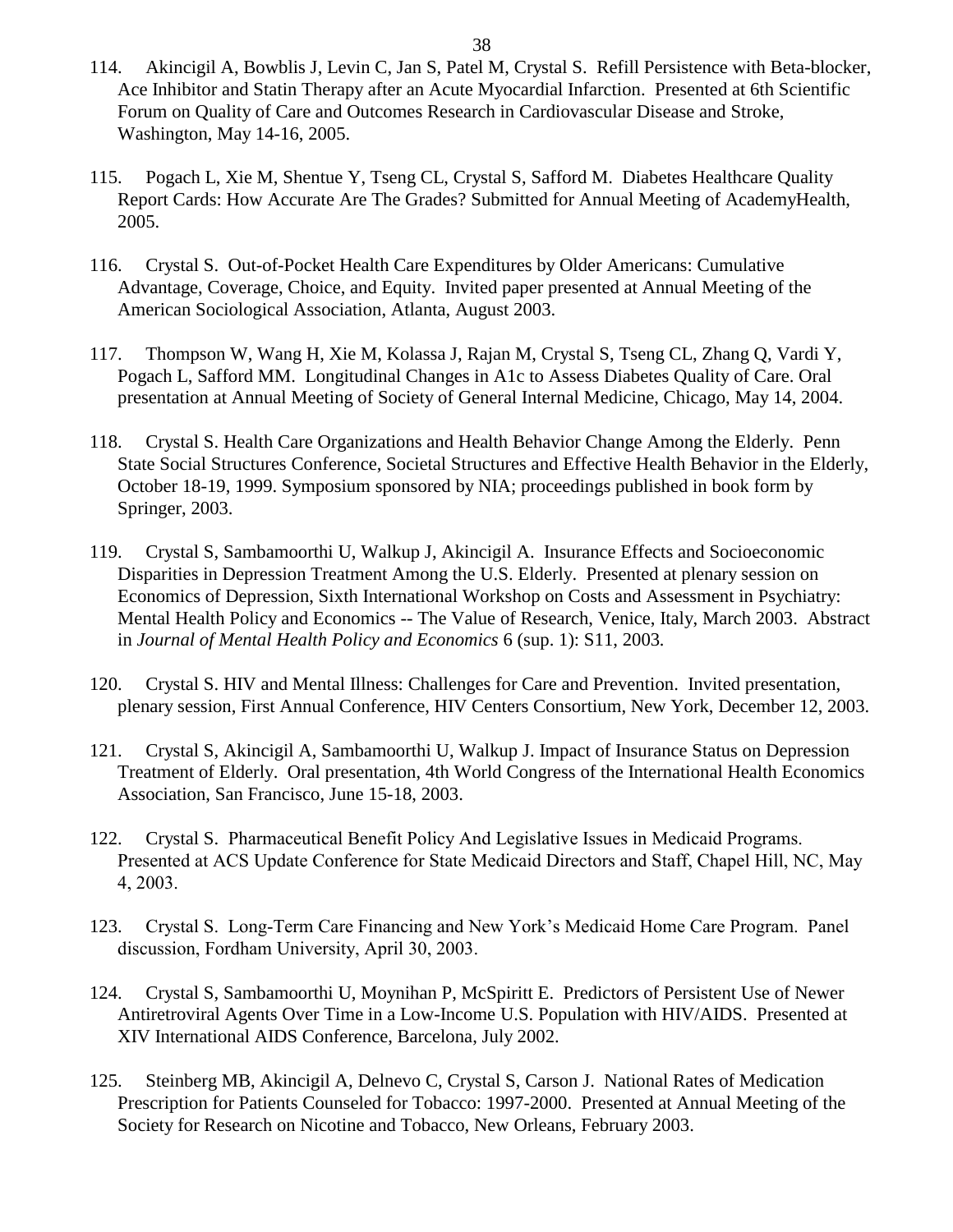- 126. Akincigil A, Crystal S (presenter), Wei W, Sambamoorthi U. Trends in Out-of-Pocket Spending for Medicare Beneficiaries. Oral presentation, Annual Meeting of AcademyHealth, June 2003.
- 127. Crystal S: Racial and Ethnic Disparities in HIV/AIDS Care: What We Know and What We Need to Know. Presented at Kaiser Family Foundation conference on disparities in HIV care, Washington, July 2003.
- 128. Crothers K, Griffith TA, Butt A, Gibert C, Crystal S, Justice AC. Impact of HIV on Diagnosis of Chronic Obstructive Pulmonary Disease. Presented at Annual Meeting of the American College of Chest Physicians, 2004. This paper was recognized with an ATS Young Investigator award.
- 129. Hoover DR, Sambamoorthi U, Crystal S (presenter). Characteristics of Community-Dwelling Elderly Not Vaccinated for Pneumococcus in 1998 and 2001. Paper presented at Annual Meeting of the Gerontological Society of America, San Diego, November 2003.
- 130. Crystal S. (organizer/chair). States' Experience with Pharmacy Assistance to the Elderly: Implications for a Medicare Prescription Drug Benefit. Symposium presented at Annual Meeting of the Gerontological Society of America, San Diego, November 2003. Designated as the Ollie Randall Symposium, an honor accorded to one symposium each year.
- 131. Trail T, Fox K, Cantor J, Silberberg M, Kirschenbaum D, Crystal S. States' Approaches to Pharmacy Benefit Program Design. Paper presented as part of Ollie Randall Symposium, Annual Meeting of the Gerontological Society of America, San Diego, November 2003.
- 132. Crystal S, Fox K, Trail T, Cantor J, Reinhard S, Kirschenbaum D. Managing the Cost of State Prescription Drug Programs: Approaches to Cost Containment and Quality Control and Their Implications for a Medicare Prescription Drug Benefit. Paper presented as part of Ollie Randall Symposium, Annual Meeting of the Gerontological Society of America, San Diego, November 2003.
- 133. Crystal S (organizer/chair). Consumer Satisfaction Measurement in Long-Term Care. Symposium presented at Annual Meeting of the Gerontological Society of America, San Diego, November 2003.
- 134. Lucas JA, Levin CA, Banerjea R, Lowe T, Crystal S. Relationship of Organizational Factors to Nursing Home Resident Satisfaction. Paper presented at symposium on consumer satisfaction measurement, Annual Meeting of the Gerontological Society of America, San Diego, November 2003.
- 135. Levin CA, Lucas JA, Crystal S. Resident and Family Perspectives of Satisfaction with AL and NHs: A Consumer Comparison. Paper presented at symposium on consumer satisfaction measurement, Annual Meeting of the Gerontological Society of America, San Diego, November 2003.
- 136. Bagchi A, Sambamoorthi U, McSpiritt E, Yanos P, Walkup J, Crystal S. Use and Persistence for Antipsychotic Medications Among HIV-Infected Individuals With Schizophrenia on Medicaid. Paper presented at Annual Meeting of the American Public Health Association, San Francisco, November 2003.
- 137. Richards RJ, Crystal S. Repeat and Follow-up Tests (RAFTs) After Colonoscopy: A Population-Based Study. Abstract in *Gastrointestinal Endoscopy* 57 (S1: 5): AB114, 2003.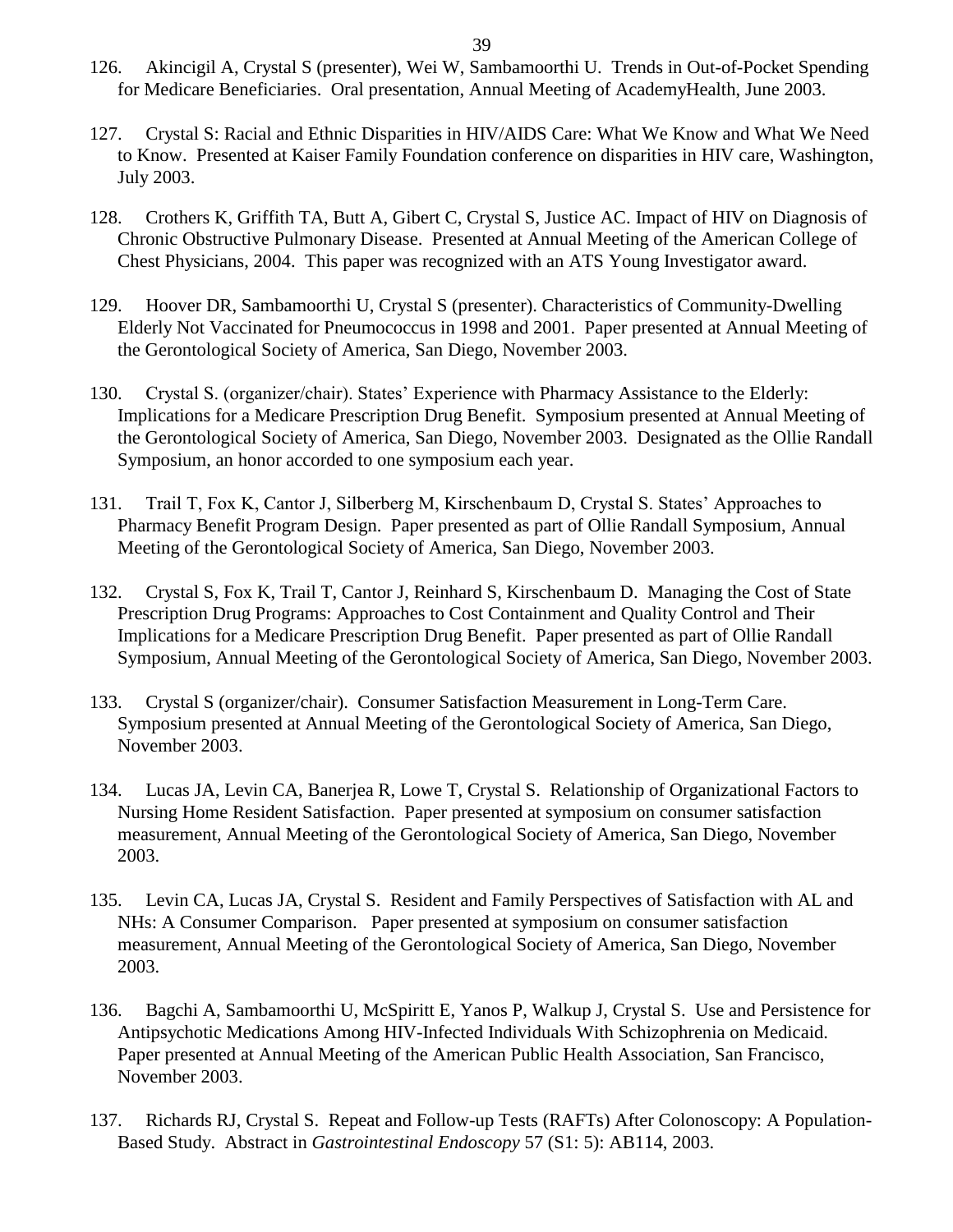- 138. Kennedy M, Akincigil A, Crystal S, Sambamoorthi U. Out-of-Pocket Prescription Drug Expenditures among Elderly with Mental Illness. Presented at Annual Meeting of the American Public Health Association, San Francisco, November 2003.
- 139. Wei W, Akincigil A, Crystal S, Sambamoorthi U. Gender Differences in Out-of-Pocket Prescription Drug Expenditures and Burden Among Elderly Medicare Beneficiaries. Presented at Annual Meeting of the American Public Health Association, San Francisco, November 2003.
- 140. Lowe T, Lucas J, Levin C, Crystal S. The Reporting of Nursing Home Quality Information: What Do Consumers Want to Know? Presented at Annual Meeting of the Gerontological Society of America, San Diego, November 2003.
- 141. Walkup J, Sambamoorthi U, Wei W, Crystal S. Association Between Antidepressant Treatment and Initiation and Persistence of Newer Antiviral Therapies. Presented at Annual Meeting of the American Public Health Association, San Francisco, November 2003.
- 142. Warner L, Wei W, McSpiritt E, Sambamoorthi U, Crystal S. Substance Abuse Treatment and Antiretroviral Therapy Before and After Delivery Among HIV-Infected Women on Medicaid. Presented at Annual Meeting of AcademyHealth, June 2003.
- 143. Wei W, Sambamoorthi U, Olfson M, Walkup J, Crystal S. Psychotherapy Treatment Among Elderly Diagnosed with Depression. Presented at Annual Meeting of AcademyHealth, June 2003.
- 144. Miller D, Zhang Q, Safford M, Crystal S, Rajan M, Tseng C, Pogach L. Mortality Benefits of Statin Use in Clinical Practice Among Patients with Diabetes. Submitted for Annual Meeting of the American Heart Association, 2003.
- 145. Cook RL, Kraemer KL, Conigliaro J, McGinnis K, Gordon AJ, Samet JH, Crystal S, Rimland D, Maisto S, Bryant KJ, Justice AC. Relationship Between Alcohol Use and Risky Sexual Behavior Among Veterans with HIV Infection. Presented at Annual Meeting of the Research Society on Alcoholism, June 2003.
- 146. Sambamoorthi U, Olfson M, Wei W, Crystal S (presenter). Diabetes and Depression Care Among Medicaid Beneficiaries. Accepted for presentation at Annual Meeting of the American Public Health Association, 2004.
- 147. Tseng CL, Helmer D, Rajan M, Tiwari A, Miller DR, Crystal S, Safford M, Greenberg J, Hawley G, Pogach L. Use of Risk-adjusted Multi-level Outcomes to Evaluate Regional Differences in Amputation Rates Among Veterans with Diabetes. Submitted for Annual Meeting of the American Public Health Association, 2004.
- 148. Lucas J, Levin C, Lowe T, Robinson J, Hoover D, Skarda J, Crystal S. Measuring Resident Satisfaction in New Jersey Nursing Homes. Presented at Annual Meeting of the Gerontological Society of America, Boston, November 2002.
- 149. Akincigil A, Walkup J, Kennedy M, Crystal S, Sambamoorthi U. Diagnosis and Treatment of Depression in Ambulatory Care Visits: Differences in Office-Based and Ambulatory Settings. Presented at Annual Meeting of the Academy for Health Services Research and Health Policy, 2002.
- 150. Robinson JP, Crystal S, Lucas JA, Castle N, Hamborg P, Lowe T, Hoover D. Results of a Pilot Resident Satisfaction Survey in Nursing Homes. Presented at Annual Meeting of the Academy for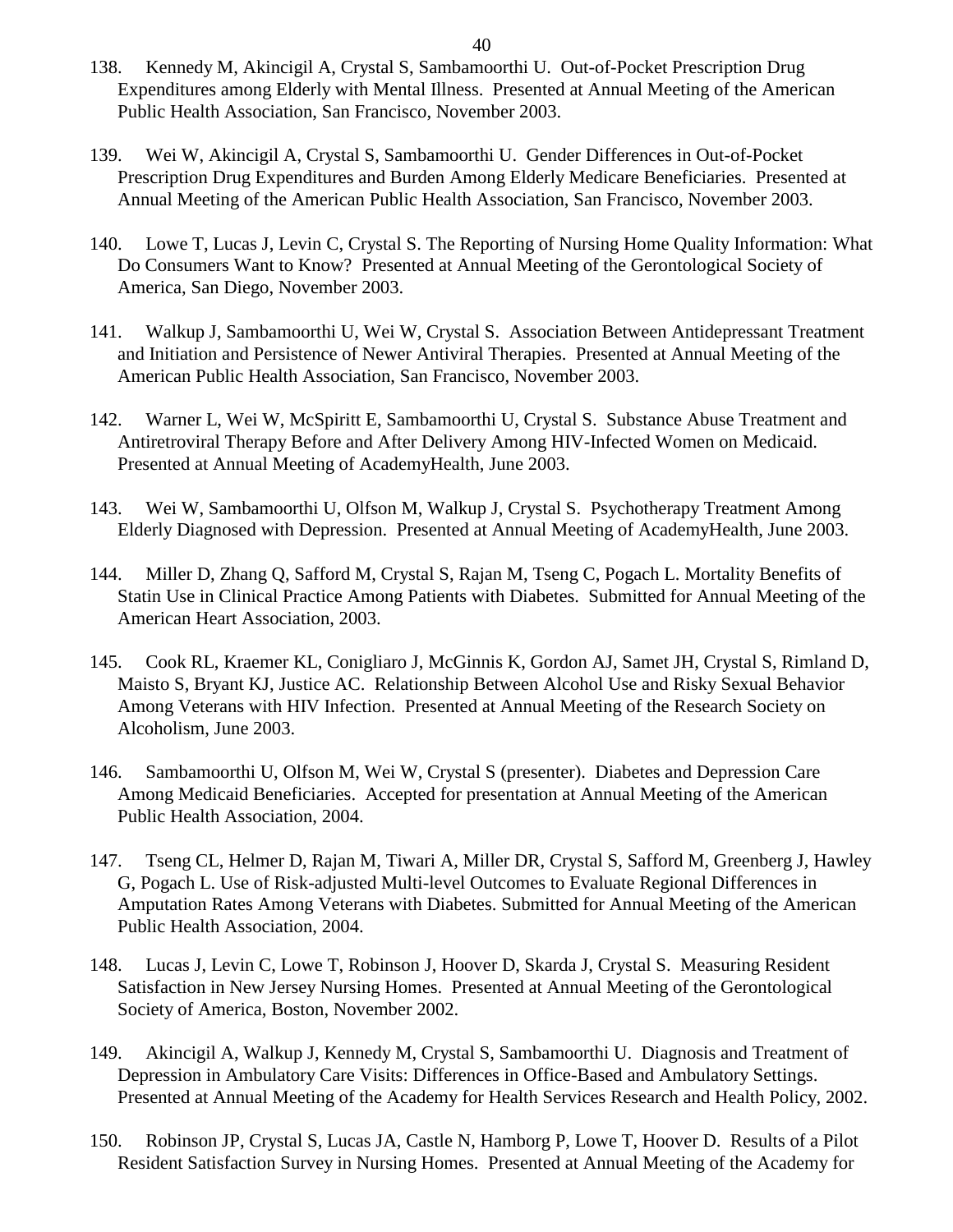Health Services Research and Health Policy, 2002.

- 151. Lowe T, Castle N, Lucas J, Robinson J, Crystal S. Consumer Satisfaction in Long-Term Care: State Initiatives in Nursing Homes and Assisted Living Facilities. Presented at Annual Meeting of the Academy for Health Services Research and Health Policy, 2002.
- 152. Walkup J, Wei W, Sambamoorthi U, Crystal S. Sensitivity of an AIDS Casefinding Algorithm: Who Are We Missing? Presented at Annual Meeting of the Academy for Health Services Research and Health Policy, 2002.
- 153. Akincigil A, Crystal S, Walkup J, Kennedy M, Sambamoorthi U. Patterns of Reported and Diagnosed Depression Among Elderly in Ambulatory Care. Presented at Annual Meeting of the Gerontological Society of America, Boston, November 2002.
- 154. Crystal S. Pharmaceutical Benefits, Public Insurance, and Mental Health Care for the Elderly. Presented at National Institute of Mental Health Pharmacoeconomics Research Conference, Bethesda, Maryland, May 2002.
- 155. Lucas JA, Hoover D, Hamborg P, Robinson JP, Castle N, Lowe T, Crystal S. Assessing the Cognitively Impaired in Resident Satisfaction Surveys. Presented at Annual Meeting of the Academy for Health Services Research and Policy, 2002.
- 156. Crystal S. Current Directions in Global Health Policy. Presentation for medical student luncheon, Robert Wood Johnson School of Medicine, April 2002 (presenter and symposium organizer).
- 157. Zhang Q, Pogach L, Miller D, Crystal S, Rajan M, Tseng C, Safford M. All-Cause Mortality Decreases with Statin Exposure in Individuals with Diabetes. Presented at Annual Meeting of the American Diabetes Association, New Orleans, June 2003. Abstract in *Diabetes* 52(S1): A274, 2003.
- 158. Crystal S. The Use of Administrative Data in HIV Care Research. Presented at HIV Neurobehavioral Research Center, University of California, San Diego, July 2002.
- 159. Akincigil A, Crystal S, Walkup J, Kennedy M, Sambamoorthi U. Depression Among the Elderly: Identifying the Target Population. Presented at Annual Meeting of the American Public Health Association, Philadelphia, November 2002.
- 160. McSpiritt E, Akincigil A, Cunningham W, Andersen R, Shapiro M, Crystal S. Health Care Access Among Women with HIV/AIDS: Results from the HIV Cost and Services Utilization Study. Presented at the Annual Meeting of the American Public Health Association, Philadelphia, November 2002.
- 161. Mechanic D, Bilder S, McAlpine D, Blitz C, Warner L, Crystal S, Walkup J. Barriers to Employment Among Persons with Mental Impairments. Presented at Social Security Administration Disability Research Institute Symposium on SSA Disability Benefits, Washington, June 2002.
- 162. Crystal S. Pharmaceutical Access and Affordability: The Role of the States. Invited presentation, Annual Meeting of the National Council of State Legislatures. San Antonio, August 14, 2001.

41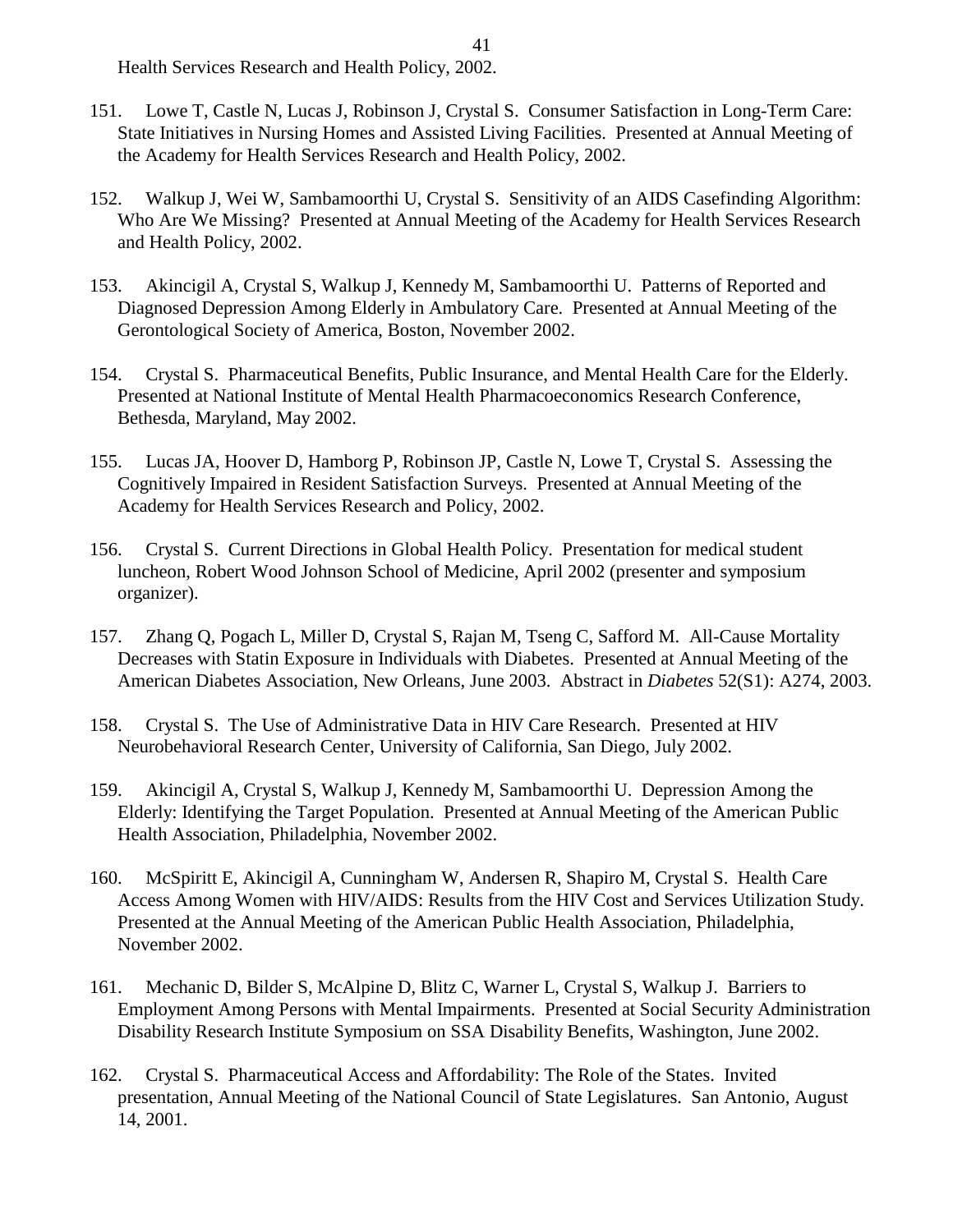- 163. Crystal S, Sambamoorthi U, Kumar R. Out-of-Pocket Burden for Prescribed Medications Among the Elderly: Who Are the Heavily Burdened? Presented at annual meeting of the American Public Health Association, Boston, November 2000.
- 164. Crystal S, Kumar R, Sambamoorthi U, Harman J, Walkup J, Olfson M. Antidepressant Use Among the Elderly. Presented at Annual Meeting of the Gerontological Society of America, Washington, November 2000.
- 165. Crystal S, McSpiritt E, Akincigil A, Wenger N, Cunningham W, Golin C, Gifford A, Fleishman J, Andersen R, Shapiro M, Bozzette S. Non-Use of HAART Among HIV-Infected Persons in the United States. Presented at Annual Meeting of the Academy for Health Services Research and Policy, Atlanta, June 2001.
- 166. Crystal S. Cumulative Advantage, Public Policies, and the Distribution of Resources in Later Life. Invited paper presented at World Congress of Gerontology, Vancouver, July 2001. Abstract in *Gerontology: International Journal of Experimental, Clinical and Behavioral Gerontology 47* (S1): 164.
- 167. Crystal S. Federal and State Roles in Prescription Drug Coverage. Presented at Center for State Health Policy's New Jersey Health Policy Symposium, *Health Coverage in New Jersey: Taking Stock and Looking Ahead.* Princeton, May 15, 2001.
- 168. Crystal S. State Policies and Prescription Drug Coverage. Presented at Forums Institute for Public Policy, Policy Forum, *Limited Access and High Costs: What Can New Jersey Do About Prescription Drugs.* Trenton, NJ, September 26, 2001.
- 169. Walkup J, Sambamoorthi U, Crystal S. PI/NNRTI Therapy for Patients with HIV and Serious Mental Illness. Presented at Annual Meeting of the American Public Health Association, Atlanta, October 2001.
- 170. Crystal S. Medicaid and Access to Pharmaceutical Therapies. Presented at Pharmacoeconomics and Health Outcomes Research Advisory Panel meeting, Aventis Pharmaceuticals, November 2001.
- 171. McSpiritt E, Sambamoorthi U, Crystal S, Lou Y. Use of Prenatal Care Among HIV-Infected Women Participating in Medicaid. Annual Meeting of the American Public Health Association, Atlanta, October 2001.
- 172. Crystal S. Pharmaceutical Policy-- Current State Actions. National Conference of State Legislatures, Teleconference for State Legislators and Legislative Staff on Prescription Drug Policy, October 25, 2001.
- 173. Crystal S. Experiences of State Pharmaceutical Assistance Programs. Annual Meeting of the Gerontological Society of America, Chicago, November 2001.
- 174. Crystal S. Development of Resident Satisfaction Measures for New Jersey Nursing Homes: An Overview. Annual Meeting of the Gerontological Society of America, Chicago, November 2001. Abstract in *The Gerontologist* 41:78(S1), 2001.
- 175. Lowe T, Castle N, Lucas J, Robinson J, Crystal S. Use of Resident Satisfaction Surveys by Assisted Living Facilities and Nursing Homes in New Jersey. Annual Meeting of the Gerontological Society of America, Chicago, November 2001.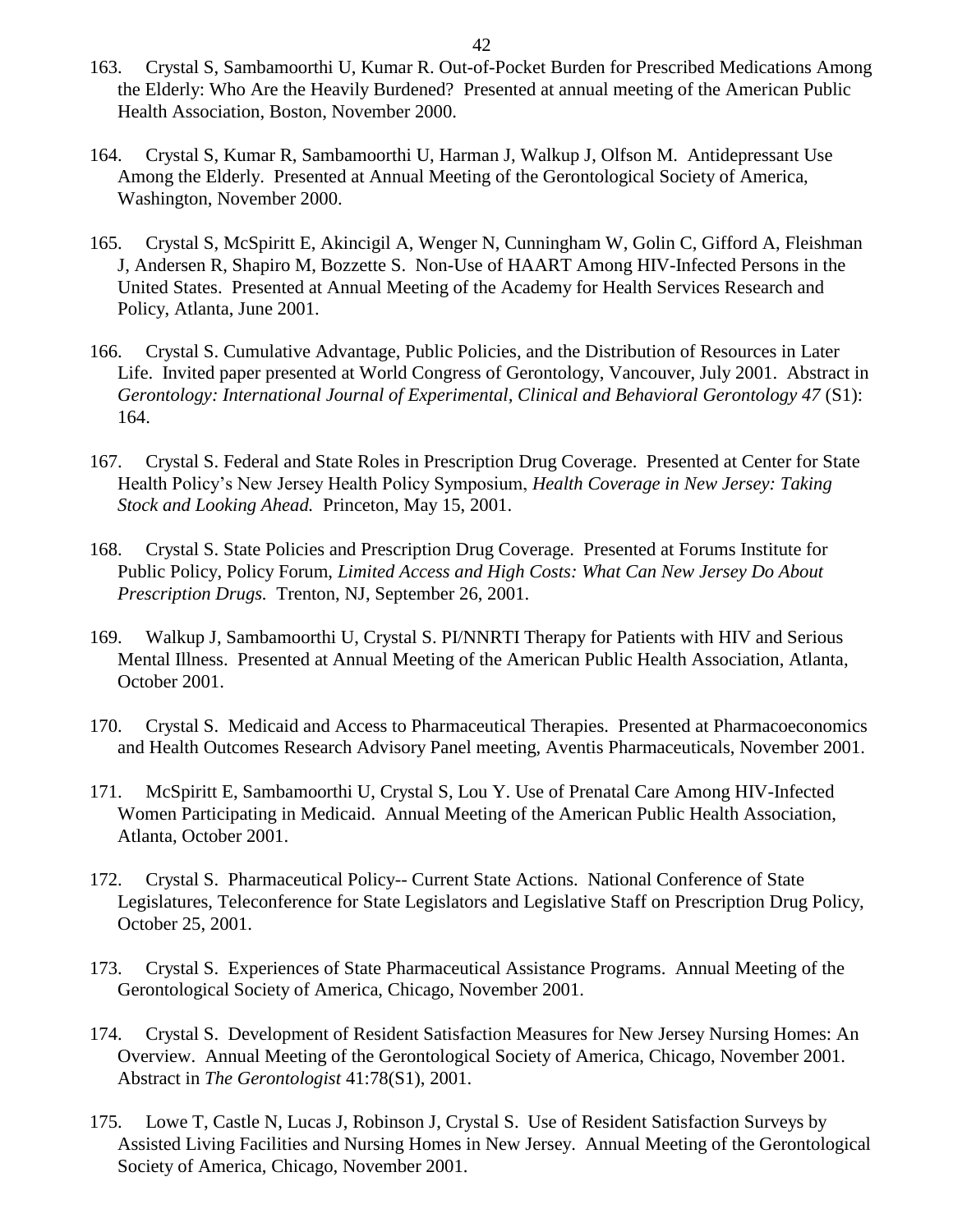- 176. Robinson J, Lucas J, Castle N, Lowe T, Crystal S. Critical Content for Resident Satisfaction Surveys in Nursing Homes. Annual Meeting of the Gerontological Society of America, Chicago, November 2001.
- 177. Lucas J, Hoover D, Robinson J, Castle N, Lowe T, Crystal S. Assessing the Cognitively Impaired With a Resident Satisfaction Survey. Annual Meeting of the Gerontological Society of America, Chicago, November 2001.
- 178. Crystal S, Castle N, Lucas J, Robinson J, Lowe T. Results of a Pilot Resident Satisfaction Survey in Nursing Homes. Annual Meeting of the Gerontological Society of America, Chicago, November 2001.
- 179. Crystal S. Access to Health Care Among Injection Drug Users with HIV. Presented at Pan American Health Organization/National Institute of Drug Abuse, Regional Expert Consultation with Latin American health officials and researchers, Buenos Aires, December 2001. Abstract published as "Acceso a Cuidados de la Salud para los Usarios de Drogas Inyectables (UDI) con VIH" in *Clinical Infectious Diseases* 37 (S5):S473, 2003.
- 180. Walkup J, Wei W, Sambamoorthi U, Crystal S. Sensitivity of an AIDS Casefinding Algorithm: Who Are We Missing? Presented at Annual Meeting of the Academy for Health Services Research and Policy, Washington, June 2002.
- 181. McSpiritt E, Sambamoorthi U, Crystal S (presenter), Lou Y, Kumar R. Prescription Drug Costs and Out-of-Pocket Cost Burden Among the Elderly. Presented at Annual Meeting of the Gerontological Society of America, Washington, November 2000.
- 182. Crystal S, Sambamoorthi U, McSpiritt E. Use of Antiretroviral Therapy Among HIV+ Pregnant Women. Presented at annual meeting of the Association for Health Services Research, Los Angeles, June 2000.
- 183. Sambamoorthi U, Moynihan P, McSpiritt E, Crystal S. Use and Diffusion of Protease Inhibitors and Non-Nucleoside Reverse Transcriptase Inhibitors Among Medicaid Beneficiaries with AIDS. Presented at annual meeting of the Association for Health Services Research, Los Angeles, June 2000.
- 184. Crystal S, Sambamoorthi U, McSpiritt E, Moynihan P. Incidence and Persistence of Protease Inhibitor/NNRTI Use Among NJ Medicaid Beneficiaries. Presented at Annual Meeting of the American Public Health Association, Boston, November 2000.
- 185. Crystal S, Sambamoorthi U, Wenger N, Akincigil A, Fleishman J, Joyce G, Zingmond D, Bozzette S, Shapiro M. Socioeconomic Circumstances, Social Support, and Quality of Life Among Middle-Aged and Older People with HIV/AIDS. Presented at Annual Meeting of the American Public Health Association, Boston, November 2000.
- 186. Hoover DR, Cantor J, Kumar R, Sambamoorthi U, Crystal S. Elderly Medicare and Non-Medicare End of Life Expenditures in the MCBS from 1992-1996. Presented at Annual Meeting of the American Public Health Association, Boston, November 2000.
- 187. Yanos P, Walkup J, Sambamoorthi U, Kumar R, Crystal S. Characteristics and Service-Use Patterns of Non-Elderly Medicare Beneficiaries Diagnosed with Schizophrenia: Findings from the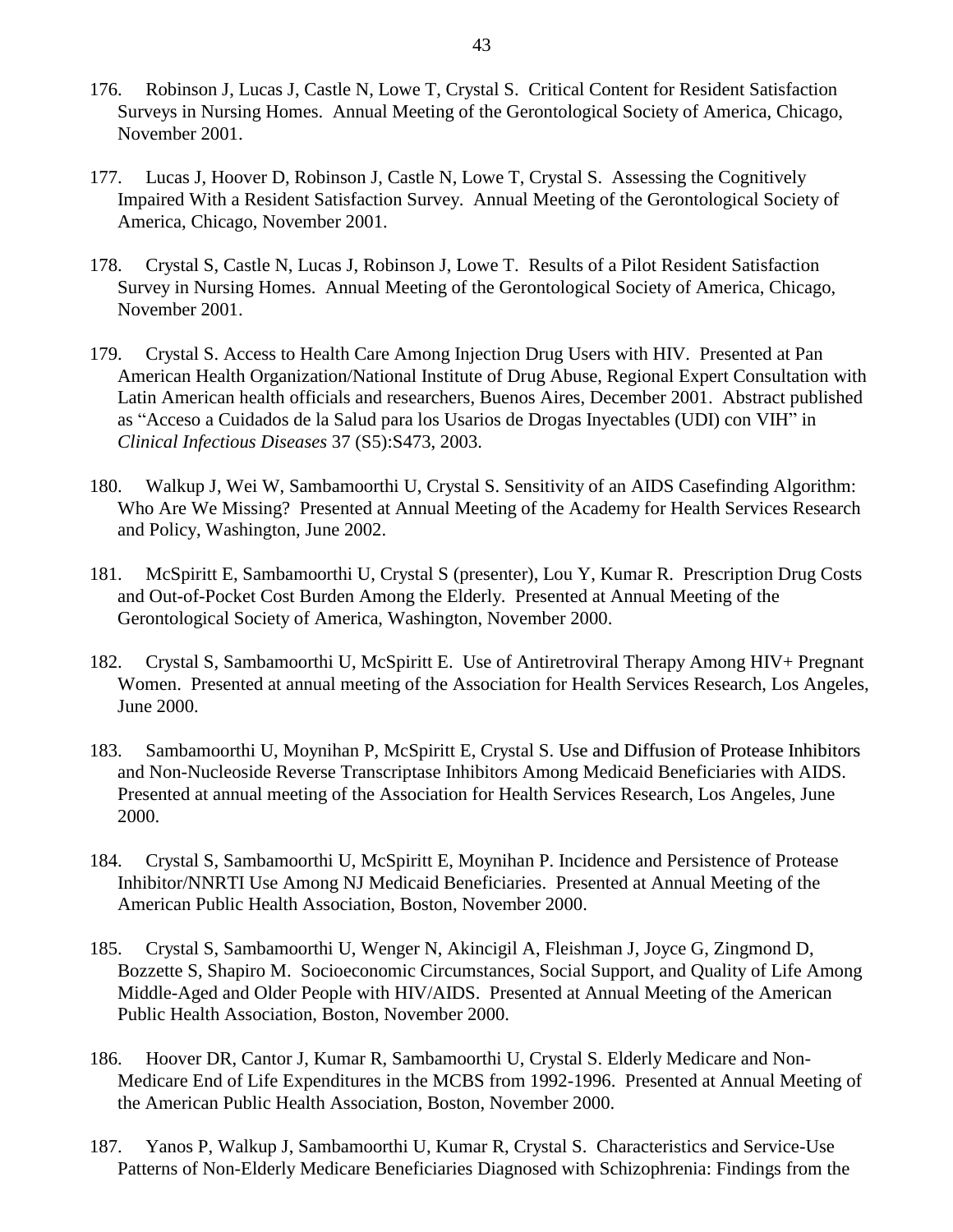Medicare Current Beneficiary Survey. Presented at Annual Meeting of the American Public Health Association, Boston, November 2000.

- 188. Zingmond DS, Wenger NS, Crystal S, Joyce G, Fleishman J, Liu HH, Sambamoorthi U, Lillard L, Leibowitz AA, Shapiro MF, Bozzette SA. Circumstances at HIV Diagnosis and Progression of Disease in Older HIV-Infected Americans. Presented at Annual Meeting of the American Public Health Association, Boston, November 2000.
- 189. Crystal S, for Joyce G, Lillard L, Leibowitz AA, Wenger N, Zingmond D, Fleishman J, Sambamoorthi U, Shapiro MF, Bozzette SA. Aging and the Economics of HIV. Presented at Annual Meeting of the American Public Health Association, Boston, November 2000.
- 190. Crystal S. Older Persons with HIV/AIDS: Socioeconomic and Health Characteristics. Presented at National Institute on Aging Conference on HIV/AIDS and Aging, Washington, September 18-20, 2000.
- 191. Crystal S, Sambamoorthi U, Warner L, Walkup J. Drug Abuse, Methadone Treatment, and Health Services Use Among Injection Drug Users with AIDS. Presented at National Institute of Drug Abuse Conference on HIV/AIDS Services in Drug Abuse Treatment Settings: Expanding Research and Practice, Bethesda, March 1999.
- 192. Harman J, Crystal S, Sambamoorthi U. Trends in Antidepressant Treatment and Depression Diagnosis by Age, Care Sector, and Care System. Presented at Annual Meeting of the Association for Health Services Research, Chicago, June 1999.
- 193. Crystal S, Hoover D, Kumar R. Modeling Utilization of Health Services by the Elderly. Postdoctoral training seminar, Rutgers University, October 1999.
- 194. Cunningham WE, Markson L, Andersen R, Crystal S, Fleishman J, Golin C, Gifford A, Nelson C, Liu H, Bozzette S, Shapiro M, Wenger N, and the HCSUS Consortium. Predictors of Highly Active Antiretroviral Therapy in Persons with HIV Disease. Presented at Annual Meeting of the Association for Health Services Research, Chicago, June 1999.
- 195. Zingmond D, Wenger NS, Shapiro MF, Crystal S, Joyce G, Fleishman J, Leibowitz AA, Sambamoorthi U, Bozzette SA. The Influence of Age on Diagnosis and Disease Progression in HIV-Infected Americans: Results from a Nationally Representative Sample of HIV-Infected Adults. Presented at Society for General Internal Medicine annual meeting, 1999.
- 196. Markson L, Cunningham W, Andersen R, Crystal S, Fleishman J, Fischl M, Gifford A, et al. Who Receives Highly Active Antiretroviral Therapy (HAART)? Data from a Nationally Representative Sample. Presented at Sixth Conference on Retroviruses and Opportunistic Infections, Chicago, Jan. 31-Feb. 4, 1999.
- 197. Wenger N, Gifford A, Liu H, Chesney M, Golin C, Crystal S, Berry S, et al. Patient Characteristics and Attitudes Associated with Antiretroviral Adherence. Presented at Sixth Conference on Retroviruses and Opportunistic Infections, Chicago, Jan. 31-Feb. 4, 1999.
- 198. Zingmond D, Wenger N, Shapiro MF, Crystal S, Sambamoorthi U, Joyce G, Liebowitz A, Fleishman J, Bozzette S. Clinical Course of Older Americans with HIV Infection. Society of General Internal Medicine annual meeting, San Francisco, April 29-May 1, 1999.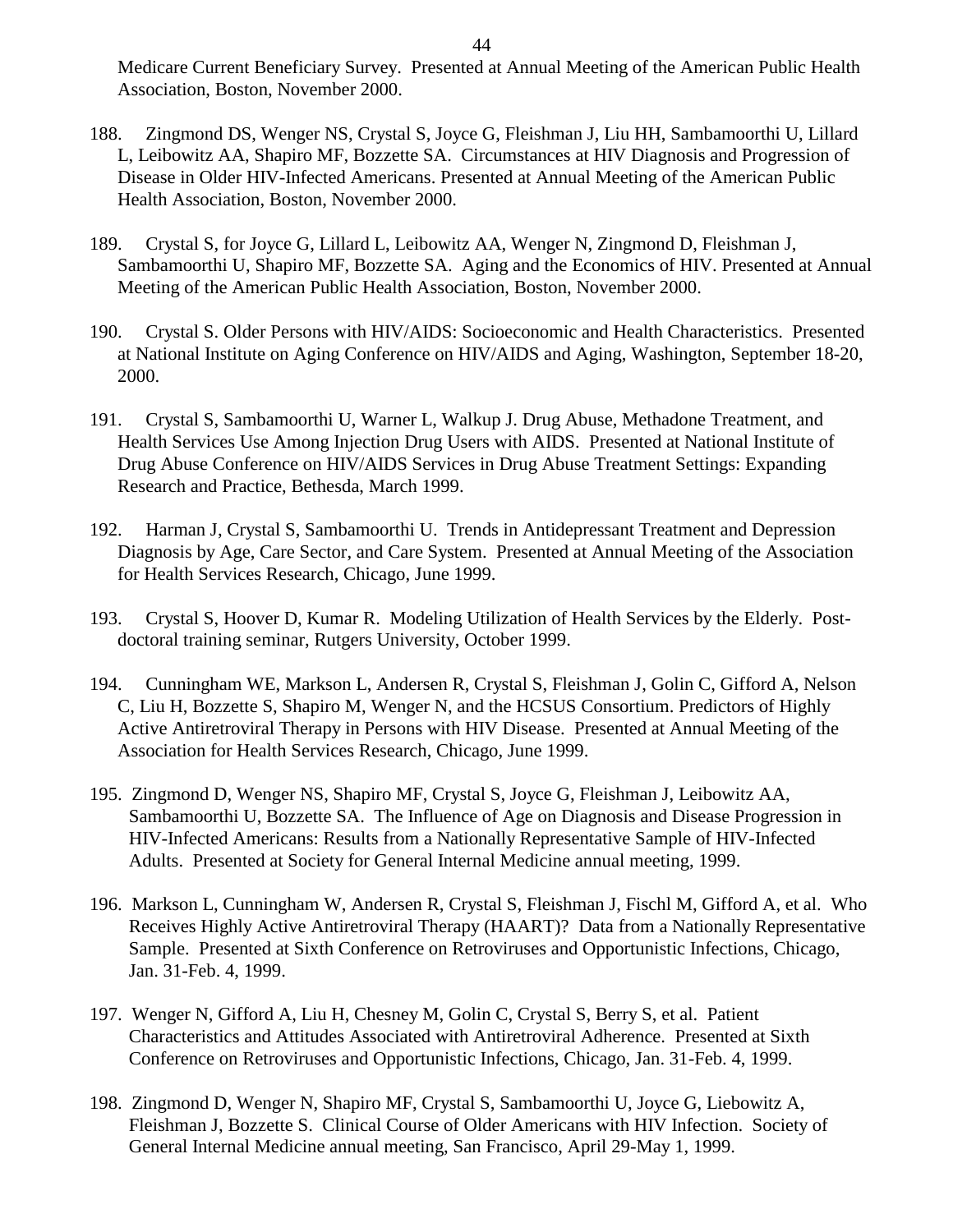- 199. Johnson R, Sambamoorthi U, Crystal S. Gender Differences in Pension Wealth: Estimates Using Provider Data. Presented at Annual Meeting of the American Sociological Association, Chicago, August 1999.
- 200. Sambamoorthi U, Crystal S, Kumar R, Harman J. Estrogen Replacement Therapy among Elderly Women: Results from the 1995 Medicare Current Beneficiary Survey. Presented at Annual Meeting of the Association for Health Services Research, Chicago, June 1999.
- 201. Walkup J, Sambamoorthi U, Crystal S, Walters J. HIV-Related Services for New Jersey Residents with Developmental Disabilities. Presented at Annual Meeting of the Association for Health Services Research, Chicago, June 1999.
- 202. Crystal S, Walkup J, Sambamoorthi U. Serious Mental Illness Among HIV-Infected Medicaid Patients in New Jersey. Oral presentation, Mental Health Session, XII World AIDS Conference, Geneva, July 2, 1998.
- 203. Crystal S, LoSasso A, Sambamoorthi U. Incidence and Duration of Inpatient Hospitalizations Among Persons with AIDS. Presented at XII World AIDS Conference, Geneva, July 2, 1998.
- 204. Crystal S, Schmitz M: Psychological Distress Among Persons with HIV/AIDS: Relationships with Social Support, Conflict, Coping, and Distress. Presented at Second European Conference on Social and Behavioral Research on AIDS, UNESCO, Paris, January 1998.
- 205. Crystal S, Sambamoorthi U: Impact of Participation in a Case-Managed HIV Care Program on Social Inequities in Access to HIV Care. Presented at Second European Conference on Social and Behavioral Research on AIDS, UNESCO, Paris, January 1998.
- 206. Schmitz M, Crystal S. Caregiving for Persons with HIV/AIDS: Who Provides What for Whom? Presented at Annual Meeting of the American Sociological Association, San Francisco, August 1998.
- 207. Johnson R, Sambamoorthi U, Crystal S. Gender Differences in Pension Wealth at Midlife: A Comparison of Self-Reports and Pension-Provider Data. Economics of Aging Interest Group paper session, Gerontological Society of America Annual Meetings, Philadelphia, 1998.
- 208. Crystal S, Johnson R. Out of Pocket Costs of the Elderly: Estimates from the Medicare Current Beneficiary Survey. Gerontological Society of America Annual Meetings, Philadelphia, 1998.
- 209. Johnson R, Crystal S. Predictors of Out-of-Pocket Costs at Midlife: Do the Uninsured Pay More? Association for Health Services Research Annual Meetings, Washington, D.C., June 22, 1998.
- 210. Stein M, Crystal S, Cunningham W, Andersen R, Turner B, Zierler S, Shapiro M. Delays in Seeking Personal Care Due to Caregiving in US HIV Patients. Plenary session, Society of General Internal Medicine Annual Meetings, April 1998.
- 211. Crystal S. Management of HIV/AIDS Care Over the Course of Disease. Presented at HIV/AIDS Disease Management Summit, San Francisco, August 1998.
- 212. Crystal S, LoSasso A, Sambamoorthi U. Event History Analysis of Hospitalization in a Cohort of Persons with AIDS. Presented at Annual Meeting of the American Public Health Association, Washington, November 1998.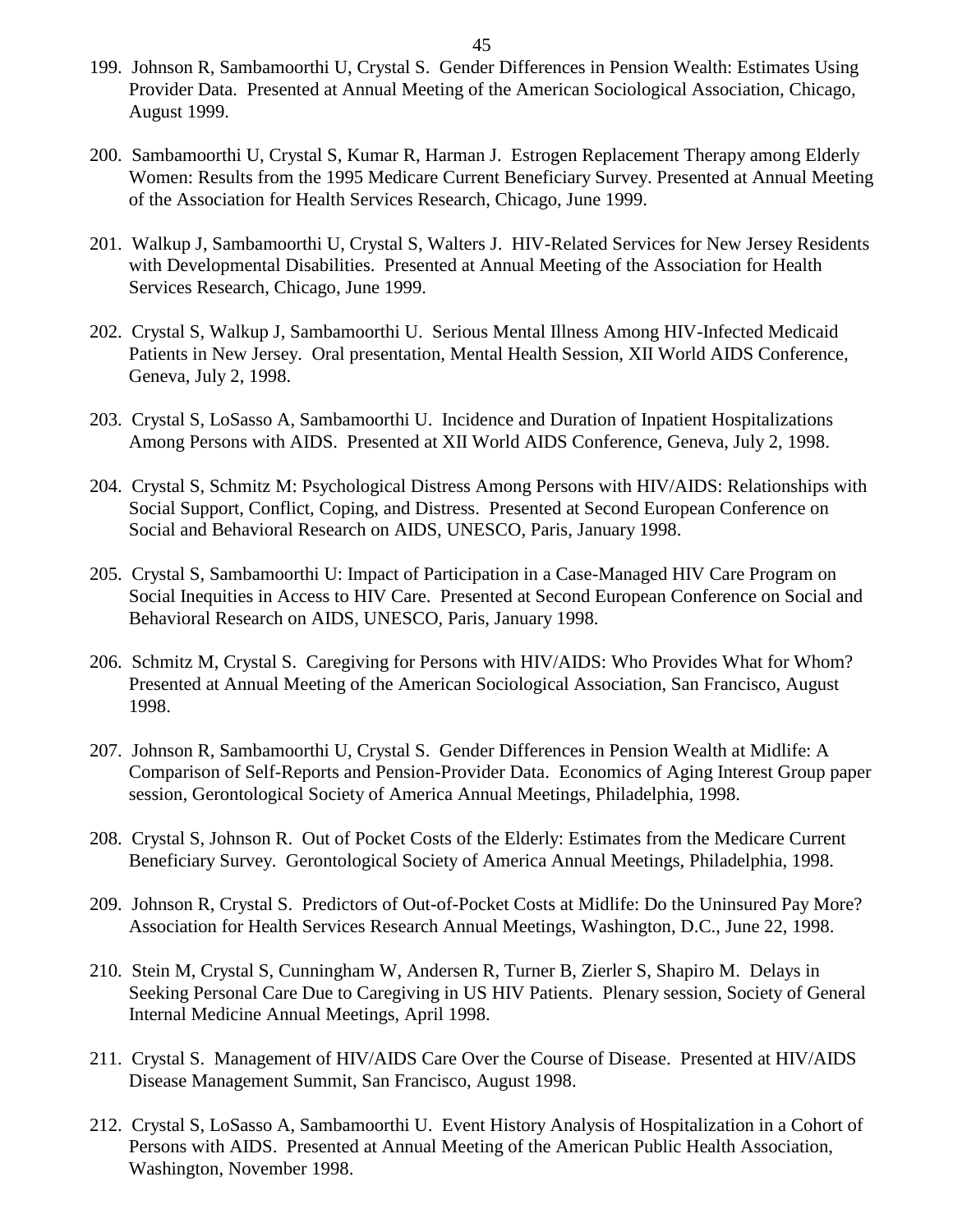- 213. Sambamoorthi U, Crystal S, Walkup J. Diagnosis and Treatment of Major Depressive Disorder Among Medicaid Recipients with HIV/AIDS. Presented at Annual Meeting of the American Public Health Association, November 1998.
- 214. Walkup J, Crystal S, Sambamoorthi U. Substance Abuse by HIV Infected Persons with Severe Mental Illness. Presented at Annual Meeting of the American Public Health Association, November 1998.
- 215. Crystal S: The Future of Medicare and Medicaid in a Changing Health Care System. Presented at Gerontological Society of America annual meeting, 1997.
- 216. Crystal S, Johnson R. Health Inequality, Age of Onset of Disability, and Financial Consequences. Presented at Gerontological Society of America annual meeting, 1997.
- 217. Johnson R, Crystal S. Catastrophic Out-of-Pocket Health Care Costs and the Distribution of Medical Expenses at Midlife. Presented at Gerontological Society of America annual meeting, 1997.
- 218. Crystal S: Health Services Needs and Utilization Among Older Persons with HIV. Paper presented at National Institute on Aging Conference on AIDS and the Elderly, 1997.
- 219. Crystal S, Johnson R: Changing Retirement Prospects of American Families: Impact of Labor Market Shifts on Economic Outcomes. Presented at Annual Meeting of the American Sociological Association, Toronto, August 1997.
- 220. Schmitz M, Crystal S: Social Support, Conflict, Coping and Distress Among Persons with HIV/AIDS. Presented at Annual Meeting of the American Sociological Association, Toronto, August 1997. Also presented at Fifth Annual National Institute of Mental Health Research Conference on the Role of the Family in Preventing and Adapting to HIV/AIDS, Baltimore, July 1995.
- 221. Crystal S, Johnson R: Costs and Characteristics of Health Insurance in the Health and Retirement Survey. Paper presented at Health and Retirement Survey Wave 2 Early Results Workshop, Institute for Social Research, University of Michigan, October 1995; distributed in ISR's HRS Working Paper series.
- 222. Crystal S: Global Dimensions and Demographics of Poverty Among the Elderly. Keynote address, United Nations HABITAT II Conference on Poverty and Aging, March 1996.
- 223. Crystal S: Transitions and Trajectories in HIV Disease: Health Services Utilization, Functional Status, and Distress. Colloquium, Department of Health Care Policy, Harvard Medical School, March 1996.
- 224. Crystal S: Behavioral Issues in HIV Health Care. Invited presentation, Tenth Anniversary Conference, Rutgers Institute for Health, May 1996.
- 225. Crystal S, Sambamoorthi U. Functional Status Trajectories in Symptomatic HIV Disease. Presented at XI International Conference on AIDS, Vancouver, July 9, 1996 [Abstract 2318].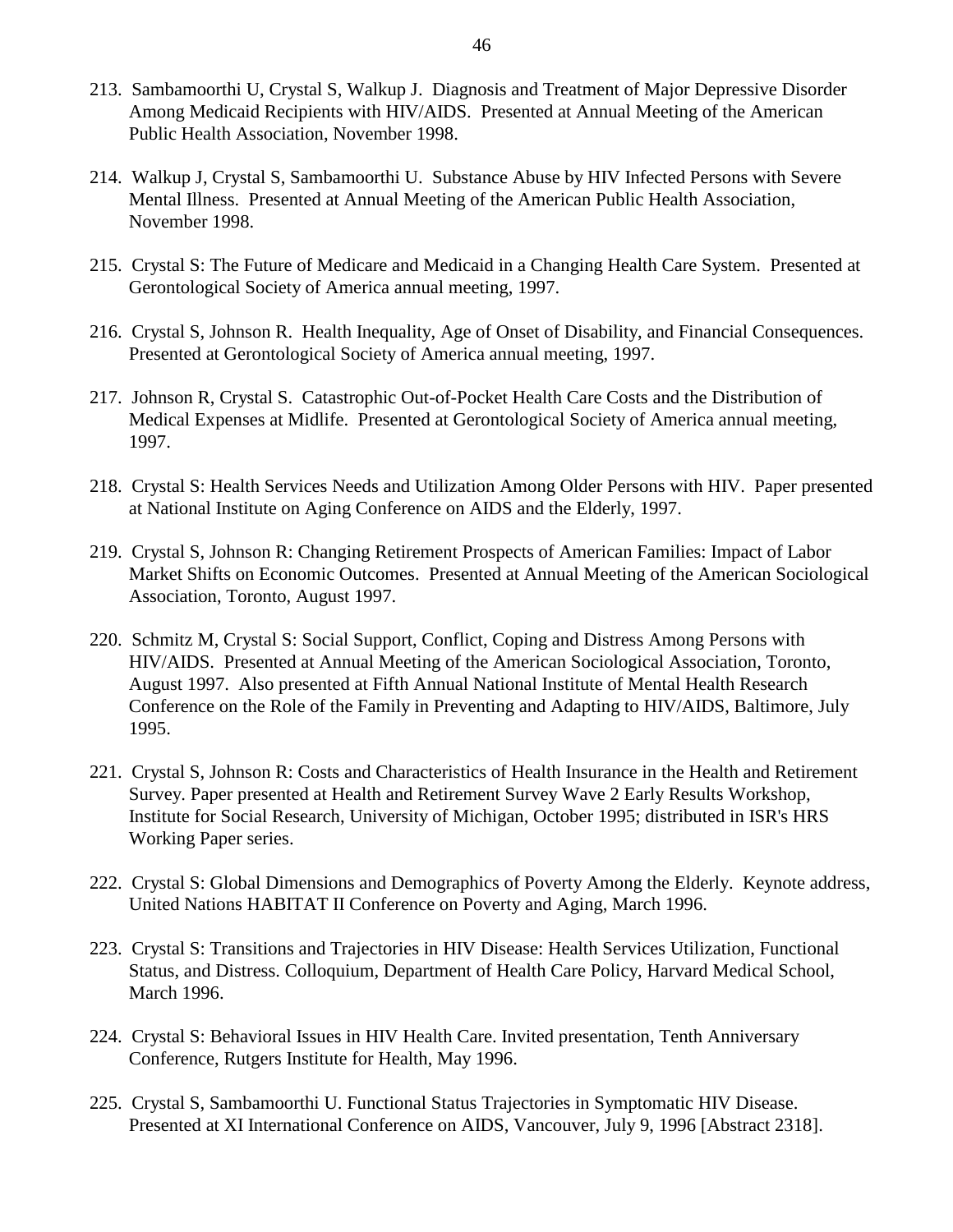- 226. Fleishman J, Sherbourne C, Crystal S, Marshall G, Kelley M, Grant I, Collins R, Hays R, and the HCSUS Consortium. Social Support and Coping: Factor Structures and Associations with Psychological Distress. Presented at XI International Conference on AIDS, Vancouver, July 1996.
- 227. Crystal S. Studying Health Care Utilization Longitudinally. Colloquium, Boston University School of Public Health, August 1996.
- 228. Hays R, Wu A, Cleary PD, Fleishman J, Sherbourne C, Crystal S, Eggan F, Marshall G, Kaplan R, Kelly M, Shapiro M, Bozzette S: Associations of Time Tradeoff with Health-Related Quality of Life Profile Measures in HIV Disease. Presentation at Association for Health Services Research, June 1996.
- 229. Crystal S, Johnson R: Health Care Utilization and Out of Pocket Costs at Midlife: The Impact of Managed Care. Presentation at Association for Health Services Research, Atlanta, June 1996.
- 230. Crystal S, Sambamoorthi U: Medicaid Expenditures for Children with AIDS: Implications for Managed Care. Presented at Association for Health Services Research, Atlanta, June 1996.
- 231. Riley T, Crystal S. Coping and Depression Among Persons Living with HIV/AIDS. Presented at AHCPR/HRSA Annual Trainee Meeting, Atlanta, June 1996.
- 232. Crystal S, Sambamoorthi U, LoSasso A. Health Care Utilization in Case-Managed and Non-Case Managed Patients with AIDS. Presentation for director and senior executive staff of New Jersey Medicaid program, September 1996.
- 233. LoSasso A, Crystal S, Sambamoorthi U. HIV, Substance Abuse, and Mental Health Services: Issues for Medicaid Managed Care. Testimony at Public Hearing on managed care plans for substance abuse and mental health services, New Jersey Department of Human Services. Camden, NJ, September 1996.
- 234. Johnson R, Crystal S: Racial Variations in Health, Health Insurance Coverage, and Medical Expenses. Presented at annual meeting of the Population Association of America, New Orleans, May 1996.
- 235. Riley T, Crystal S. Social Support, Coping, and Distress in HIV Disease. Presented at Annual Meeting of the American Psychological Society, San Francisco, June 1996.
- 236. Crystal S, LoSasso A, Sambamoorthi U. Access, Services Utilization, and Cost of Care for Persons with AIDS on Medicaid in New Jersey. Presentation to executive staff of New Jersey Department of Health, July 1996.
- 237. Crystal S, Johnson R. Health Insurance Coverage, Medical Expenses, and Race at Midlife. Presented at Annual Meeting of the American Public Health Association, New York, November 1996.
- 238. Sambamoorthi U, Crystal S. Patterns of Health Care Utilization and Costs Among Children with AIDS. Presented at Annual Meeting of the American Public Health Association, New York, November 1996.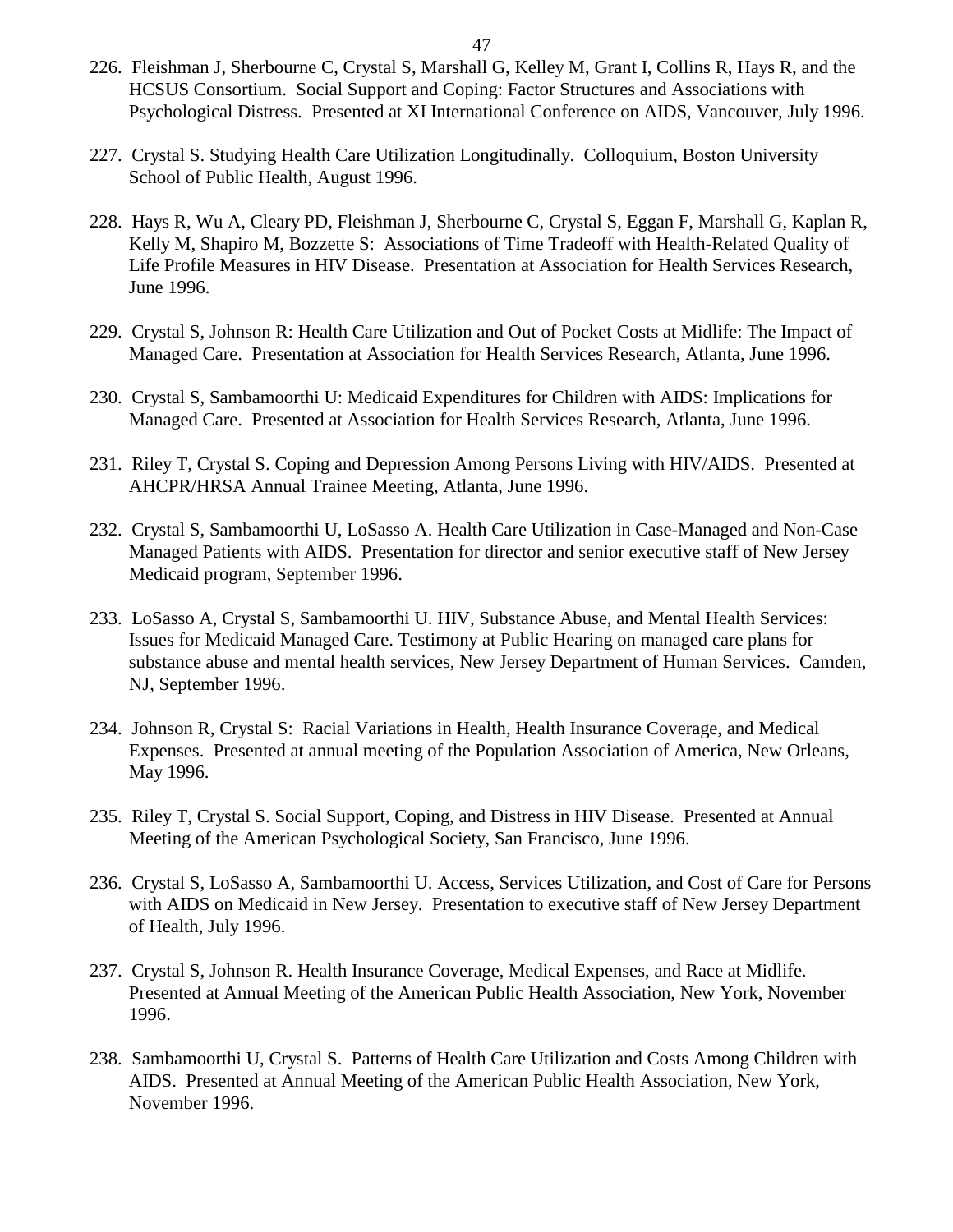- 239. Agre L, Sambamoorthi U, Crystal S. Child's Health Status and Home Environment: Evidence from the 1988 NLSY. Presented at Annual Meeting of the American Public Health Association, New York, November 1996.
- 240. Crystal S: Medicaid and Medicare: Past, Present and Future. Presented at Presidential Symposium on Medicaid and Medicare, Annual Meeting of the Gerontological Society of America, November 1996.
- 241. Crystal S, Johnson R. Health Inequalities at Midlife: Differential Illness Burdens, Variations in Insurance Protection, and Their Consequences. Paper presented at Annual Meeting of the Gerontological Society of America, November 1996.
- 242. Crystal S, Sambamoorthi U. Functional Status Trajectories in Symptomatic HIV Disease. Presented at Conference on Advances in the Care and Management of HIV/AIDS: From Research to Practice, Newark, October 1996.
- 243. Crystal S: Responding to the HIV/AIDS Challenge: Monitoring Quality and Access for Persons with HIV/AIDS in Medicaid Managed Care Programs. Keynote address, Sixth Annual HIV/AIDS Update Conference, New York University, October 1995.
- 244. Crystal S: The Vulnerable Elderly, Entitlements, and the Social Safety Net. Public Policy Forum, Annual Meeting of the Gerontological Society of America, Los Angeles, November 1995.
- 245. Crystal S: Analyzing Functional Status Trajectories with Hierarchical Linear Models. Paper presented at Annual Meeting of the Gerontological Society of America, Los Angeles, November 1995.
- 246. Crystal S: Health Policy Challenges Confronting the Elderly: The Role of Foundations. Presented at New Jersey Grantmakers' Seminar on Programs for the Elderly, sponsored by Robert Wood Johnson Foundation and Fannie E. Rippel Foundation, Princeton, November 1995.
- 247. Crystal S: Health Services Utilization and the Course of HIV Illness: Using Hierarchical Linear Modeling. Presentation to Post-Doctoral Training Program in Health Services Research, University of Medicine and Dentistry of New Jersey and Rutgers University, December 1995.
- 248. Schlosser L, Crystal S, Sambamoorthi U. Informal Caregiving, Living Arrangements and Use of Health Care Services Among Persons Aged 50 and Over with HIV Disease. Presented at HIV and Aging Conference, New York, October 1995.
- 249. Crystal S: Lifecourse Dynamics and Later-Life Income Distribution: Leveling, Status Maintenance, or Cumulative Advantage? Colloquium, University of Michigan Institute on Aging, May 1995.
- 250. Crystal S: Population-Based Needs Assessment for Persons with HIV Disease. Presented at Methods Workshop on Health Status Assessment, Annual Meeting of the Association for Health Services Research, June 1995.
- 251. Crystal S: Social Change and the Distribution of Economic Resources Among Older People. Invited paper, Annual Meeting of the American Sociological Association, Washington, August 1995.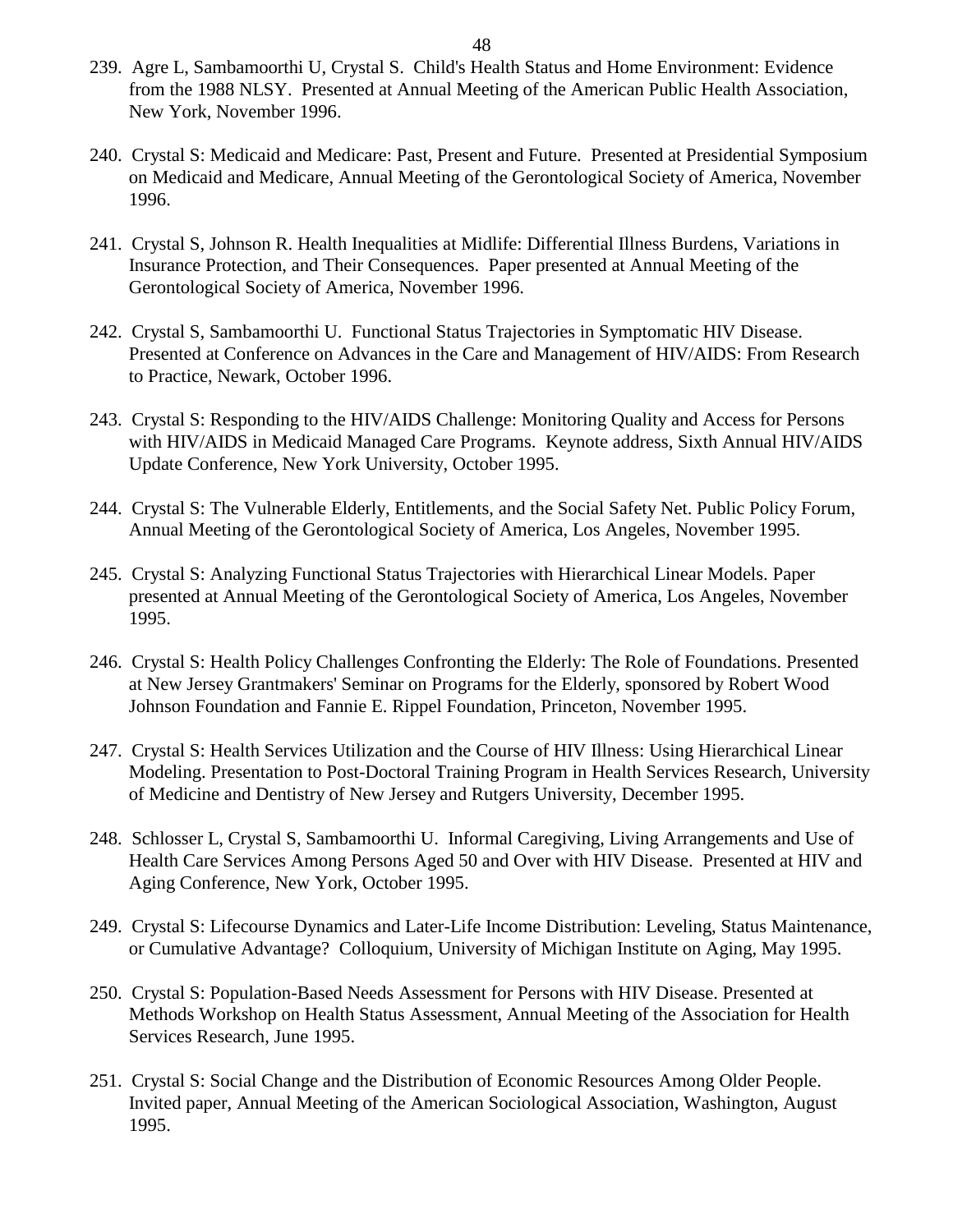- 252. Crystal S: Informal Caregiving and Use of Health Services Among Women with HIV Disease. Paper presented at Annual Meeting of the American Psychological Association, New York, August 1995.
- 253. Crystal S: Impact of Social Support on the Cost of Care for HIV/AIDS. Presented at Third Annual National Institute of Mental Health Research Conference on the Role of the Family in Preventing and Adapting to HIV/AIDS, Chantilly, VA, July 1995.
- 254. Crystal S: Critical Issues in HIV Health Services Delivery in New Jersey. Testimony, Hearings on Ryan White CARE Act Services, New Jersey Department of Health, Trenton, January 1995.
- 255. Crystal S: Who Cares for the Carers? Gender Differences in Social Support and Services Utilization Among Persons with HIV Disease. Presented at National Institutes of Health Conference on Women and HIV, February 1995.
- 256. Crystal S: Formal and Informal Caregiving Among Persons with HIV. Invited presentation, Annual Meeting of the Eastern Sociological Association, March 1995.
- 257. Crystal S: Statistical Models for Analysis of Unbalanced Longitudinal Data. Presented at American Public Health Association annual meeting, October 1994.
- 258. Crystal S: Issues in Health Care Delivery for Women with AIDS. Presentation to AIDS Update Conference, New Jersey Department of Health, September 1994.
- 259. Crystal S: Clinical Implications of Informal Caregiving Patterns in AIDS Care. Conference on Clinical Implications of the Role of Families in Adapting to AIDS, National Institutes of Health, Bethesda, MD, July 1994.
- 260. Crystal S: Social Support Variations Among Persons with HIV Disease. Presented at Second Annual National Institute of Mental Health Conference on the Role of Families in Preventing and Adapting to HIV/AIDS, Chantilly, VA, July 1994.
- 261. Crystal S: Trends in Zidovudine Utilization in New Jersey: The Diffusion of Innovation in HIV Care. Presented at Second International Conference on Biopsychosocial Aspects of HIV Infection, Brighton, England, July 1994.
- 262. Crystal S: Gender Differences in Utilization of Health Services and Informal Care. Paper presented at Tenth International Conference on AIDS, Yokohama, Japan, August 1994 (oral presentation).
- 263. Crystal S: The Changing Distribution of Income and Assets During the Reagan-Bush Era: Implications for Public Policy. Presented at Annual Meeting of the Gerontological Society of America, 1994.
- 264. Crystal S: Social Support in HIV Illness. Presentation for Post-doctoral Mental Health Training Program, Institute for Health, Rutgers, spring 1994.
- 265. Crystal S, Bilder S, Merzel C, Sambamoorthi U. Social Support, Coping, and Psychological Distress Among Persons with HIV Disease. Paper presented at IX International Conference on AIDS, Berlin, June 1993 [Abstract 1367].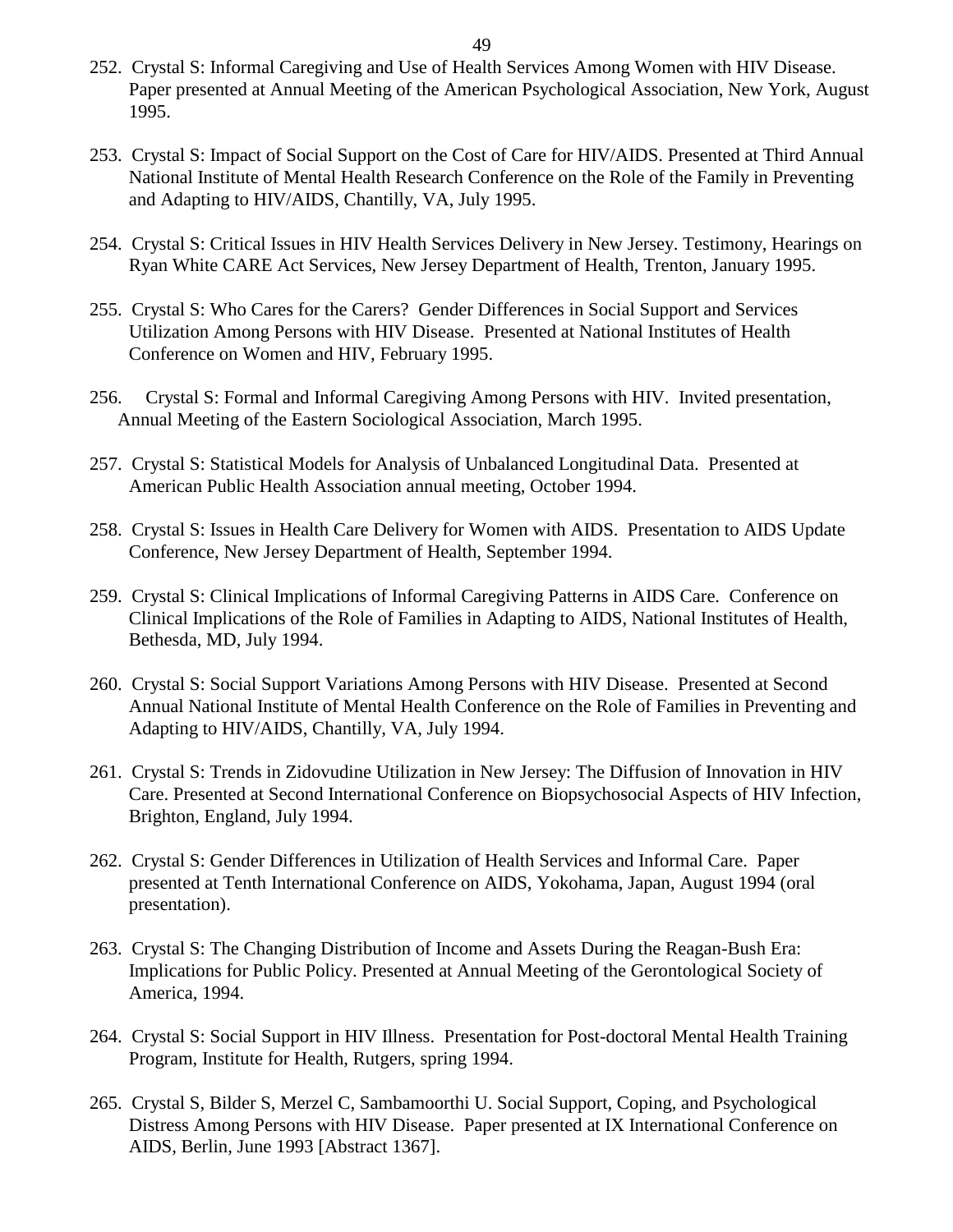- 266. Crystal S, Sambamoorthi U, Merzel C. Illness Trajectories and Cost of AIDS Care. Presented at IX International Conference on AIDS, Berlin, June 1993 [Abstract 4209].
- 267. Crystal S: Income Distribution and Health Status Among the US Elderly: Implications for Health Care Financing. Presented at XV International Conference of Gerontology, Budapest, 1993. (NIA travel expenses grant awarded through Gerontological Society of America).
- 268. Crystal S, Bilder S, Merzel C, Sambamoorthi U. Stress and Distress: Determinants of Depression Among Persons with Symptomatic HIV Illness. Presented at Annual Meeting of the American Public Health Association, San Francisco, 1993.
- 269. Crystal S: Federal Policy Toward Housing the Frail Elderly Poor in the U.S.. Presented at Federal National Mortgage Association Colloquium Series on Housing Policy, Rutgers University, 1993.
- 270. Crystal S: Health Care Reform and Financing Options for Long-Term Care. Andrus Distinguished Lecture Series, Andrus Retirement Community, New York, 1993.
- 271. Crystal S, Waehrer K. Lifecourse Dynamics and Economic Inequality Among Older People: Longitudinal Evidence on the Cumulative Advantage Hypothesis. Presented at Annual Meeting of the Gerontological Society of America, Washington, DC, 1992.
- 272. Crystal S, Sambamoorthi U, Merzel C. Impact of Zidovudine Therapy on Survival and Health Services Utilization. Presented at VIII International Conference on AIDS, Amsterdam, July 1992.
- 273. Crystal S, Shea D: The Divided States of Aging: Divergences in Health and Economic Status and Their Implications for Health System Reform. Paper presented at Annual Meeting of the American Public Health Association, Washington, D.C., 1992.
- 274. Crystal S, Yphantides N, Main T. Non-Sheltered and Sheltered Homeless in a Sunbelt City: Comparison of Health-Related and Social Characteristics. Paper presented at Annual Meeting of the American Public Health Association, Washington, D.C., 1992.
- 275. Crystal S, Sambamoorthi U, Merzel C. Estimating the Per-Case Cost of AIDS Care. Paper presented at Annual Meeting of the American Public Health Association, Washington, D.C., 1992.
- 276. Beck P, Crystal S, Krishnaswami S. Respite Care Utilization Trends and Correlates in a State-Wide Respite Care Program. Paper presented at Annual Meeting of the American Public Health Association, Washington, D.C., 1992.
- 277. Yphantides N, Crystal S, Main T. Health-Related Characteristics of the Sheltered and Non-Sheltered Homeless: Implications for Medical Care. Presented at Annual Meeting of the American Academy of Family Practice, Kansas City, 1992.
- 278. Crystal S, Schiller N. Outpatient Medical Care and the Course of AIDS. Paper presented at VII International Conference on AIDS, Florence, 1991. Int. Conf. AIDS 1991 7(2):52; summarized in Goldsmith MF, "Cost in Dollars and Lives Continues to Rise [Medical News and Perspectives]", *JAMA* 266(8):1055, 1991.
- 279. Crystal S: Compression versus Expansion of Morbidity in HIV Disease. Paper presented at Sixth International Workshop on Health Expectancies, REVES (Reseau Esperance de Vie en Sante/Network on Health Expectancies), Montpellier, France, 1992.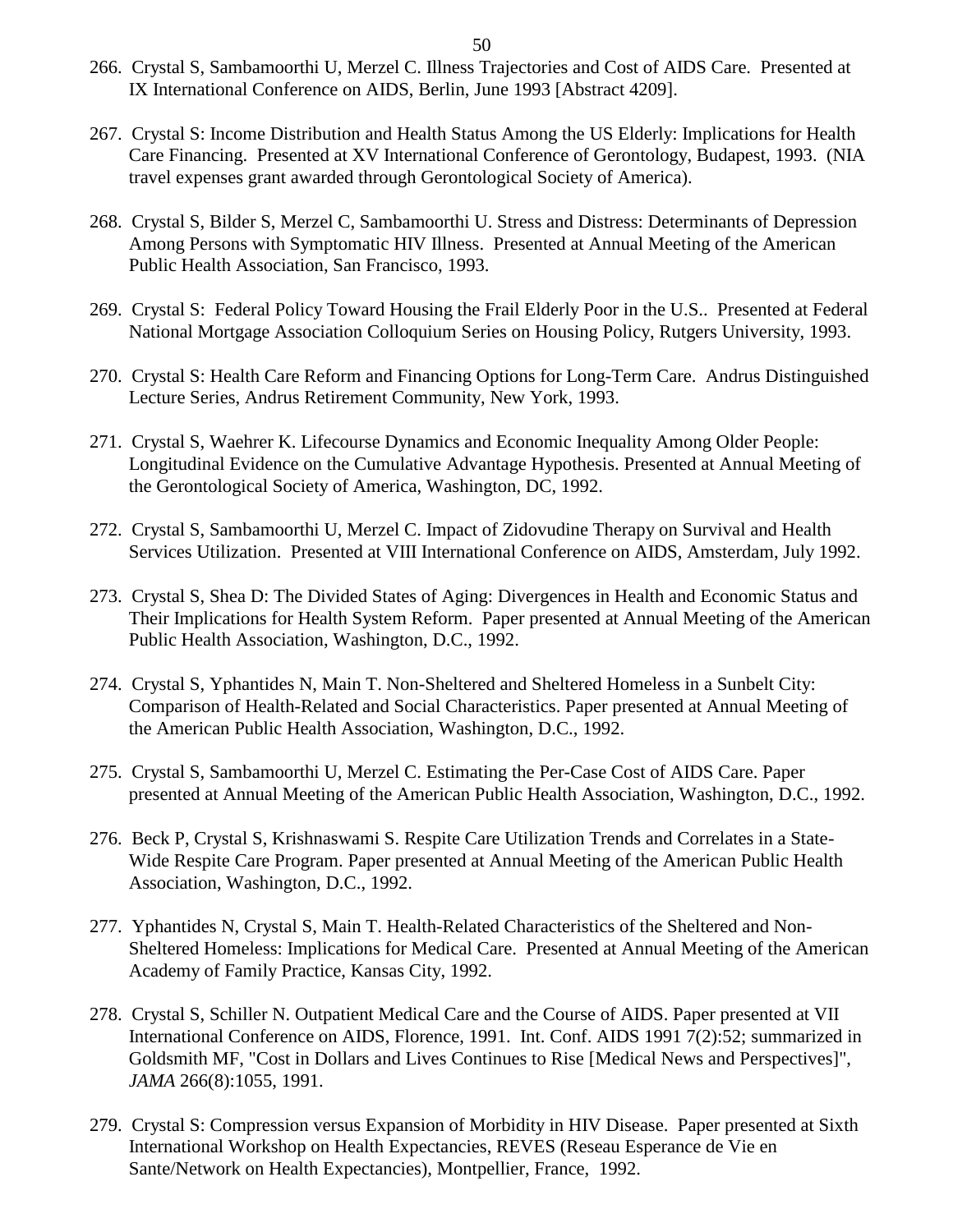- 280. Crystal S: Modeling the Survival and Cost Impact of AZT Use. Epidemiology and Quantitative Methods Colloquium Series, UMDNJ/Rutgers Program in Public Health, 1991.
- 281. Crystal S: Hazards Models for AIDS Utilization, Cost and Outcomes. Presented at Agency for Health Care Policy and Research Conference on AIDS Health Services Research, Miami, December 1991.
- 282. Crystal S, Waehrer K. The Contribution of Living Arrangements to the Economic Well-Being of the Elderly. Abstracts of the Annual Meeting of the Gerontological Society of America, San Francisco, 1991; *The Gerontologist* 31(II):130, 1991.
- 283. Beck P, Dejowski E, Crystal S. Implications of New Jersey's Respite Care Program for a National Respite Policy. Abstracts of the Annual Meeting of the Gerontological Society of America, *The Gerontologist* 31(II):306, 1991.
- 284. Crystal S, Schiller N. The Social Construction of AIDS Risk Groups. Presented at Annual Meeting of the American Public Health Association, 1991.
- 285. Crystal S, Schiller N, Altman R, Costa S, Sambamoorthi U, Massey J, Beil J, Merzel C: AIDS Surveillance and Survival Status: Findings from a New Jersey Survey. Presented at Annual Meeting of the American Public Health Association, 1991.
- 286. Beck P, Dejowski E, Crystal S. Using Respite Care to Alleviate Caregiver Burden and Isolation. Presented at Annual Meeting of the American Public Health Association, 1991.
- 287. Crystal S: Family Relationships and Informal Caregiving Among Persons with AIDS. Presented at Annual Meeting of the American Sociological Association, 1991.
- 288. Crystal S: Paradigms of Social and Health Care Research on AIDS. Presented at Annual Meeting of the American Sociological Association, 1991.
- 289. Crystal S: Studying Primary Care in HIV Illness. Agency for Health Care Policy and Research Second Annual Conference on Primary Care, San Diego, 1991.
- 290. Crystal S, Shea D. Education and Economic Well-Being Among the Elderly. *Abstracts, Annual Meeting of the Gerontological Society,* Boston, 1990 (October Special Issue, *The Gerontologist)*.
- 291. Shea D, Crystal S. Health Insurance and Economic Disadvantage Among the Elderly. *Abstracts, Annual Meeting of the Gerontological Society,* Boston, 1990 (October Special Issue, *The Gerontologist)*.
- 292. Crystal S: HIV Illness and Families: Mental Health Service Models. National Institute of Mental Health Conference on HIV, Families and Mental Health, Bethesda, November 1990.
- 293. Juvelis J, Crystal S. Stress and AIDS in a New Jersey Prison. Presented at annual meeting of the American Anthropological Association, November 1990.
- 294. Crystal S: The Elder Abuse 'Crisis' ", Annual Meeting, California Welfare Directors' Association, Eureka, CA, October 1990.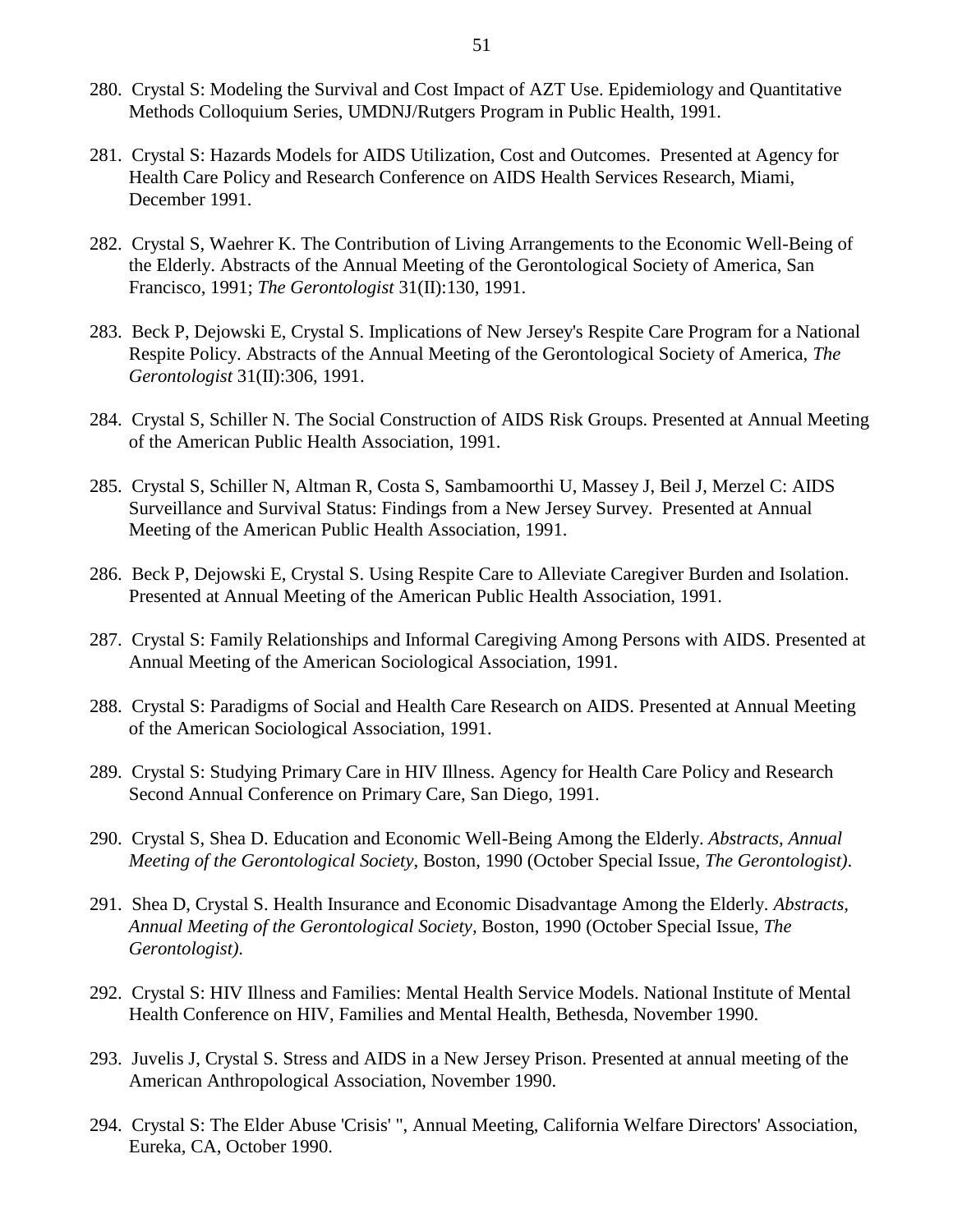- 295. Crystal S, Schiller N, Altman R, Costa A, et al. Survival Status of Cases from the New Jersey AIDS Registry. Abstract in Int. Conf. AIDS 1990 6(1):297.
- 296. Schiller N, Karus D, Crystal S: The Role of Kin in Caregiving for Persons with AIDS in New Jersey. Abstract in Int. Conf. AIDS 1990 6(1):331.
- 297. Merzel C, Crystal S, Kurland C, Karus D. Inpatient Hospital Utilization by Participants in a Statewide HIV Home Care Program. Abstract in Int. Conf. AIDS 1990 6(2):285.
- 298. Schiller N, Karus D, Crystal S: Family Caregiving for Persons With AIDS. Association for Social Sciences in Health, New York, June 1990.
- 299. Crystal S, Dengelegi L, Dejowski E. Contact Notification as a Means of Targeting AIDS Education. Abstracts*,* Annual Meeting of the American Public Health Association, New York, October, 1990.
- 300. Crystal S, Beck P, Guttmacher S, Karus D, Dengelegi L. Dangerous Myths: Misconceptions About AIDS Among Inner-City, Non-School-Attending Youth. *Abstracts,* Annual Meeting of the American Public Health Association, New York, October 1990.
- 301. Dengelegi L, Crystal S. The Role of Case Management in the Provision of Services to the Developmentally Disabled Population. *Abstracts,* Annual Meeting of the American Public Health Association, New York, October 1990.
- 302. Crystal S. Variations in Health Services Utilization Among Persons with AIDS: Early Findings from Two New Jersey Studies. Annual Meeting of the American Public Health Association, October 1990.
- 303. Crystal S: The Financial Consequences of Aging Differently: Economic Heterogeneity and the Life Course. Abstracts*, Annual Meeting of the Gerontological Society,* Minneapolis, 1989 (October Special Issue, *The Gerontologist).*
- 304. Crystal S, Micchelli M: Predictors of Home Care Utilization*. Abstracts, Annual Meeting of the Gerontological Society*, Minneapolis, 1989 (October Special Issue, *The Gerontologist).*
- 305. Crystal S, Jackson M. Psychosocial Adaptation of Persons with AIDS. *Abstracts, Fifth Annual International Conference on AIDS*, Montreal, 1989.
- 306. Schiller N, Crystal S, Karus D, Lewellen D. Female Family Members as Mediators of Utilization of Health and Social Services. *Abstracts, Fifth Annual International Conference on AIDS*, Montreal, 1989.
- 307. Schiller N, Crystal S, Karus D, Lewellen D. Failure to Disclose AIDS Diagnosis, Psychological Stress, and the Utilization of Services. *Abstracts, Fifth Annual International Conference on AIDS*, Montreal, 1989.
- 308. Crystal S: Income Distribution Among the Elderly: Implications for Health Care Financing. *Abstracts, Annual Meeting of the American Public Health Association,* 1989.
- 309. Crystal S: Mental Health Needs of Persons with AIDS and Aids-Related Complex. *Abstracts, Annual Meeting of the American Public Health Association,* 1989.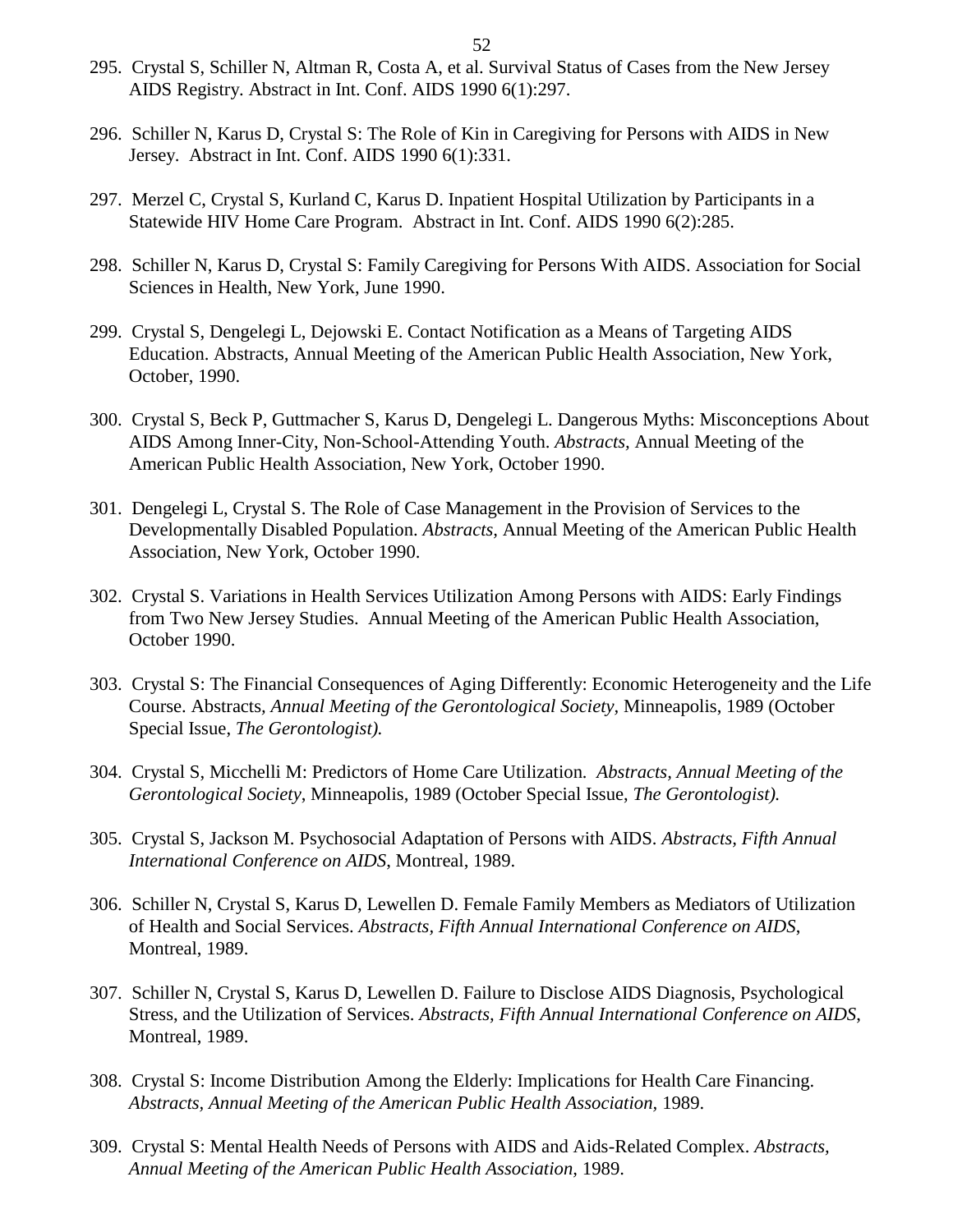- 310. Crystal S: Research Strategies in AIDS Health Services: Integrating Primary Data Collection and the Utilization of Secondary Sources. *Annual Meeting of the American Public Health Association,*  1989.
- 311. Crystal S, Merzel C, Schiller N. Significance of Support Systems for Access to Health and Social Services by Persons with AIDS: The Role of Case Management. *Abstracts*, *Annual Meeting of the American Public Health Association*, 1989.
- 312. Merzel C, Crystal S, Kurland C. Providing Home and Community-Based Long-Term Care Services to Persons with AIDS. *Abstracts*, *Annual Meeting of the American Public Health Association*, 1989.
- 313. Schiller N, Crystal S. AIDS and Informal Care: The Unheralded Role of Women. *Abstracts*, *Annual Meeting of the American Public Health Association*, 1989.
- 314. Crystal S, Jackson M: Health Care and the Social Construction of AIDS. American Sociological Association Annual Meeting; *Sociological Abstracts*, supp. 159:71, 1989.
- 315. Crystal S: Adjusted Income and Income Comparisons using the Survey of Income and Program Participation. Colloquium, Center for Population Studies and Department of Sociology, Brown University, 1989.
- 316. Crystal S: Health Care Financing and the Economic Resources of the Elderly. Colloquium, Clinical Research Center of the Medical College of Pennsylvania and Philadelphia Geriatric Center, 1989.
- 317. Crystal S: Sexual Politics, Power, and Risk Reduction for Sexual Partners of Intravenous Drug Abusers. National Conference on Women and AIDS Prevention, National Institute of Drug Abuse, Berkeley, 1989.
- 318. Crystal S: AIDS and the Health Care System. Eastern Sociological Society, Baltimore, 1989.
- 319. Crystal S: Psychosocial Factors in the Care of Persons with AIDS. Conference on AIDS Prevention and Care, Georgia Department of Health, Columbus, Georgia, 1989.
- 320. Crystal S: Financial Impact of Supportive Care for Persons with AIDS. *Abstracts, Annual Meeting of the American Public Health Association,* 1988.
- 321. Crystal S, Shea D: Age Distribution of Economic Well-Being: New Findings from the Survey of Income and Program Participation. Annual Meeting of the American Economic Association, 1988.
- 322. Crystal S: Size and Distribution of the Elderly's Income. *Abstracts, Annual Meeting of the Gerontological Society*, 1988.
- 323. Crystal S, Morris W. Diagnostic Patterns in Hospital Utilization by the Homeless. *Abstracts, Annual Meeting of the American Public Health Association*, 1988.
- 324. Crystal S: Supply and Demand of Home Care Workers. *Abstracts, Annual Meeting of the Gerontological* Society, 1988.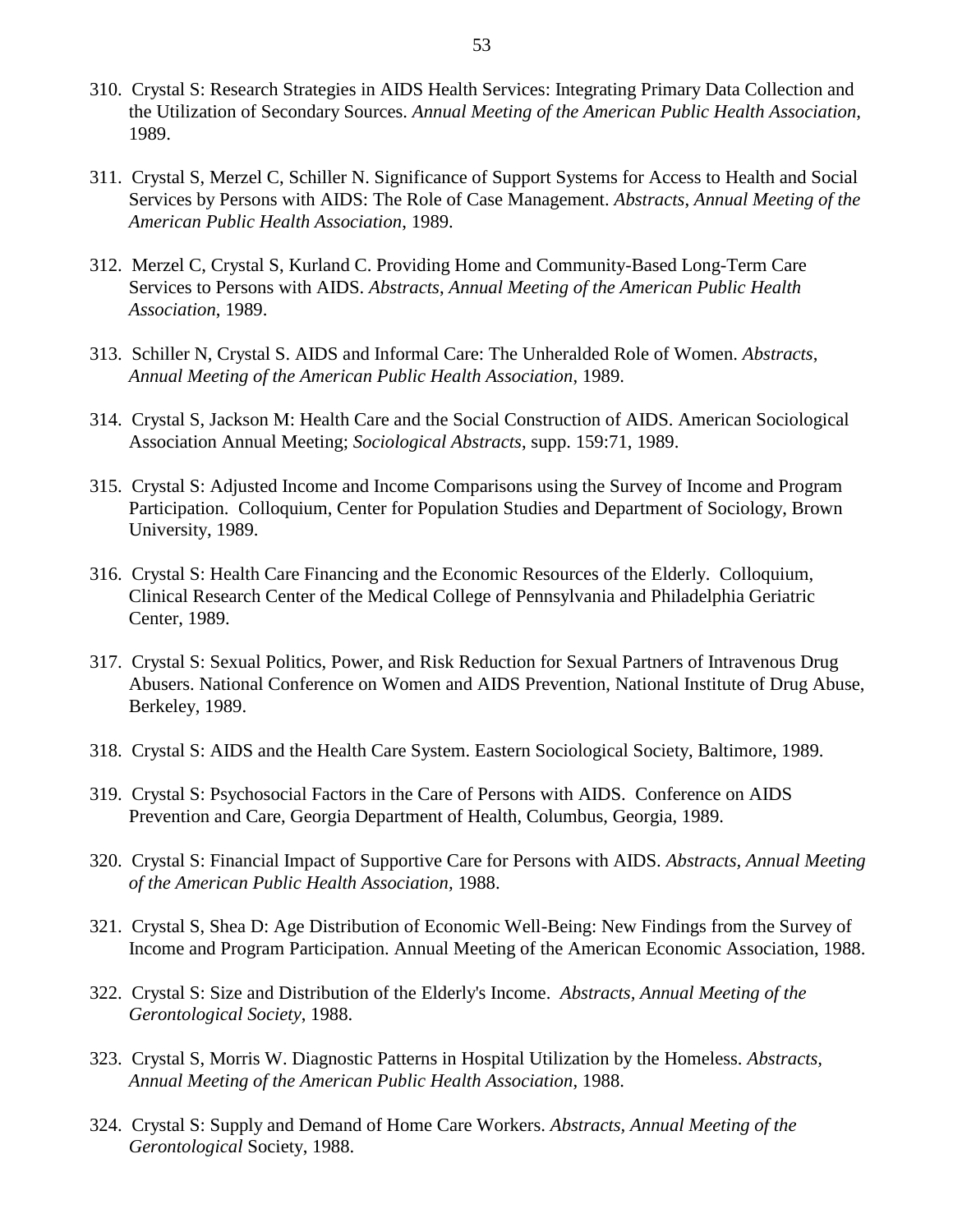- 325. Crystal S: Diverse Needs of Sub-Groups Among the Homeless. Plenary session, annual meeting of the New Jersey Public Health Association, 1988.
- 326. Crystal S: AIDS Contact Notification and Alternative Policy Options: Practical, Ethical, and Cost/Benefit Considerations. *Abstracts, Annual Meeting of the American Psychological Association*, 1988.
- 327. Crystal S: Psychosocial Coping and Economic Circumstances of People With AIDS or ARC. Clinical Epidemiology Lecture Series, School of Medicine, University of California at San Diego, 1988.
- 328. European lecture tour sponsored by U.S. Information Agency; lectures on various aspects of aging policy in America, at Republican Committee for Social Welfare, Zagreb; University Gerontology Center, Ljubljana; Institute for Social Policy, Belgrade; Institute for Social and Economic Research, Titograd; Cassa di Risparmio, Genoa; Italian Workers' Union Study Center, Trieste; 1987.
- 329. Crystal S: Hospitals and Long-Term Care in an Aging America. University of Medicine and Dentistry of New Jersey, 1987.
- 330. Crystal S: Elder Abuse Legislation and the False Analogy to Child Abuse. National Conference on Family Violence, University of New Hampshire, 1987.
- 331. Crystal S: Poor No More: The Vanishing Elderly Poor? American Society on Aging, 1986.
- 332. Crystal S: One Man's Means Test Is Another Woman's Income Sharing. American Society on Aging, 1986.
- 333. Crystal S: Involuntary Intervention and the Homeless Mentally Ill: Legal, Ethical, and Policy Issues. *Abstracts, Annual Meeting of the American Public Health Association*, l985.
- 334. Crystal S, Dejowski E: New Approaches to Conservatorship and Protective Services Among the Elderly. *Abstracts, Annual Meeting of the Gerontological Society*, l985.
- 335. Crystal S: Policy Choices for New York's Elderly. Testimony before the New York State Governor's Task Force on the Aging; New York City, 1985.
- 336. Crystal S: Elder Abuse as a Policy Problem. National Conference on Elder Abuse, University of New Hampshire, 1985.
- 337. Crystal S: Income and Inequality Among the Elderly. *Abstracts, Annual Meeting of the Gerontological Society*, 1984.
- 338. Crystal S: The Future Shape of Long-Term Care. Administration on Aging, Northwest Regional Training Conference; New London, 1983.
- 339. Crystal S: Rights, Risks and Responsibilities: Involuntary Intervention and the Mentally Impaired. *Abstracts, Annual Meeting of the Gerontological Society*; San Francisco, 1983.
- 340. Crystal S: Community Mental Health Centers and the Chronically Mentally Ill. National Conference of Community Mental Health Centers, 1982.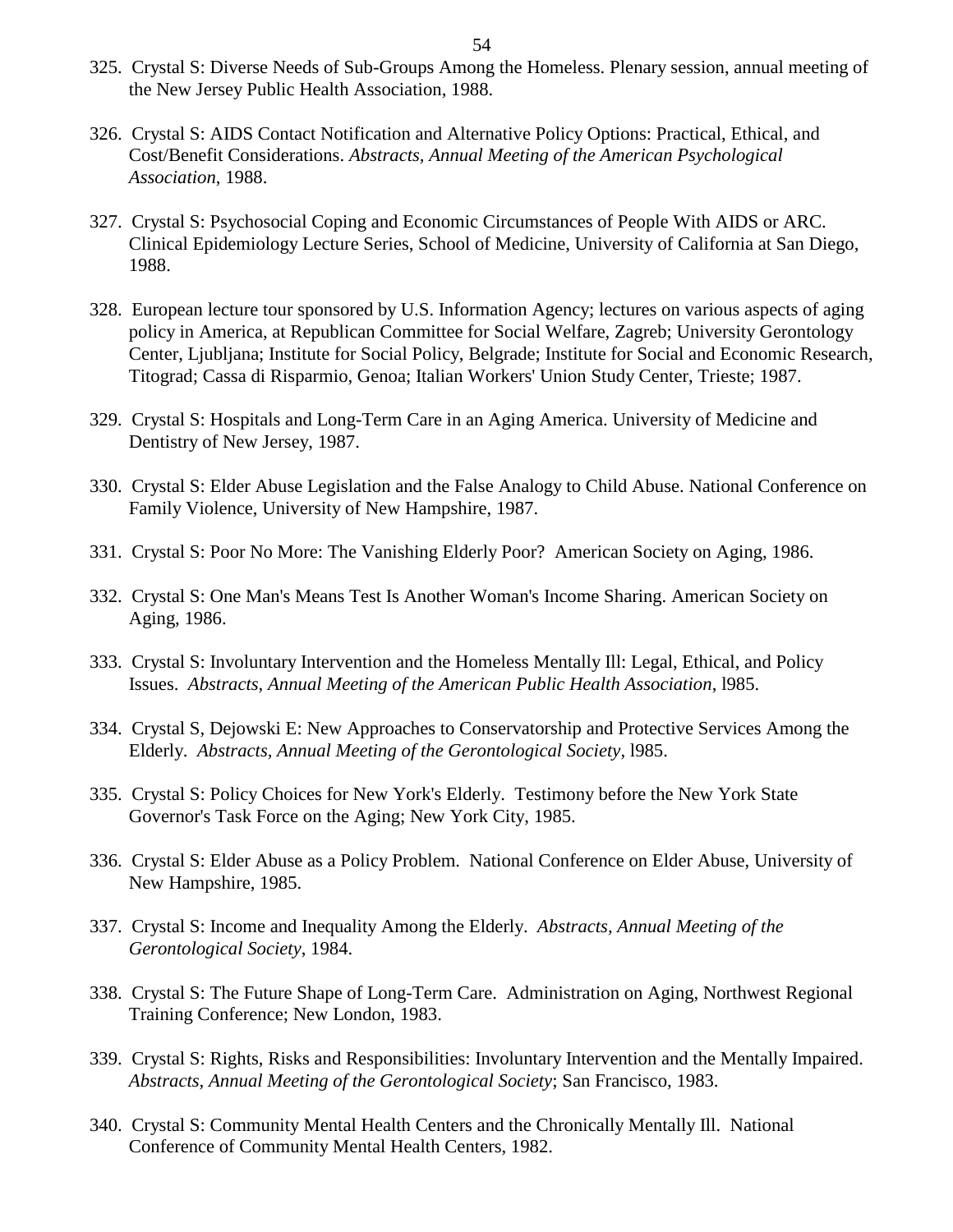- 341. Crystal S: Deinstitutionalization, Community Care, and Adult Protective Services. National Council on Aging, Detroit, 1982.
- 342. Crystal S: Social Change, Intergenerational Help, and the Elderly. *Abstracts, Annual Meeting of the American Sociological Association*, Toronto, 1981.

### **PRIZE-WINNING DISSERTATIONS AND STUDENT RESEARCH SUPERVISED**

Michael Knox, 2008, Rutgers, Social Work. Winner of Dean's Prize for Best Ph.D. Dissertation, "Adult Medicaid Beneficiaries with Developmental Disabilities and Epilepsy: Profiles of Service Use and Costs,"

Timothy Lowe, 2006, Rutgers, Social Work. Winner of Dean's Prize for Best Ph.D. Dissertation, "The Effect of Resident Characteristics on Satisfaction with Life and Care in Skilled Nursing Facilities: A Hierarchical Model."

Lori Schlosser, 2003, Rutgers, Social Work. Winner of Dean's Prize for Best Ph.D. Dissertation, "Utilization of Ambulatory Mental Health Services by Elderly Medicare Beneficiaries Living in the Community".

DuWayne Battle, 2001, Rutgers, Social Work. Winner of Dean's Prize for Best Ph.D. Dissertation, "The Effects of Religion and Spirituality on Depressed Mood in Individuals Faced with Serious Illness or Bereavement".

Robert Kersting, 1994, Rutgers, Social Work. Winner of Dean's Prize for Best Ph.D. Dissertation, "Predictors of Nursing Home Utilization in the Longitudinal Survey on Aging: An Event History Analysis".

Nicholas Yphantides, 1991, UCSD School of Medicine: Samuel B. Hamburger Prize for Outstanding Independent Study Project (MD Thesis), "Health Care Needs of Sheltered and Unsheltered Homeless in San Diego".

Carol Jennings, 1988, UCSD School of Medicine: Samuel B. Hamburger Prize for Outstanding Independent Study Project (MD Thesis), "Health Status and Behaviors of Homeless Women."

Gary Darmstadt, 1988, UCSD School of Medicine: Ciba-Geigy Award for Outstanding Medical Student Project, "North County Child Abuse Prevention Project."

#### **FUNDED RESEARCH**

#### **CENTER FOR EDUCATION AND RESEARCH ON MENTAL HEALTH THERAPEUTICS.**

U18-HS-016097. Funded by the Agency for Healthcare Research and Quality in cooperation with the Food and Drug Administration, the Mental Health CERTs serves as a national resource on improving the safe and effective use of treatments for mental health problems. This Rutgers-led consortium, in partnership with the American Psychiatric Association, Columbia University, and other partners, has built an extensive research database for studying use and outcomes of psychotropic drugs across the range of health care settings including data on more than 50 million individuals, utilized to address a range of mental health treatment issues with an emphasis on children and the elderly. Educational initiatives include quality-improvement collaborations with state mental health and Medicaid agencies and development of national consensus guidelines for treatments. Through the national CERTs consortium, the mental health CERTs also works closely with federal and private agencies and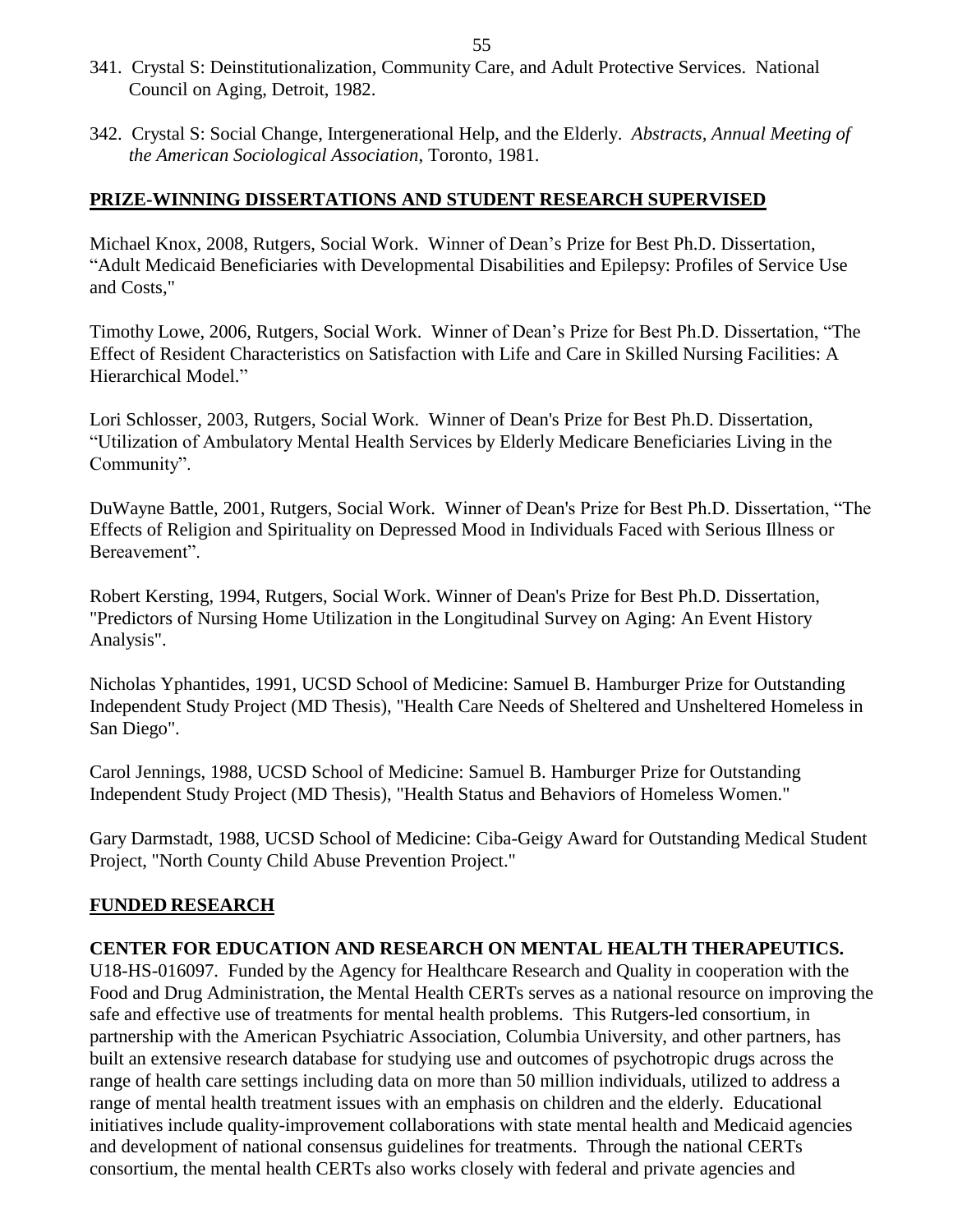stakeholders including the FDA, Centers for Medicare and Medicaid Services, and AHRQ to examine and improve uses of psychotropic medications. \$4,000,000, 2006-2011.

**MAJOR MENTAL DISORDERS AND HIV: HEALTH SERVICES USE.** 2R01MH058984. Study of the impact of severe mental illness on HIV care. National Institute of Mental Health. \$1,046,000, 2000-2005. Competing renewal with expanded scope, \$1,998,000, 2006-2010.

**GERIATRIC DEPRESSION AND ANTIDEPRESSANT USE.** R01MH060831. Study of depression diagnosis, treatment and outcomes among the U.S. elderly, utilizing national data from multiple sources including the Medicare Current Beneficiary Survey, National Ambulatory Medical Care Survey, Medicaid and Medicare claims, private insurance files, and other surveys and datafiles. National Institute of Mental Health, \$596,299, 2000-2005. Competing renewal awarded in 2005 for 2005-2009 period, with expanded scope, \$1.7 million, 2005-2009.

## **DEPRESSION CARE AMONG ELDERLY NURSING HOME RESIDENTS.** R01MH076206.

Comprehensive investigation of depression identification and treatment for elderly residents, using a unique research database incorporating data on more than one million nursing home residents in eight states, merging clinical information from the Minimum Data Set (MDS); information on treatments, diagnoses and prescription drug use from Medicare and Medicaid claims; and facility information from the OSCAR database on facility characteristics. \$1.173 million, 2005-2009.

**QUALITY OF CARE FOR DEPRESSION.** Study of effects of patient, provider and coverage factors on quality of depression care across multiple lines of business in a large health plan. Horizon Blue Cross and Blue Shield of New Jersey, \$50,000, 2004-2006.

**CONSUMER SATISFACTION MEASUREMENT IN NURSING HOMES.** Development of instruments and procedures for a statewide system of resident satisfaction measurement in New Jersey nursing homes; implementation and analysis of a pilot consumer satisfaction survey. New Jersey Department of Health and Senior Services, \$495,000, 2000-2005. Continuation grant to test impact of satisfaction measurement, \$210,000, 2006-2007.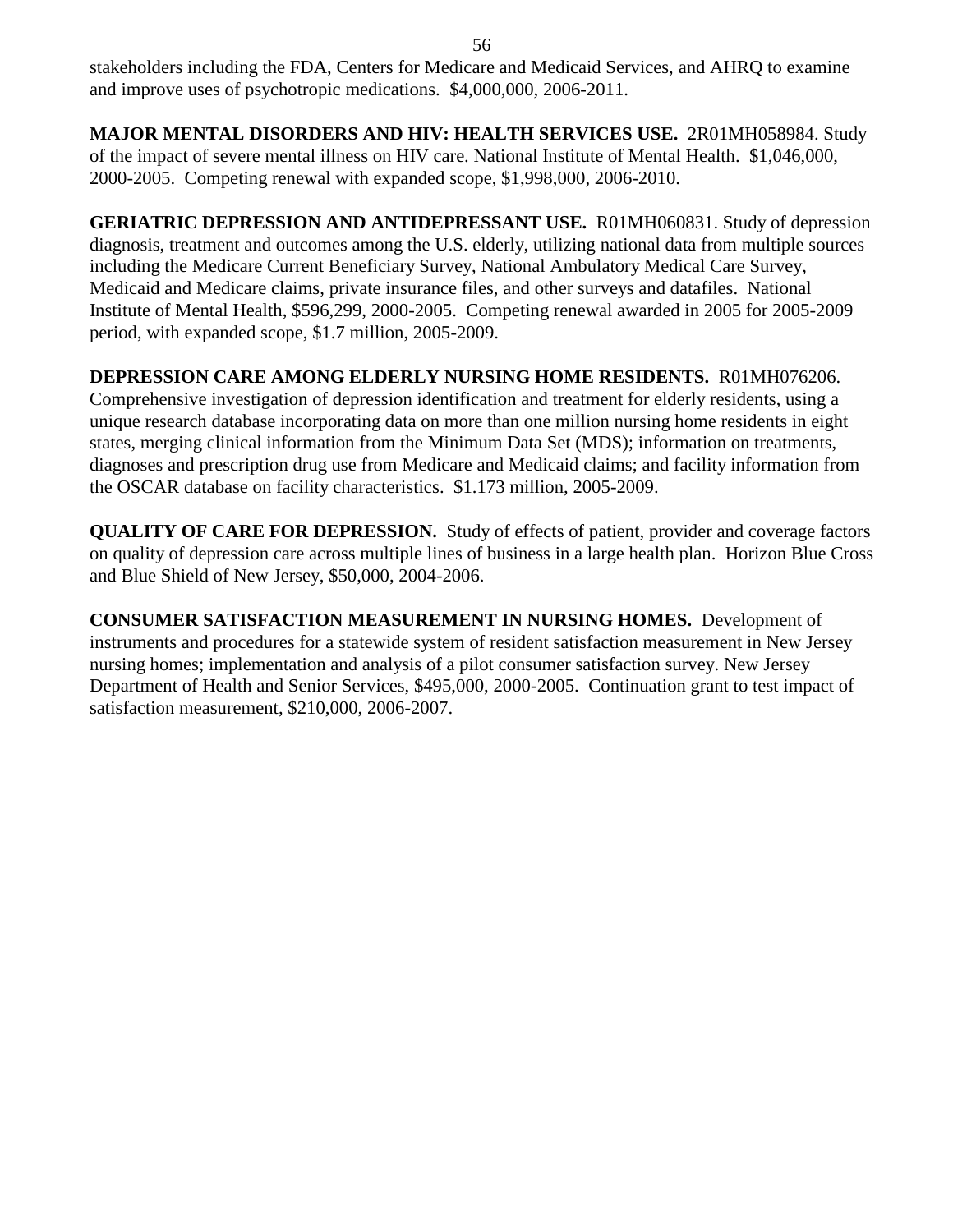## **LONGITUDINAL STUDY OF POST-ACUTE MYOCARDIAL INFARCTION CARE.**

Collaborative study of use of  $\beta$ -blockers, statins, and other treatments following myocardial infarction. Horizon Blue Cross and Blue Shield of New Jersey, \$50,000, 2003-2005.

**CENTER FOR HEALTH SERVICES RESEARCH ON PHARMACOTHERAPY, CHRONIC DISEASE MANAGEMENT, AND OUTCOMES.** Rutgers University Academic Excellence Fund, \$145,000, 2004-2006.

## **STATE PHARMACY ASSISTANCE PROGRAMS: STATE OF THE ART AND**

**IMPLICATIONS FOR NATIONAL HEALTH POLICY.** Analysis of program design, eligibility policy, benefit uptake, cost, utilization review procedures, and other aspects of state pharmacy assistance programs for the elderly, and implications for federal policy alternatives such as addition of prescription drug coverage to Medicare. The Commonwealth Fund, \$373,063, 2000-2006.

**CENTER FOR HEALTHCARE KNOWLEDGE MANAGEMENT.** Rutgers component of VA Research Area Enhancement Program (REAP), in collaboration with VA New Jersey Healthcare System. \$116,000/year, 2003-2008.

## **STATE APPROACHES TO ADDRESSING PHARMACEUTICAL COSTS FOR THE**

**ELDERLY.** Case studies providing a comparison of alternative approaches taken by four states to pharmaceutical costs for the elderly and disabled, such as direct benefits, requirements for discounts, or insurance subsidies. AARP, \$45,000, 2000-2001.

**IMPACT OF BUDGET PRESSURES ON STATE PHARMACY ASSISTANCE PROGRAMS.**  Study of changes in pharmacy assistance programs resulting from state budget reductions and other budgetary pressures. Kaiser Family Foundation, \$75,000, 2002-2004.

**CONSUMER SATISFACTION IN ASSISTED LIVING.** Development and testing of resident and family member assessment instruments for assisted living facilities. New Jersey Department of Health and Senior Services, \$300,000, 2001-2004.

**CONSUMER SATISFACTION SURVEY FOR MAINE NURSING FACILITIES.** Survey to identify quality issues in Maine nursing facilities, using Rutgers Consumer Satisfaction (RSAT) instrument. Maine Bureau of Elder and Adult Services/Market Decisions, \$60,000, 2002-2003.

**CONSUMER SATISFACTION MEASUREMENT FOR FAMILY MEMBERS OF NURSING FACILITY RESIDENTS.** Qualitative research, instrument development, and piloting for family member satisfaction instrument (RSAT-F). Massachusetts Office of Elder Affairs, 2002-2003, \$96,350.

## **GEOGRAPHIC, RACIAL AND ETHNIC VARIATIONS IN HIV RELATED SERVICES IN**

**NEW JERSEY.** Collaborative project developed with New Jersey Department of Health and Senior Services to develop small-area analyses of HIV health services utilization for use in community planning. DHHS Office of Minority Health/New Jersey Department of Health and Senior Services, \$183,000, 1999-2002.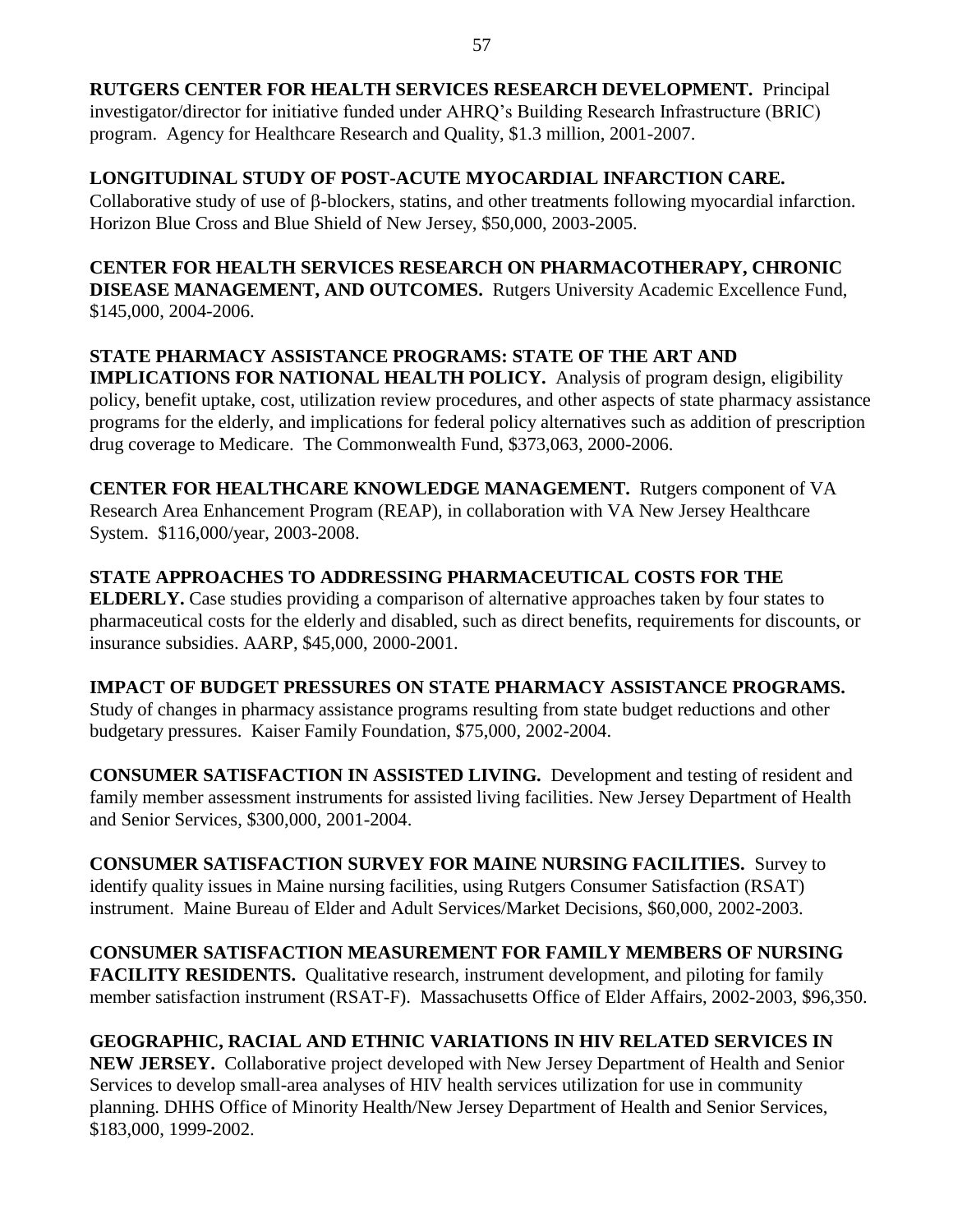## **HEALTH CARE, FUNCTION, AND QUALITY OF LIFE AMONG OLDER PERSONS WITH**

**HIV.** Support for analyses of New Jersey Medicaid and public-use HCSUS data, focusing on longitudinal analyses of age variations in health care use and other aspects of HIV disease in persons over 50. Administrative supplement to NIMH Center Grant from National Institute on Aging. \$360,000, 1999-2002.

**DRUG TREATMENT AND CARE DURING PREGNANCY IN HIV+ WOMEN.** Study of health services use patterns during pregnancy among HIV+ women on Medicaid in New Jersey; analyses of prenatal care and adherence to Public Health Service recommendations for prevention of vertical transmission of HIV. National Institute on Drug Abuse, \$412,000, 1998-2001.

**EVALUATION OF OUTREACH TO ELDERLY INITIATIVE.** Grotta Foundation, \$84,000, 2000- 2001.

**HEALTH CARE USE PATTERNS AMONG DRUG USERS WITH HIV/AIDS.** Research on health care utilization, costs and outcomes in New Jersey, using statewide data from a research dataset created by merging AIDS Registry, Medicaid claims, Medicaid eligibility, vital statistics, and other administrative data systems. National Institute on Drug Abuse, \$388,000, 1997-2000.

**DIAGNOSIS AND TREATMENT OF PSYCHIATRIC DISORDERS AMONG THE ELDERLY.**  PI of component study of Center on Organization and Financing of Care for the Severely Mentally Ill. National Institute of Mental Health, 1999-2002. Funding for 2000-2001 approx. \$27,000.

**MENTAL HEALTH CARE UTILIZATION AND COSTS FOR MEDICAID BENEFICIARIES WITH SCHIZOPHRENIA.** PI of component study of Center on Organization and Financing of Care for the Severely Mentally Ill. National Institute of Mental Health, 1999-2002; funding for 2000-2001 approx. \$25,000.

**ASSESSING AND IMPROVING QUALITY OF CARE FOR NURSING HOME RESIDENTS WITH MENTAL ILLNESS.** PI of component study of Center on Organization and Financing of Care for the Severely Mentally Ill, utilizing MDS and Medicaid data to address issues of diagnosis and treatment of depression, diagnosis and treatment of pain, use of special care units, and file linkage for nursing home residents. National Institute of Mental Health, 1999-2004; study funding for 1999-2000 approx. \$43,000.

**FINANCIAL BURDEN OF OUT-OF-POCKET COSTS FOR THE ELDERLY.** Estimates of the burden of out-of-pocket costs among the elderly in relation to income; analysis of predictors of experiencing financially burdensome costs. Agency for Health Care Policy and Research, \$78,500, 1997- 99.

**PRIVATE HEALTH INSURANCE: COVERAGE CHANGES, IMPACT ON MIDLIFE AND OLDER PERSONS, AND POLICY IMPLICATIONS.** Analysis of variations in health insurance coverage and plan choice among midlife and elderly individuals. AARP Andrus Foundation, \$75,000, 1996-1999.

**LONG-TERM CARE IN HIV DISEASE.** Analysis of long-term care service delivery and utilization patterns in New Jersey, as part of a national analysis of HIV long-term care issues. Assistant Secretary for Planning and Evaluation and Mathematica Policy Research, \$130,000, 1996-1998.

**OUT OF POCKET HEALTH CARE EXPENDITURES OF THE ELDERLY.** Research on out-ofpocket health care costs in relation to supplemental insurance coverage, managed care participation,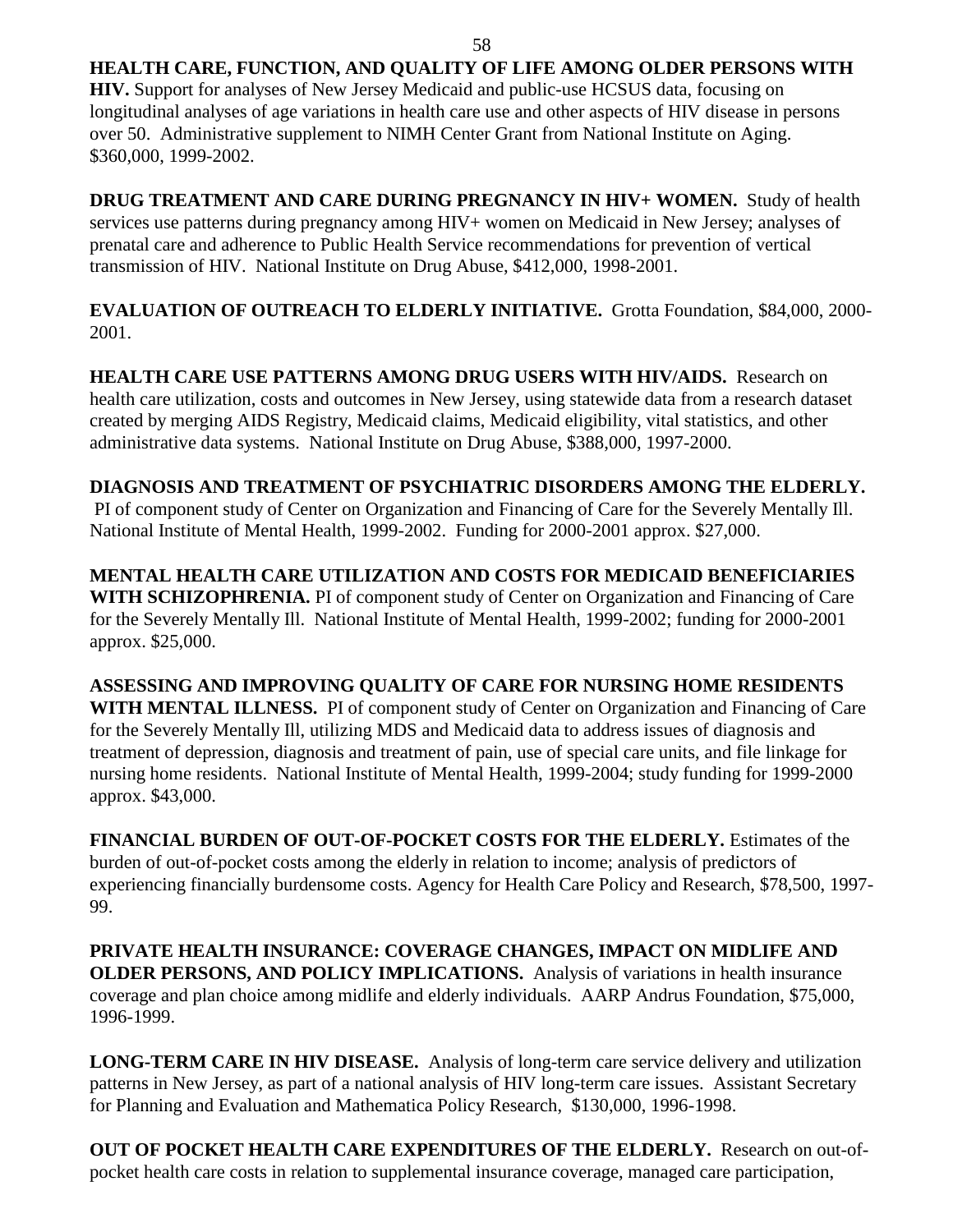health status, and other characteristics, using Medicare Current Beneficiary Survey. National Institute on Aging, \$77,930, 1997-1999.

**GENDER DIFFERENCES IN PENSION WEALTH AT MIDLIFE.** Analyses utilizing Health and Retirement Survey. U.S. Department of Labor. \$20,000, 1996-98.

**IMPACT OF CHANGING LABOR MARKET CONDITIONS ON ECONOMIC WELL-BEING IN LATER LIFE.** Research on the effects of labor market changes of the 1970s and 1980s on the income and assets of successive cohorts of older individuals. AARP Public Policy Institute. \$40,000, 1996-1997.

**HEALTH CARE COSTS AND UTILIZATION IN AIDS HOME CARE.** Competitive renewal grant for research on health care utilization in New Jersey among persons with HIV disease and its relationship to participation in a case-managed Medicaid waiver program. Agency for Health Care Policy and Research. \$775,822, 1994-1997.

**LATER-LIFE ECONOMIC OUTCOMES IN LONGITUDINAL PERSPECTIVE.** Research on later-life changes in income, assets, health status, living arrangements, and other domains; impact of the onset of functional impairment and widowhood; and the role of retirement income policies in shaping outcomes for individuals (Shannon Grant). National Institute on Aging. \$100,000, 1994-1996.

**SOCIAL SUPPORT AND HEALTH SERVICES UTILIZATION AMONG OLDER PERSONS WITH HIV DISEASE.** Research on age differences in the course of illness and in informal and formal care provision among persons with HIV disease. National Institute on Aging. \$75,000. 1994-96.

**EMPLOYER-PROVIDED HEALTH BENEFITS AMONG MIDDLE-AGED AMERICANS: COVERAGE PATTERNS AND TRANSITIONS.** Analysis of the correlates of insured or noninsured status, coverage transitions, choice of plan type, and relationship to health services utilization in Waves I and II of the Health and Retirement Survey. U.S. Department of Labor, \$15,000, 1995-96.

**FAMILY SUPPORT DYNAMICS IN HIV ILLNESS.** Study of family support and caregiving patterns over time and their impact on mental health outcomes. National Institute of Mental Health. \$339,627, 1993-1996. Supplemental grant for work on gender differences in family support, awarded September 1994, \$50,000. 1994-96.

**HEALTH INSURANCE COVERAGE, CHOICE OF PLAN, AND OUT OF POCKET HEALTH CARE EXPENDITURES IN THE HEALTH AND RETIREMENT SURVEY, WAVE 2.** "Minigrant" for preparation of a paper for HRS-2 Early Results Workshop. University of Michigan Survey Research Center, \$2,500, 1995.

**DEVELOPING ASSISTED LIVING ALTERNATIVES FOR THE ELDERLY.** Research on implementation of assisted living programs in subsidized housing for the elderly. Administration on Aging. \$80,000, 1994-96.

**HOME AND COMMUNITY-BASED CARE OF MEDICALLY FRAGILE CHILDREN.**  Evaluation of statewide program for chronically ill children. New Jersey Division of Youth and Family Services. Awarded summer 1994. \$98,752, 1994-95.

**HEALTH CARE UTILIZATION AND COSTS IN AIDS HOME CARE.** Longitudinal study of formal and informal care utilization in a cohort of persons with HIV disease enrolled in a Medicaid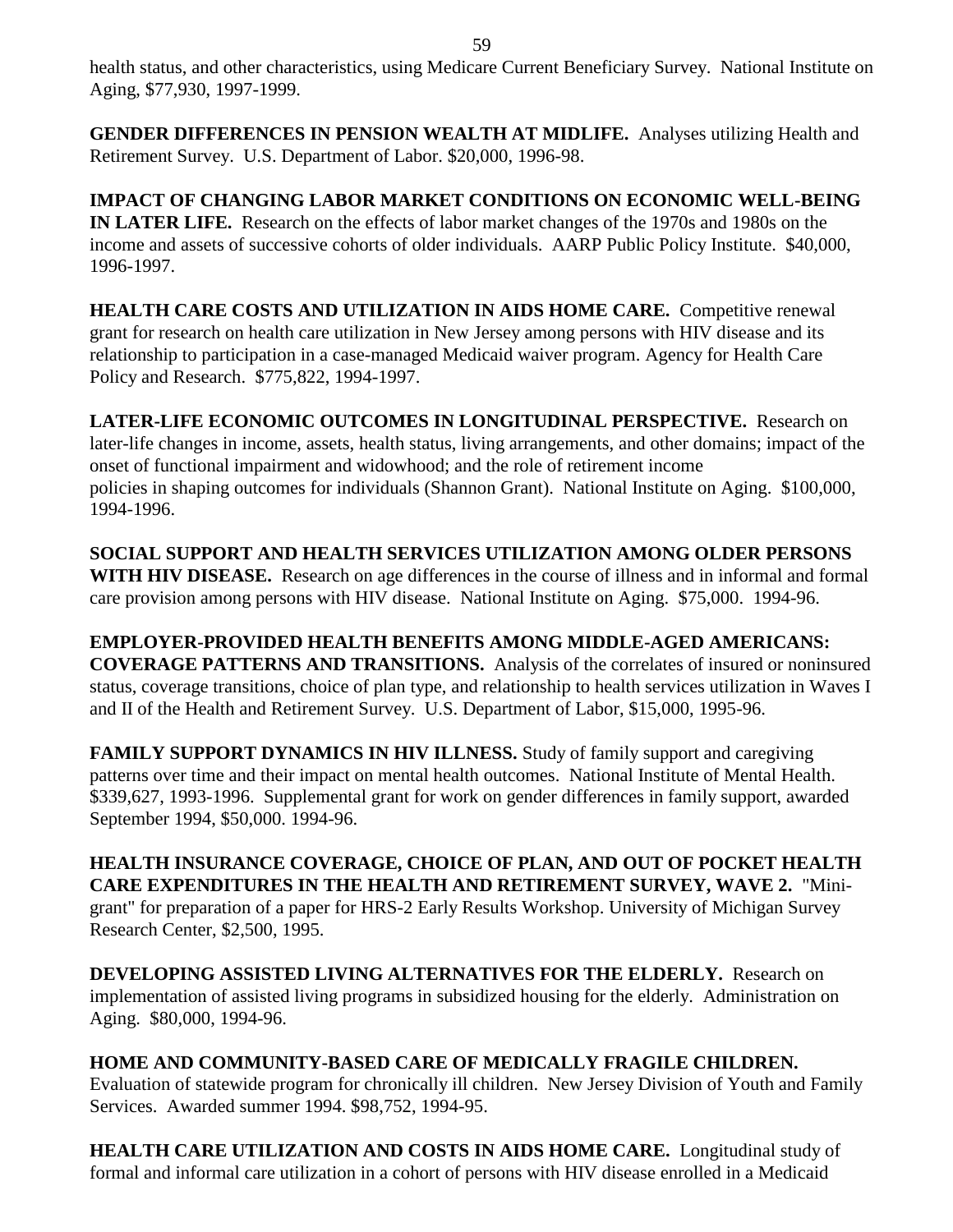home and community-based waiver program. Agency for Health Care Policy and Research. \$1,565,000, 1989-1993.

**HEALTH-RELATED CHARACTERISTICS OF NEW BRUNSWICK'S ELDERLY**. Survey and needs assessment of the elderly population in New Brunswick, NJ, and recommendations for program development. New Brunswick Tomorrow and the Fund for New Jersey. \$45,000, 1992-1993.

**THE ECONOMIC WELL-BEING OF THE ELDERLY.** Research on the economics of aging and the relationship between economic well-being and health status; policy analysis on old-age benefits. Smith Richardson Foundation. \$120,000, 1990-1994.

**MEDICAID HOME AND COMMUNITY BASED SERVICES WAIVER: MODEL WAIVER II.**  Evaluation of Medicaid waiver program. New Jersey Department of Human Services. \$49,723, 1992.

# **ECONOMIC RESOURCES OF THE ELDERLY: DISTRIBUTION AND POLICY**

**IMPLICATIONS**. Research on the relationship between health status and economic status among the elderly and on distributional implications of current income and health policies for the aged. AARP Andrus Foundation. \$50,000. 1990-1991.

**RESPITE CARE EVALUATION.** Evaluation of statewide program for respite care of the elderly in New Jersey. New Jersey Department of Human Services and U.S. Health Care Financing Administration. \$487,000, 1989-1992.

**EVALUATION -- COMMUNITY CARE PROGRAM FOR THE ELDERLY AND DISABLED.** Program evaluation of New Jersey's major home care program for personal care services for the functionally impaired elderly and disabled. New Jersey Department of Human Services. \$157,000. 1990- 1991.

**POLICY RESEARCH ON DEVELOPMENTAL DISABILITY SERVICES.** Survey of developmentally disabled clients, analysis of state policies and programs.New Jersey Department of Human Services: \$290,000. 1989-1990.

**EVALUATION OF AIDS COMMUNITY CARE ALTERNATIVES PROGRAM.** Evaluation of New Jersey's HIV-specific Medicaid waiver program, and Model Waiver III program for disabled adults and children. New Jersey Department of Human Services. \$97,000. 1988-1989.

**HEALTH CARE NEEDS, HEALTH SERVICES UTILIZATION, AND COPING STRATEGIES OF PERSONS WITH AIDS.** Statewide study of persons with AIDS focusing on utilization of formal and informal care, social supports and social networks, coping processes, health services needs and utilization, living arrangements, social history, economic resources, and mental health. New Jersey Department of Health. \$265,000. 1988-1990.

**EVALUATION OF AIDS CONTACT NOTIFICATION PROGRAMS.** Research on policies and programs for prevention of AIDS. New Jersey Department of Health. \$100,000. 1988-1989.

**AIDS-RELATED KNOWLEDGE, ATTITUDES, AND BEHAVIORS OF NON-SCHOOL-ATTENDING INNER-CITY YOUTH.** Survey of youth in Newark and Paterson, New Jersey. Robert Wood Johnson Foundation and New Jersey Department of Health.\$154,000, 1988-1989.

**STRATEGIES AND ALTERNATIVES FOR EFFECTIVE RISK REDUCTION IN SEXUAL PARTNERS OF INTRAVENOUS DRUG USERS.** Research on knowledge, attitudes, behavior, and